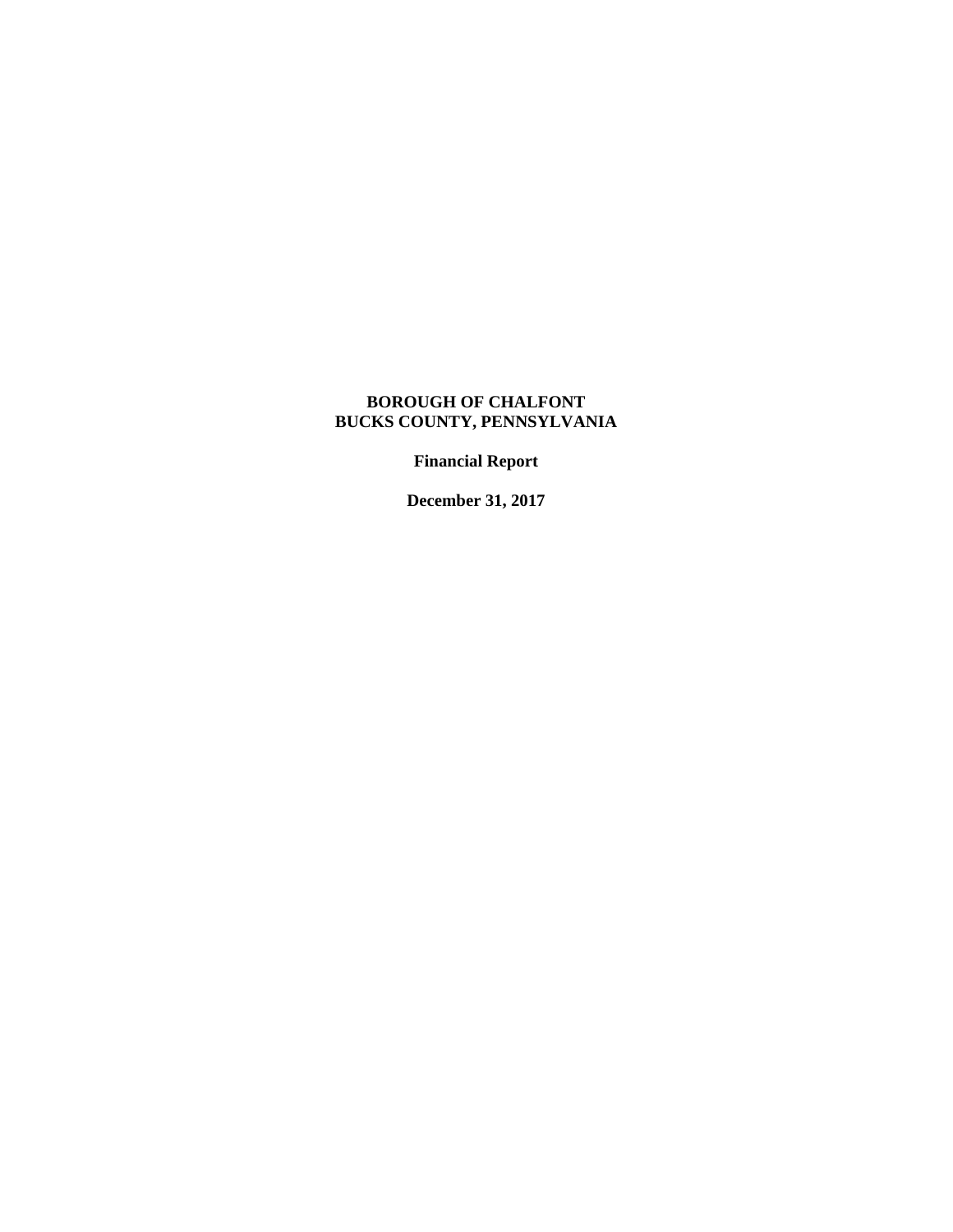# **BOROUGH OF CHALFONT BUCKS COUNTY, PENNSYLVANIA**

#### **Contents**

|                                                                                                            | Page    |
|------------------------------------------------------------------------------------------------------------|---------|
| <b>Independent Auditor's Report</b>                                                                        | $1 - 2$ |
| Management's Discussion and Analysis (Unaudited)                                                           | $3-12$  |
| <b>Basic Financial Statements</b>                                                                          |         |
| Government-wide Financial Statements                                                                       |         |
| <b>Statement of Net Position</b>                                                                           | 13      |
| <b>Statement of Activities</b>                                                                             | 14      |
| <b>Fund Financial Statements</b>                                                                           |         |
| <b>Balance Sheet - Governmental Funds</b>                                                                  | 15      |
| Reconciliation of Total Governmental Fund Balances to<br>Net Position of Governmental Activities           | 16      |
| Statement of Revenues, Expenditures, and Changes in Fund Balances -<br><b>Governmental Funds</b>           | 17      |
| Reconciliation of the Net Changes in Fund Balances of<br>Governmental Funds to the Statement of Activities | 18      |
| <b>Statement of Fiduciary Net Position - Pension Trust Funds</b>                                           | 19      |
| Statement of Changes in Fiduciary Net Position - Pension Trust Funds                                       | 20      |
| <b>Notes to Financial Statements</b>                                                                       | 21-46   |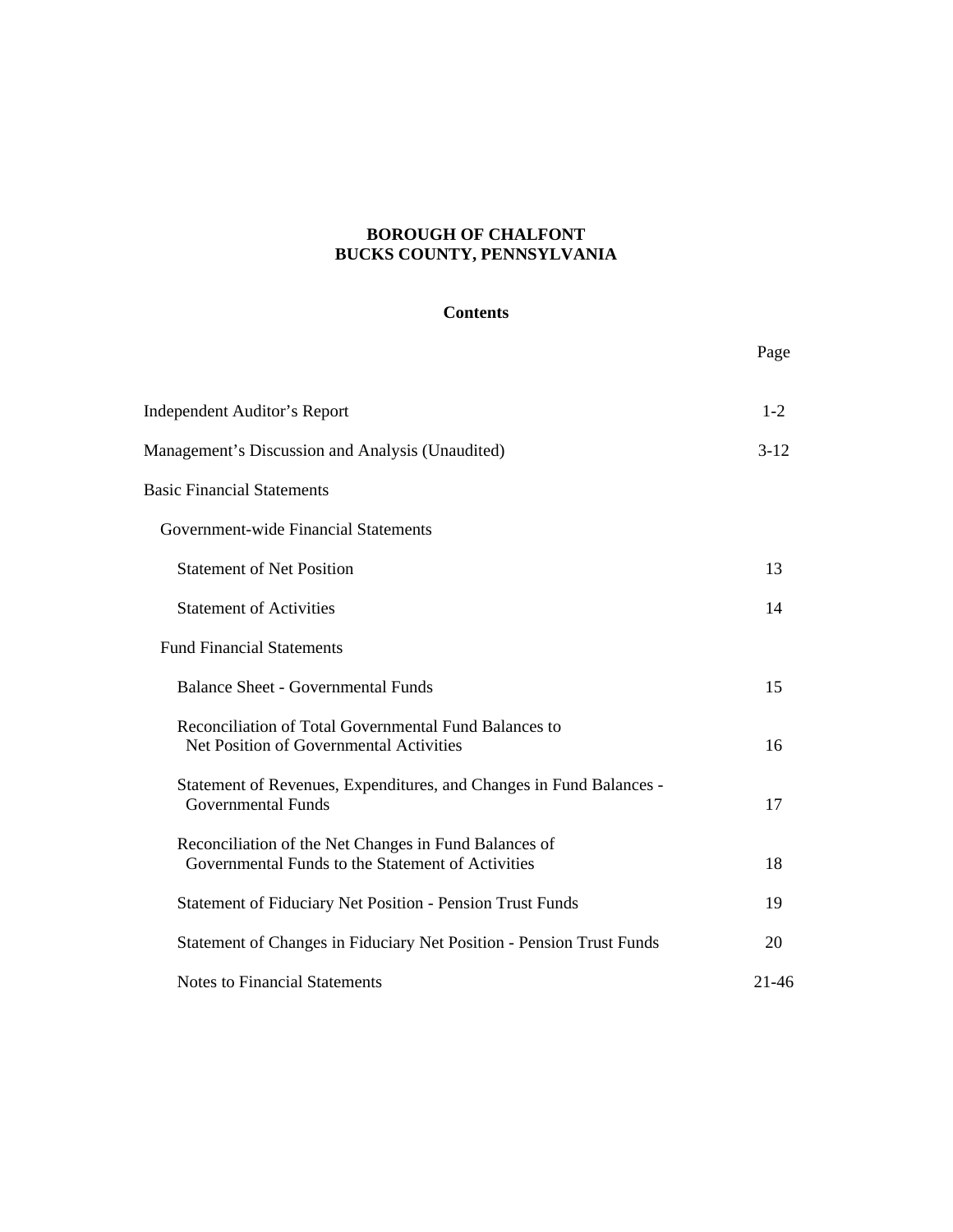# **BOROUGH OF CHALFONT BUCKS COUNTY, PENNSYLVANIA**

## **Contents**

|                                                                                                                    | Page  |
|--------------------------------------------------------------------------------------------------------------------|-------|
| <b>Required Supplementary Information (Unaudited)</b>                                                              |       |
| Schedule of Revenues, Expenditures, and Changes in Fund Balances -<br>Budget and Actual - General Fund             | 47    |
| Notes to Schedules of Budget to Actual Comparison                                                                  | 48    |
| <b>Other Supplementary Information</b>                                                                             |       |
| Combining Balance Sheet - Nonmajor Governmental Funds                                                              | 49-50 |
| Combining Schedule of Revenues, Expenditures, and Changes in<br><b>Fund Balances - Nonmajor Governmental Funds</b> | 51-52 |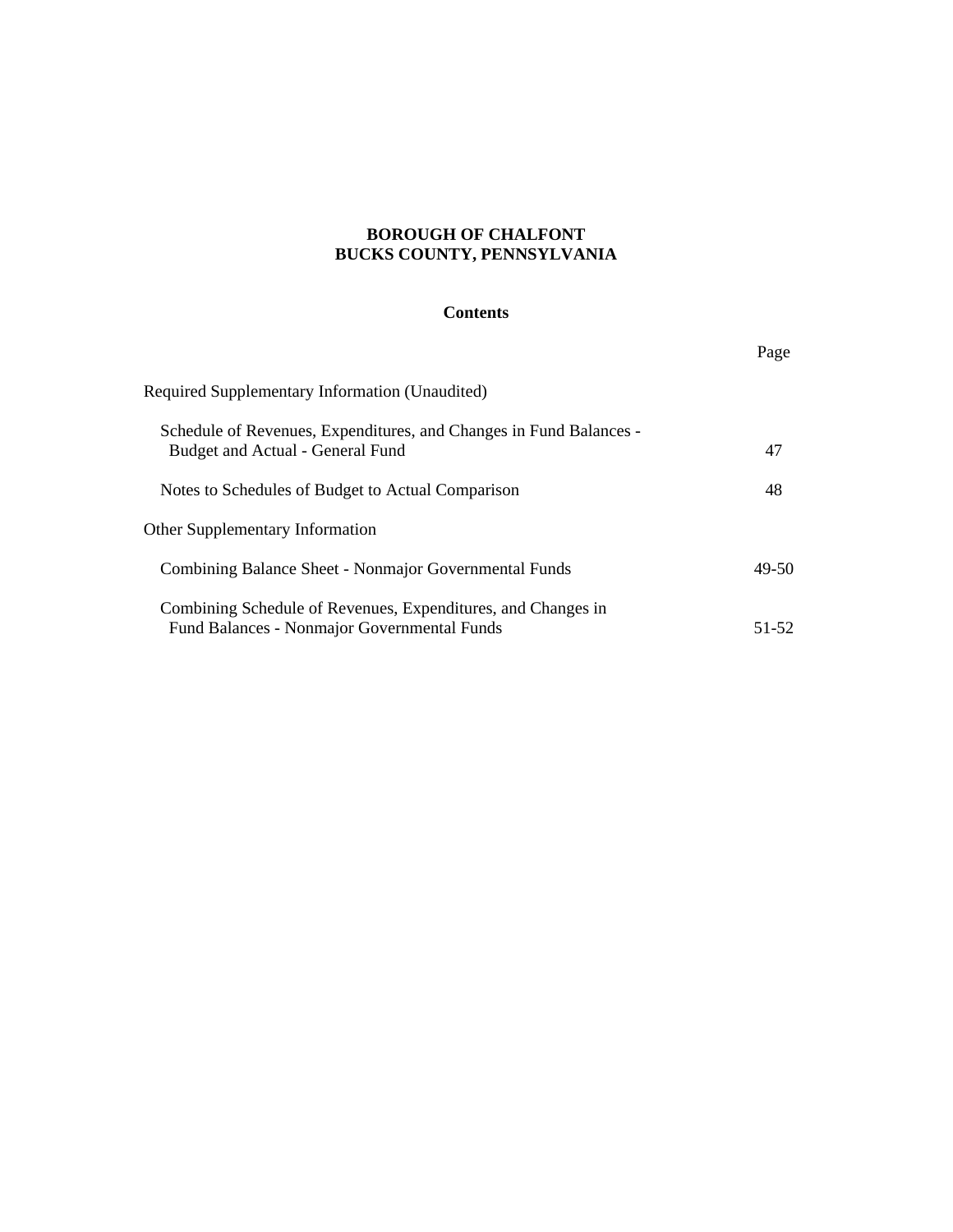

1300 Horizon Drive, Suite 106 Tel 215.997.5600 Chalfont, PA 18914 Fax 215.997.7218 www.dunlap-associates.com

## **Independent Auditor's Report**

To the Borough Council Borough of Chalfont Chalfont, Pennsylvania

#### **Report on the Financial Statements**

We have audited the accompanying financial statements of the governmental activities, each major fund, and the aggregate remaining fund information of the Borough of Chalfont, Bucks County, Pennsylvania, as of December 31, 2017, and for the year then ended, and the related notes to the financial statements, which collectively comprise the basic financial statements of the Borough's primary government as listed in the table of contents.

#### **Management's Responsibility for the Financial Statements**

The Borough's management is responsible for the preparation and fair presentation of these financial statements in accordance with accounting principles generally accepted in the United States of America; this includes the design, implementation, and maintenance of internal control relevant to the preparation and fair presentation of financial statements that are free from material misstatement, whether due to fraud or error.

## **Auditor's Responsibility**

Our responsibility is to express opinions on these financial statements based on our audit. We conducted our audit in accordance with auditing standards generally accepted in the United States of America. Those standards require that we plan and perform the audit to obtain reasonable assurance about whether the financial statements are free from material misstatement.

An audit involves performing procedures to obtain audit evidence about the amounts and disclosures in the financial statements. The procedures selected depend on the auditor's judgment, including the assessment of the risks of material misstatement of the financial statements, whether due to fraud or error. In making those risk assessments, the auditor considers internal control relevant to the entity's preparation and fair presentation of the financial statements in order to design audit procedures that are appropriate in the circumstances, but not for the purpose of expressing an opinion on the effectiveness of the entity's internal control. Accordingly, we express no such opinion. An audit also includes evaluating the appropriateness of accounting policies used and the reasonableness of significant accounting estimates made by management, as well as evaluating the overall presentation of the financial statements.

We believe that the audit evidence we have obtained is sufficient and appropriate to provide a basis for our audit opinions.

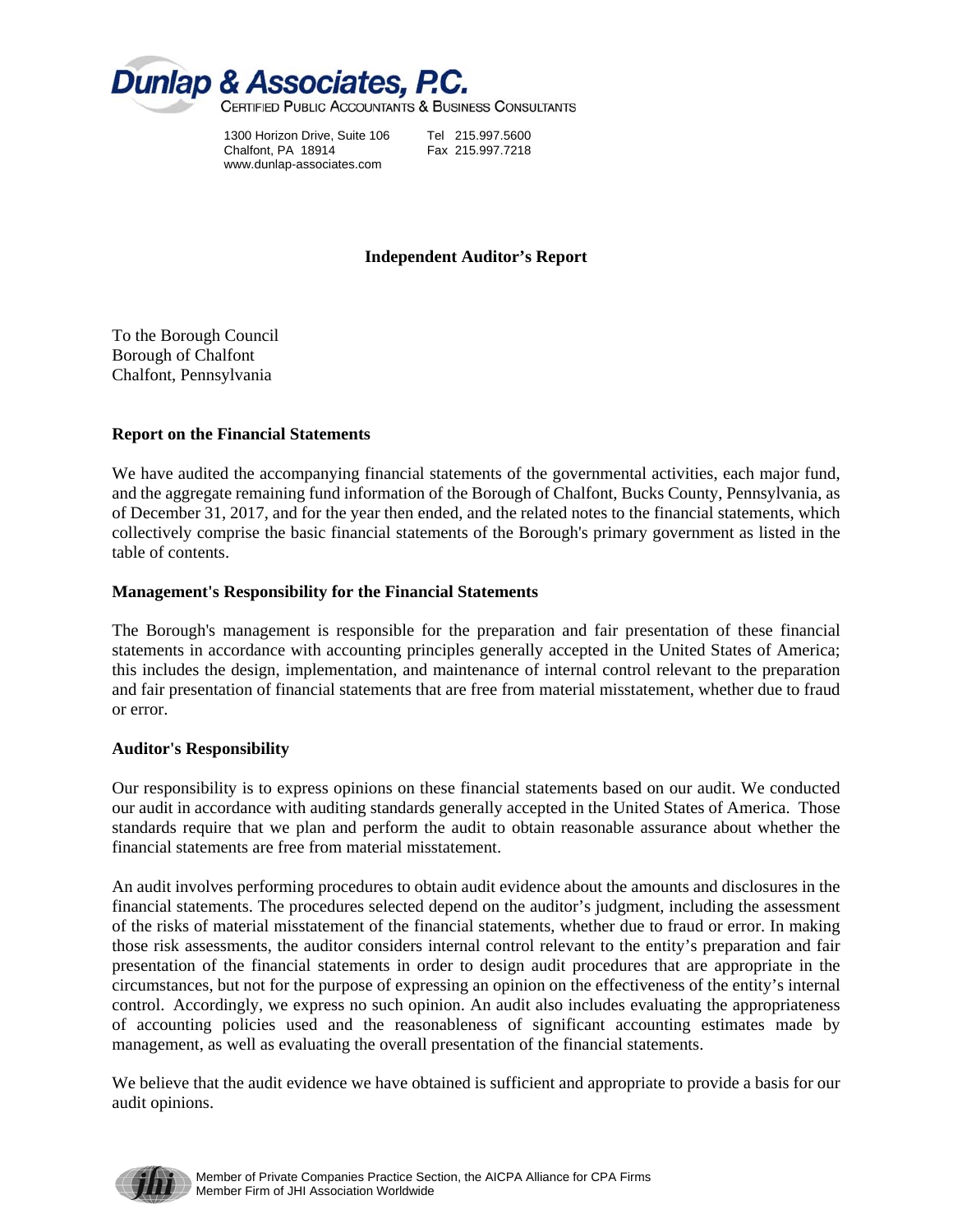#### **Opinion**

In our opinion, the financial statements referred to above present fairly, in all material respects, the financial position of the governmental activities, each major fund, and the aggregate remaining fund information of the Borough of Chalfont, Bucks County, Pennsylvania, as of December 31, 2017, and the respective changes in financial position for the year then ended, in conformity with accounting principles generally accepted in the United States of America.

### **Other Matters**

#### *Required Supplementary Information*

Accounting principles generally accepted in the United States of America require that the management's discussion and analysis and other required information on pages 3 through 12 and 47 and 48 be presented to supplement the basic financial statements. Such information, although not a part of the basic financial statements, is required by the Governmental Accounting Standards Board, who considers it to be an essential part of financial reporting for placing the basic financial statements in an appropriate operational, economic, or historical context. We have applied certain limited procedures to the required supplementary information in accordance with auditing standards generally accepted in the United States of America, which consisted of inquiries of management about the methods of preparing the information and comparing the information for consistency with management's responses to our inquires, the basic financial statements, and other knowledge we obtained during our audit of the basic financial statements. We do not express an opinion or provide any assurance on the information because the limited procedures do not provide us with evidence sufficient to express an opinion or provide any assurance.

#### *Other Supplementary Information*

Our audit was conducted for the purpose of forming opinions on the financial statements that collectively comprise the Borough's basic financial statements. The combining and individual nonmajor fund financial statements are presented for purposes of additional analysis and are not a required part of the basic financial statements. The combining and individual nonmajor fund financial statements are the responsibility of management and were derived from and related directly to the underlying accounting and other records used to prepare the financial statements. The information has been subjected to the auditing procedures applied in the audit of the financial statements and certain additional procedures, including comparing and reconciling such information directly to the underlying accounting and other records used to prepare the financial statements or to the financial statements themselves, and other additional procedures in accordance with auditing standards generally accepted in the United States of America. In our opinion, the information is fairly stated in all material respects in relation to the financial statements as a whole.

Dunlap & associates, PC

DUNLAP & ASSOCIATES, P.C.

Chalfont, Pa. March 28, 2018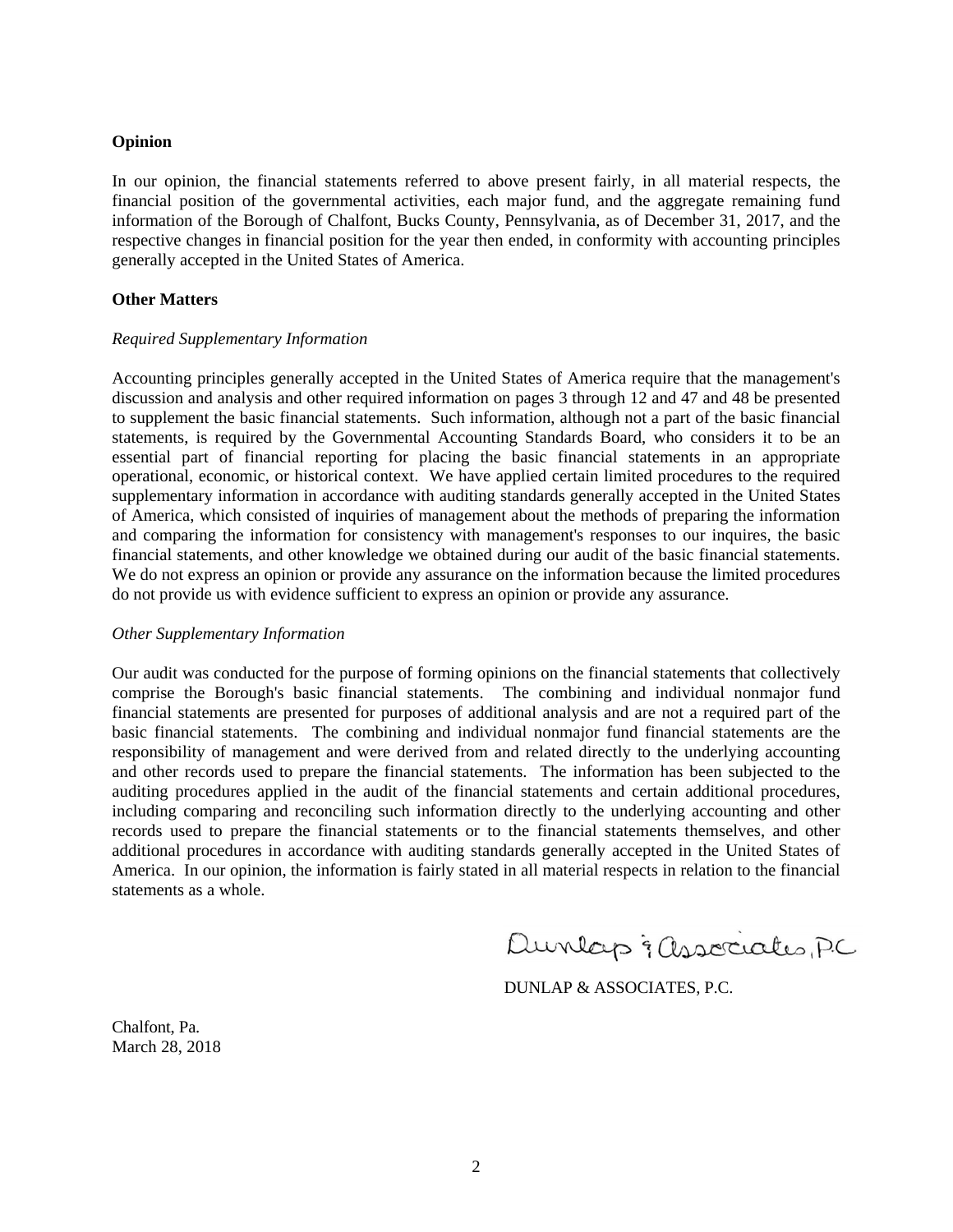Our discussion and analysis of Chalfont Borough's financial performance provides an overview of the Borough's financial activities for the year ended December 31, 2017. Please read it in conjunction with the Borough's financial statements, which begin on page 13.

## **FINANCIAL HIGHLIGHTS**

- Chalfont Borough's net position increased \$8,844 or 0.07%, as a result of this year's operations.
- The total cost of all Chalfont Borough's programs for the year ended December 31, 2017, was \$2,708,679 compared to \$2,596,420 for 2016.

#### **USING THIS REPORT**

This report consists of a series of financial statements. The Statement of Net Position and the Statement of Activities on pages 13-14 provide information about the activities of Chalfont Borough as a whole and present a longer-term view of the Borough's finances. Fund financial statements start on page 15. For governmental activities, these statements tell how the Borough's services were financed in the short-term as well as what remains for future spending. Fund financial statements also report Chalfont Borough's operations in more detail than the government-wide statements by providing information about the Borough's major funds. The remaining statements provide financial information about activities for which the Borough acts solely as a trustee or agent for the benefit of those outside the government.

#### **Reporting on Chalfont Borough as a Whole**

The Statement of Net Position and Statement of Activities report information about the Borough as a whole and about its activities in a way that helps answer the question of whether or not the Borough is better or worse off as a result of the year's activities. These statements include all assets and deferred outflows, and liabilities and deferred inflows using the accrual basis of accounting, which is similar to the accounting used by most private sector companies. All of the current year's revenues and expenses are taken into account regardless of when cash is received or paid. These statements report the Borough's net position and changes in them. The Borough's net position (the difference between assets and deferred outflows, and liabilities and deferred inflows) provide a measurement of the Borough's financial health, or financial position. Over time, increases or decreases in net position are an indicator of whether the Borough's financial health is improving or deteriorating.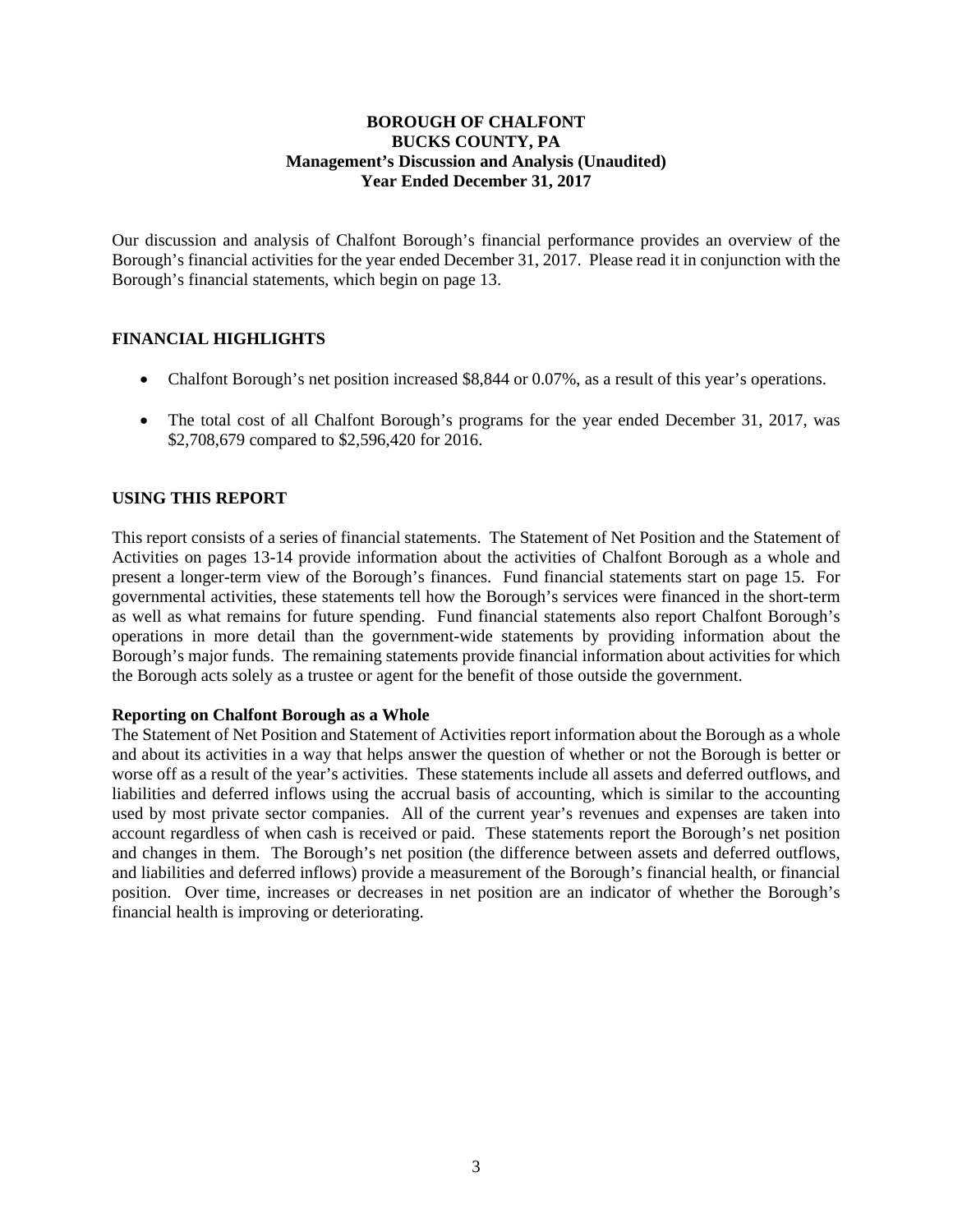### **USING THIS REPORT** (Continued)

#### **Reporting Significant Funds**

The fund financial statements begin on page 15 and provide detailed information about the most significant funds, not Chalfont Borough as a whole. Some funds are required to be established by State law. However, the Borough Council established many other funds to help it control or manage money for particular purposes or to show that it is meeting legal responsibilities for using certain taxes, grant, and other money.

Chalfont Borough's basic services are reported in governmental funds, which focus on how money flows in and out of those funds and the balances left at year-end that are available for spending. These funds are reported using the modified accrual basis of accounting, which measures cash and all other financial assets that can be converted to cash. The governmental fund statements provide a detailed short-term view of the Borough's general government operations and the basic services it provides. Governmental fund information helps to determine whether there are more or fewer financial resources that can be spent in the near future to finance the Borough programs. The relationship (or differences) between governmental activities (reported in the Statement of Net Position and the Statement of Activities) and governmental funds are described in a reconciliation at the end of fund financial statements.

#### **The Borough as a Trustee**

Chalfont Borough is the trustee, or fiduciary, for its employees' pension plans. It is also responsible for escrow deposits received from developers, businesses, and individuals for legal and engineering fees. All of the Borough's fiduciary activities are reported in separate Statements of Fiduciary Net Position and Changes in Fiduciary Net Position on pages 19 and 20. These activities are excluded from the Borough's other financial statements because the Borough cannot use these assets to finance its operations. Chalfont Borough is responsible for ensuring that the assets reported in these funds are used for their intended purposes.

## **THE BOROUGH AS A WHOLE**

The Statement of Net Position provides an overview of Chalfont Borough's assets, deferred outflows, liabilities, deferred inflows, and net position. Over time, this statement will provide a good indicator of the Borough's fiscal health.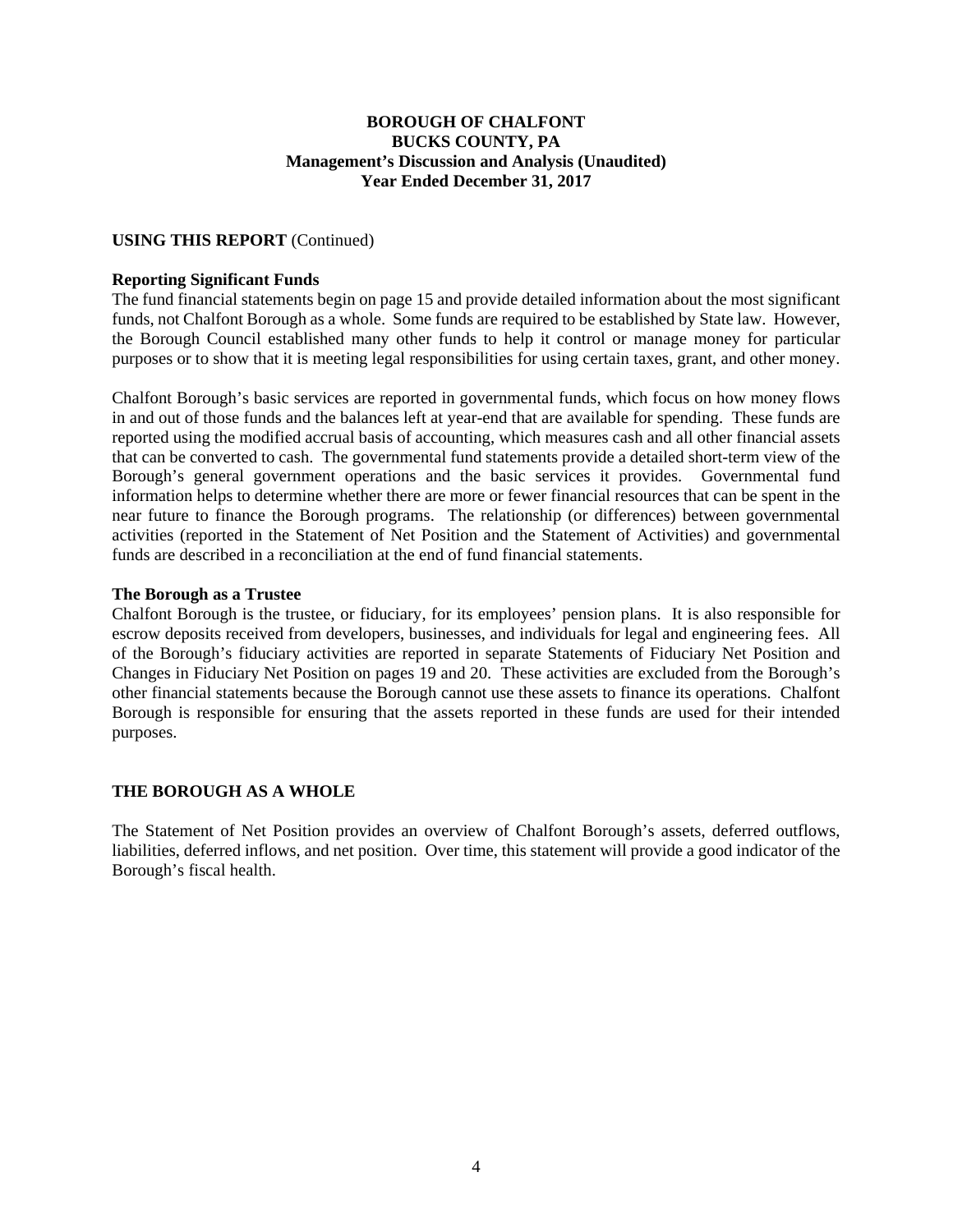## **THE BOROUGH AS A WHOLE** (Continued)

| <b>Net Position</b>             |              |              |              |          |  |  |  |
|---------------------------------|--------------|--------------|--------------|----------|--|--|--|
| Account                         | 2017         | 2016         | \$ Change    | % Change |  |  |  |
| <b>Capital Assets</b>           | \$6,803,297  | \$6,728,456  | \$<br>74,841 | 1.11     |  |  |  |
| <b>Current and Other Assets</b> | 6,122,407    | 6,142,083    | (19676)      | (0.32)   |  |  |  |
| <b>Total Assets</b>             | 12,925,704   | 12,870,539   | 55,165       | 0.43     |  |  |  |
| Long-Term Liabilities           | 657,729      | 547,140      | 110,589      | 20.21    |  |  |  |
| <b>Other Liabilities</b>        | 390,641      | 454,939      | (64,298)     | (14.13)  |  |  |  |
| <b>Total Liabilities</b>        | 1,048,370    | 1,002079     | 46,291       | 4.62     |  |  |  |
| Net Deferred (Inflows)/Outflows | 10,001       | 11,031       | (1,030)      |          |  |  |  |
| <b>Net Position</b>             |              |              |              |          |  |  |  |
| Invested in Capital Assets,     |              |              |              |          |  |  |  |
| Net of Related Debt             | 6,270,959    | 6,384,034    | (113,075)    | (1.77)   |  |  |  |
| Restricted                      | 4,794,879    | 4,533,535    | 261,344      | 5.76     |  |  |  |
| Unrestricted                    | 821,497      | 960,922      | (139, 425)   | (14.51)  |  |  |  |
| <b>Total Net Position</b>       | \$11,887,335 | \$11,878,491 | 8,844<br>\$  | 0.07     |  |  |  |

**Table 1 Net Position** 

The total net position of the Borough shown above is approximately \$11.9 million. Net position increased by 0.07% in 2017.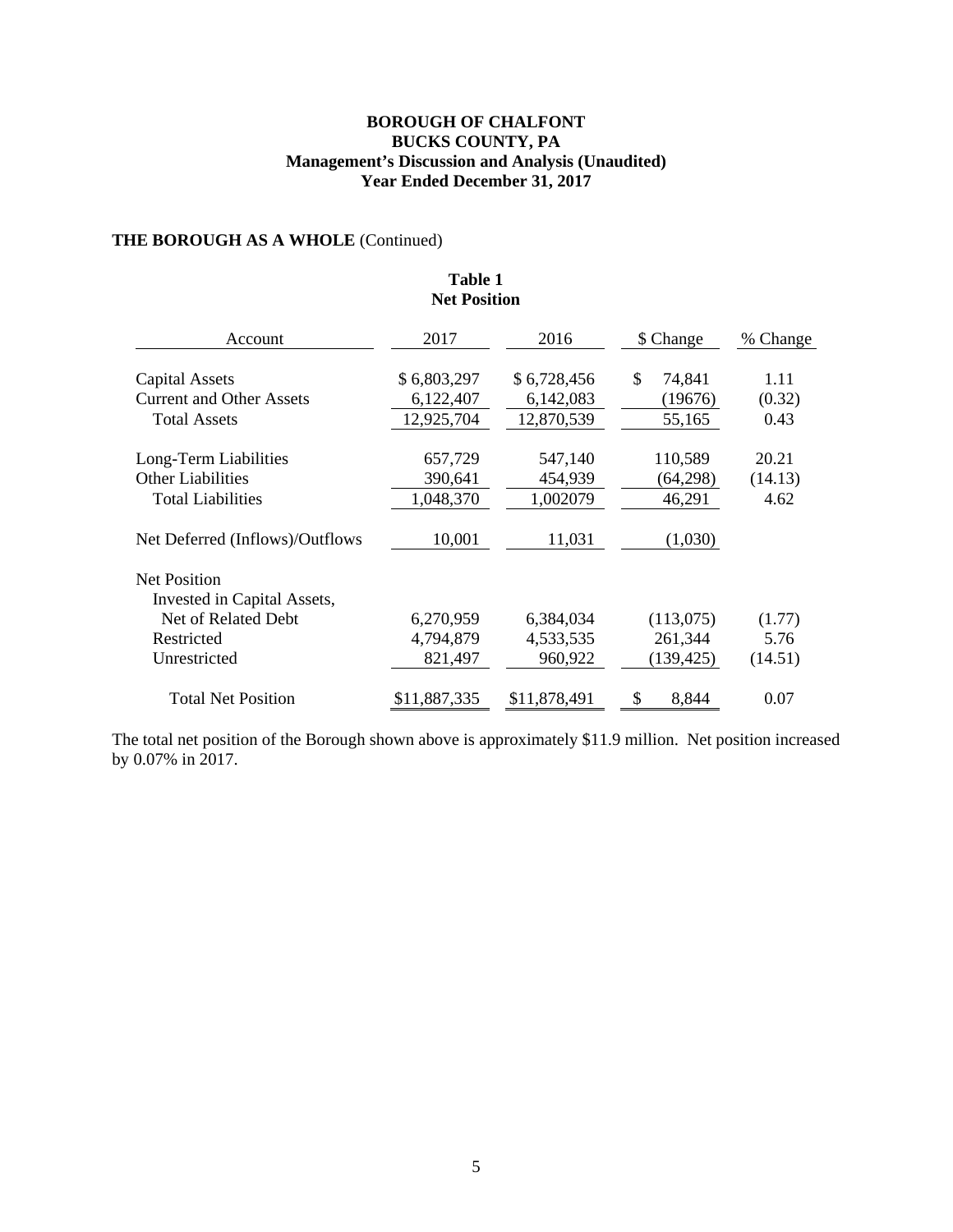**Table 2** 

# **THE BOROUGH AS A WHOLE** (Continued)

| <b>Change in Net Position</b>     |    |             |              |                   |    |               |          |
|-----------------------------------|----|-------------|--------------|-------------------|----|---------------|----------|
| Account                           |    | 2017        |              | 2016<br>\$ Change |    | % Change      |          |
| <b>Program Revenues</b>           |    |             |              |                   |    |               |          |
| <b>General Government</b>         | \$ | 138,851     | $\mathbb{S}$ | 126,668           | \$ | 12,183        | 9.62     |
| Police                            |    | 13,120      |              | 108,645           |    | (95, 525)     | (87.92)  |
| Fire                              |    | 29,963      |              | 38,330            |    | (8,367)       | (21.83)  |
| Code Enforcement                  |    | 75,635      |              | 256,701           |    | (181,066)     | (70.54)  |
| <b>Highway Maintenance</b>        |    | 153,842     |              | 943,282           |    | (789, 440)    | (83.69)  |
| Traffic Signals & Street Lighting |    | $\Omega$    |              | 37,831            |    | (37, 831)     | (100.00) |
| Parks and Recreation              |    | 184,522     |              | 259,244           |    | (74, 722)     | (28.82)  |
| <b>General Revenues</b>           |    |             |              |                   |    |               |          |
| <b>Real Estate Taxes</b>          |    | 827,703     |              | 826,079           |    | 1,624         | 0.20     |
| <b>Transfer Taxes</b>             |    | 110,259     |              | 133,090           |    | (22, 831)     | (17.15)  |
| <b>Earned Income Taxes</b>        |    | 760,978     |              | 842,294           |    | (81,316)      | (9.65)   |
| <b>Local Services Tax</b>         |    | 41,877      |              | 46,958            |    | (5,081)       | 10.82    |
| <b>Interest and Rents</b>         |    | 366,749     |              | 189,088           |    | 177,661       | 93.96    |
| Gain (Loss) Disposal of Assets    |    | 3,050       |              | $\theta$          |    | 3,050         | 100.00   |
| Miscellaneous                     |    | 10,974      |              | 50,908            |    | (39, 934)     | (78.44)  |
| <b>Total Revenues (Forwarded)</b> |    | \$2,717,523 |              | \$3,859,118       |    | \$(1,141,595) | (29.58)  |

(Table 2 continues on the next page.)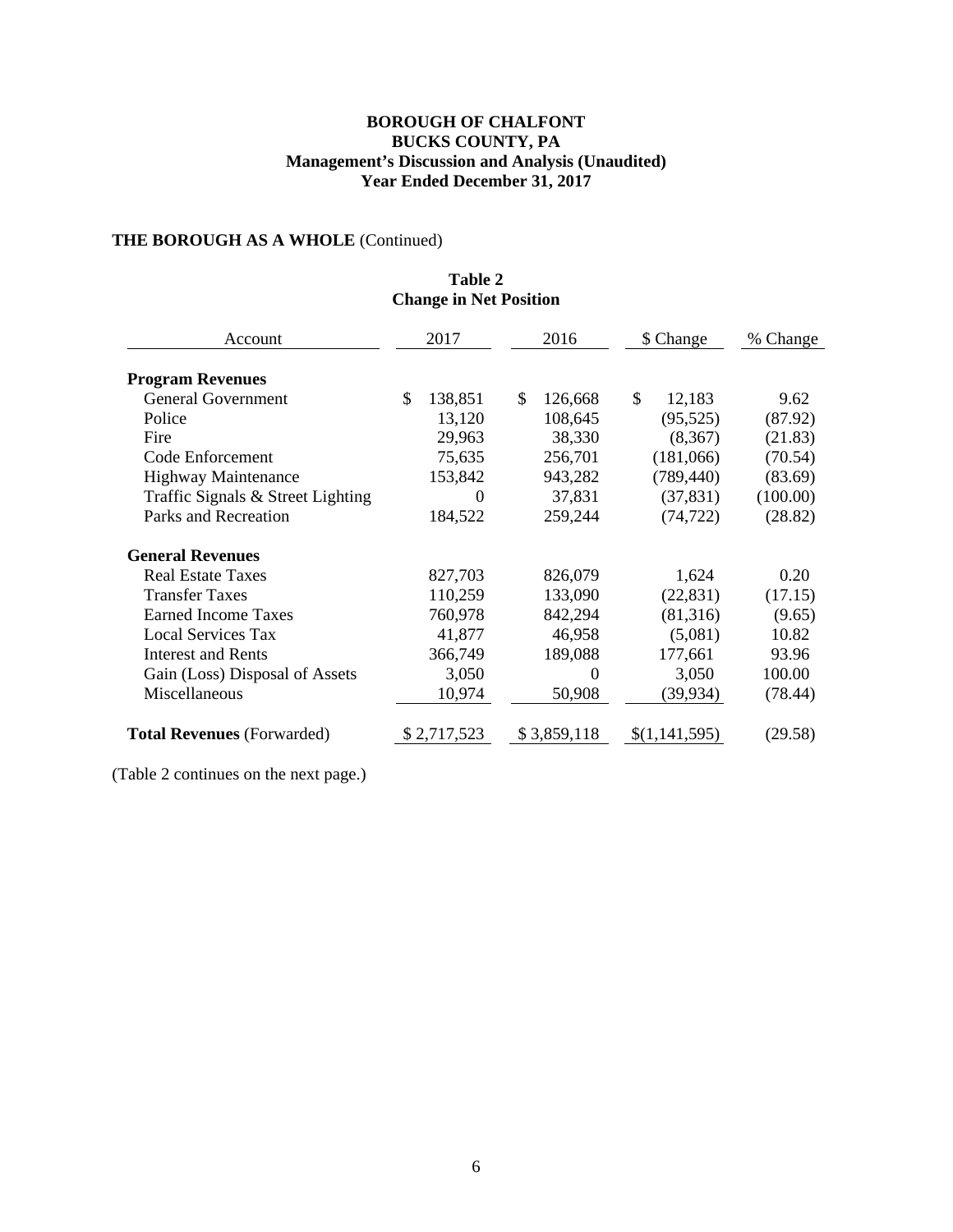# **THE BOROUGH AS A WHOLE** (Continued)

## **Table 2 Change in Net Position**

| Account                            | 2017             | 2016        | \$ Change     | % Change |
|------------------------------------|------------------|-------------|---------------|----------|
| <b>Total Revenues (Forwarded)</b>  | \$2,717,523      | \$3,859,118 | \$(1,141,595) | (29.58)  |
| <b>Program Expenses</b>            |                  |             |               |          |
| Legislative                        | 10,631           | 13,799      | (3,168)       | (22.96)  |
| Executive                          | 322,035          | 280,154     | 41,881        | 14.95    |
| Finance and Tax Collection         | 127,153          | 122,854     | 4,299         | 3.50     |
| <b>Professional Services</b>       | 137,343          | 131,369     | 5,974         | 4.55     |
| <b>General Government</b>          | 312,418          | 270,958     | 41,460        | 15.30    |
| Police                             | 996,885          | 974,462     | 22,423        | 2.30     |
| Fire                               | 138,001          | 147,679     | (9,678)       | $-6.55$  |
| Code Enforcement                   | 50,209           | 72,285      | (25,076)      | (33.31)  |
| <b>Highway Maintenance</b>         | 437,077          | 410,438     | 26,639        | 6.49     |
| Snow and Ice Removal               | 23,219           | 39,040      | (15, 821)     | (40.53)  |
| Traffic Signals & Street Lighting  | 24,163           | 21,844      | 2,319         | 10.62    |
| Parks and Recreation               | 129,545          | 108,538     | 21,007        | 19.35    |
| <b>Total Expenses</b>              | 2,708,679        | 2,596,420   | 112,259       | 4.32     |
| <b>Excess before other sources</b> | 8,844            | 1,262,698   | (1,253854)    | (99.30)  |
| Special Items                      | $\boldsymbol{0}$ | 313,623     | (313, 623)    | 0.00     |
| <b>Changes in Net Position</b>     | \$<br>8,844      | \$1,576,321 | \$(1,567,477) | (99.44)  |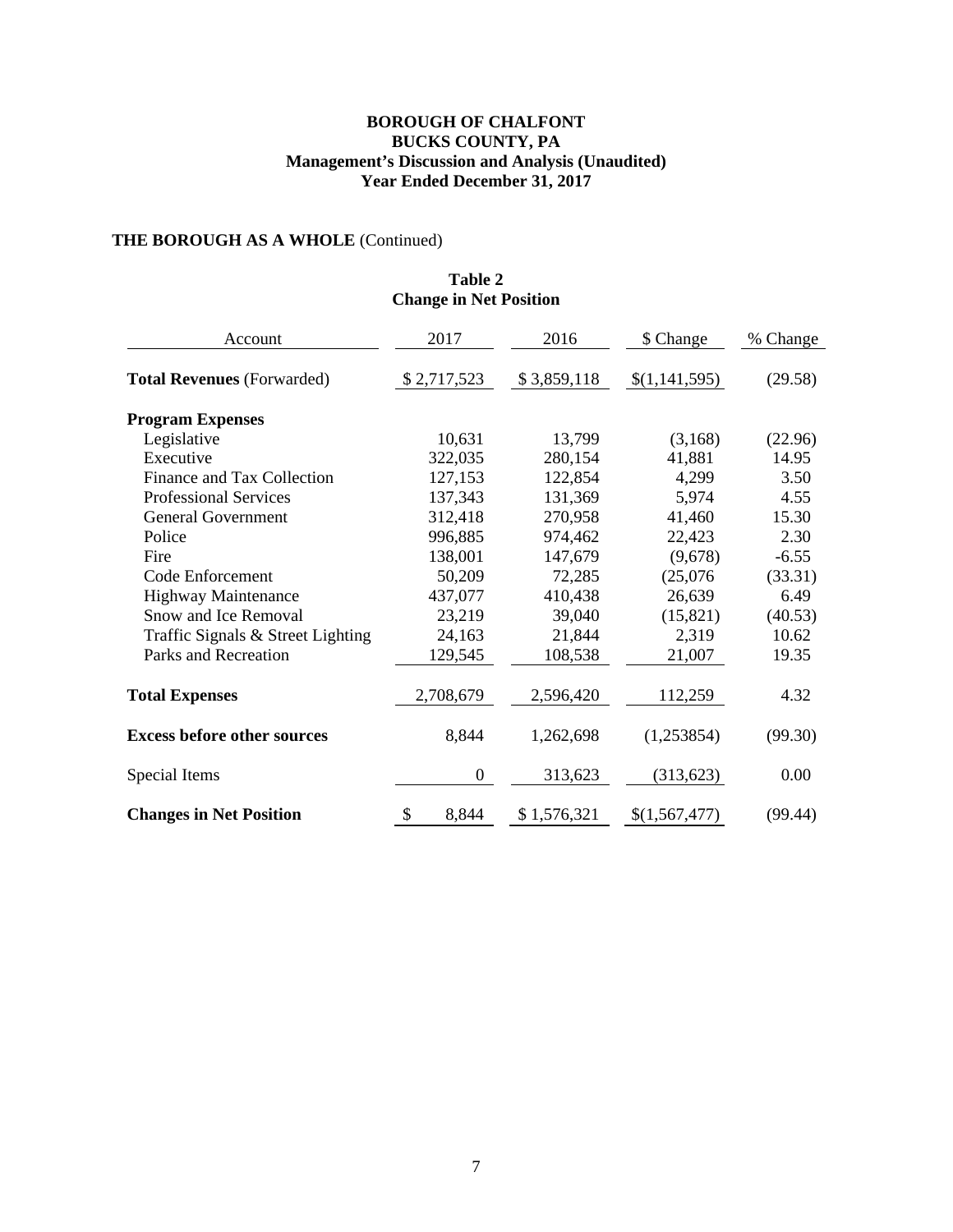### **THE BOROUGH AS A WHOLE** (Continued)

#### **Revenue Overview**

In 2017, the general millage of 15.25, fire tax at 1.25 mills and the ambulance at 0.50 mills remained unchanged. Total revenues decreased 29.58% or \$1,141,595 from the prior year. This decrease in revenue is due to the fact that the Borough received several large grants last year, a large building permit and an increase in Earned Income Taxes.







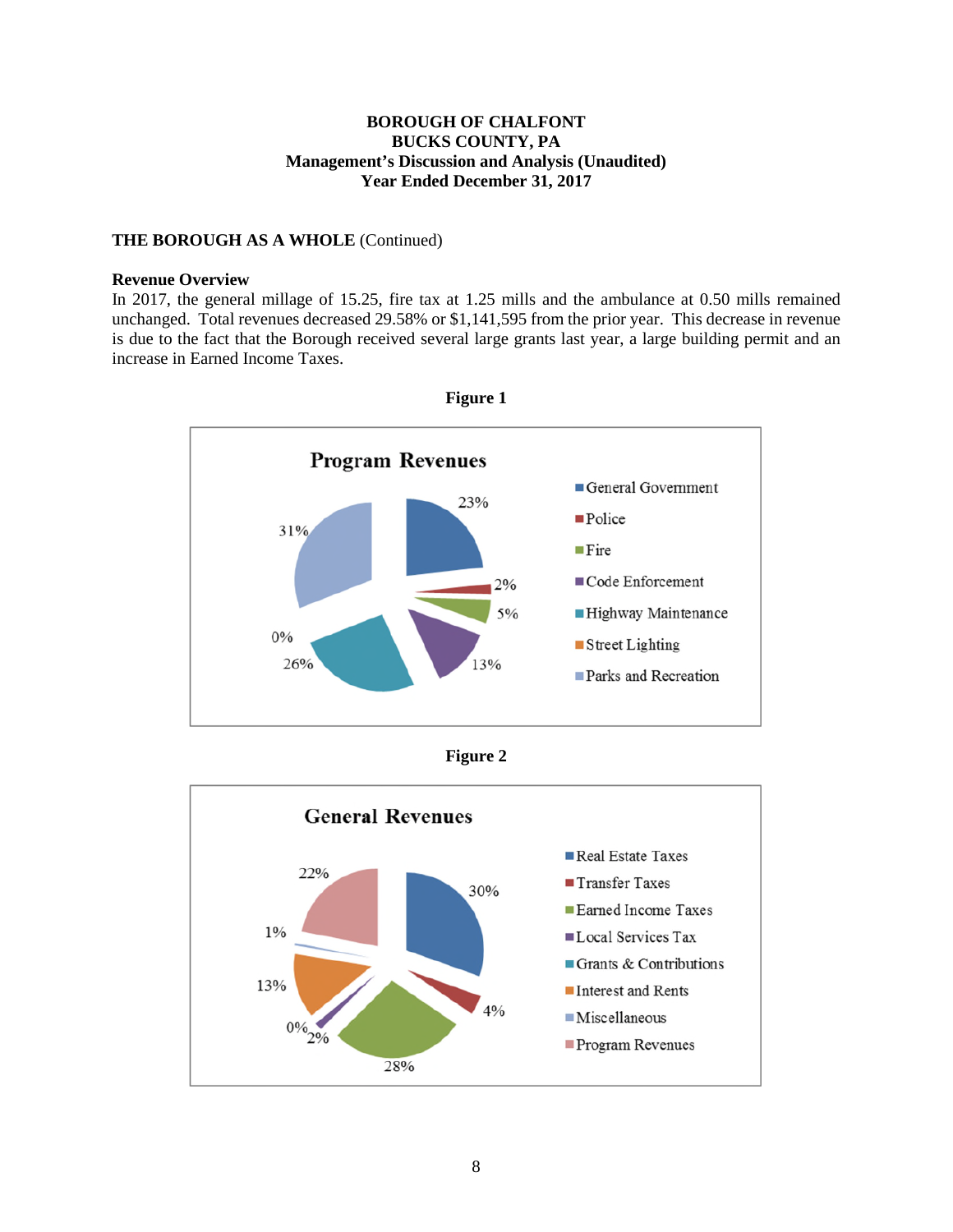## **THE BOROUGH AS A WHOLE** (Continued)

#### **Expense Overview**

Total expenses in all categories were \$2,708,679. The largest areas of expense were Police and General Government. Expenses increased \$112,259 or4.32% from the prior year.



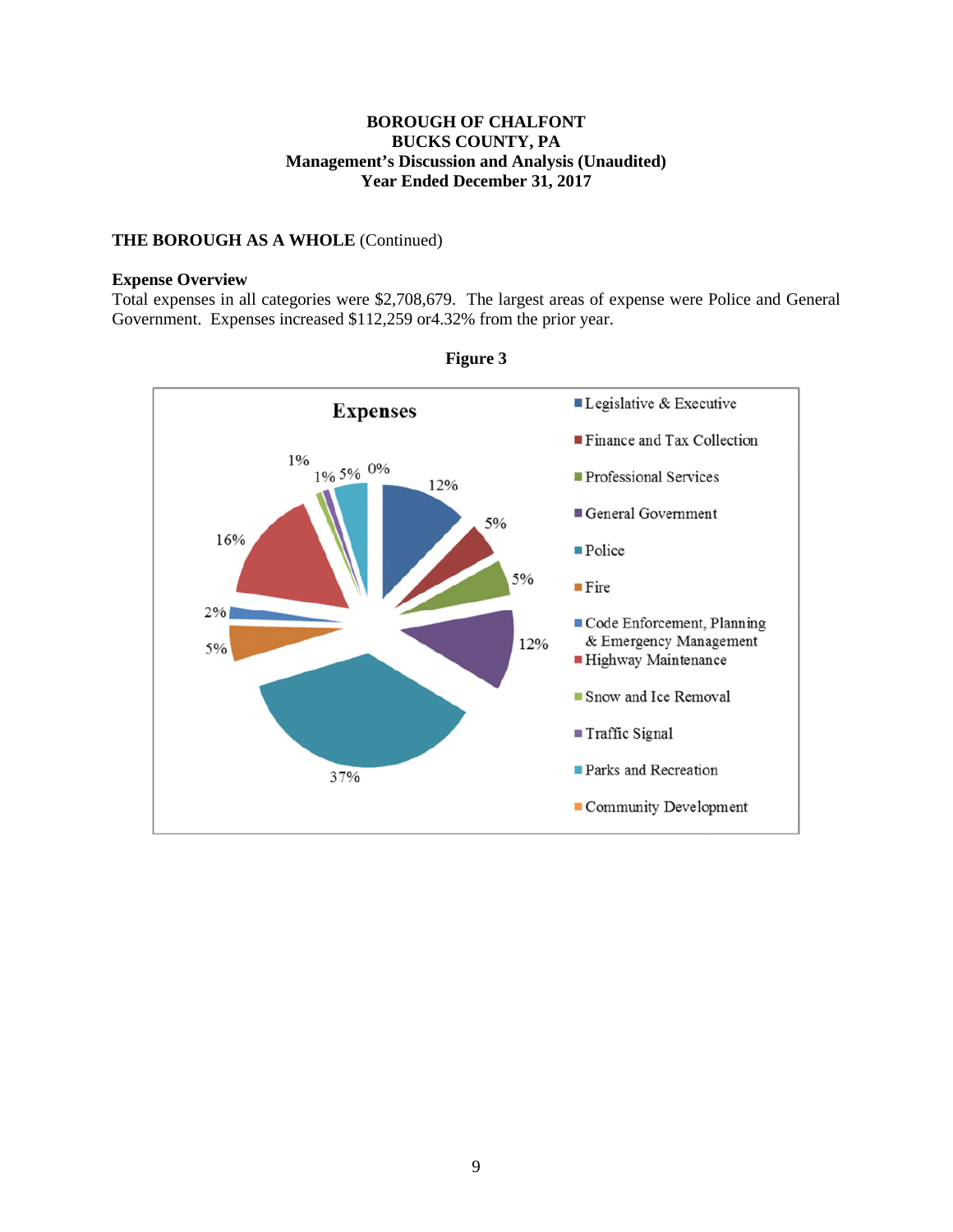### **ITEMS OF GENERAL INTEREST**

#### **Water**

Residents and businesses of the Borough are served by Aqua Pennsylvania.

#### **Waste Water**

Residents and businesses of the Borough are principally served by the Chalfont New Britain Township Joint Sewer Authority (CNBTJSA) and on-lot sewage disposal systems. The Council appoints three members of the six-member Board of the CNBTJSA. The CNBTJSA operates as a separate business entity. The Borough has no financial or management control of the sewer authorities other than that noted above.

#### **Sanitation**

In March 2013, the Borough contracted with Advanced Disposal to provide for trash pickup for Chalfont Borough residents. The contract has a June  $1<sup>st</sup>$  renewal date and Advance Disposal bills and collects for this service. In 2017, the standard contract rate was \$257.84 per household per year. Household trash is picked up once a week on Friday. Residents may dispose of six bags of trash and yard waste per pick up, plus one bulk item per week. The recycling pickup day is every Friday, plus there are one spring and three fall leaf collection days.

#### **Fire and Ambulance**

Residents and businesses of the Borough are served by the Chalfont Fire Company, Dublin Fire Company, Warrington Fire Company, Doylestown Fire Company, and Hilltown Fire Company in designated districts. There are mutual aid agreements and central dispatching throughout the area. The Chalfont Ambulance separated from the Chalfont Fire Company several years ago and is now called Chalfont Emergency Medical Services (EMS). The EMS provides ambulance services, as do Central Bucks Ambulance, Warrington Ambulance, VMSC, and Hilltown QRS. Chalfont Fire Company receives 1.25 mills Fire Protection Tax, and Chalfont EMS receives .50 mills for protection services. Additionally, Council approved distributing 25% of Local Services Tax receipts to the EMS and 25% to the Chalfont Fire Company. The Borough had no other financial or management control of the fire companies or ambulance services.

## **Public Facilities**

The Borough owns eight neighborhood parks along with scattered open space parcels. The Borough municipal building is located at 40 North Main Street and houses both administration and some police operations. The original building was built in 1925, with an addition built in 1997, and is generally in good condition. The public works department is located at 500 North Main Street and has several serviceable garages and storage buildings. The Borough also owns 101 N. Main Street, which was purchased in 2014 and is planned to be converted into a parking lot and commercial use this year

#### **Police Services**

Effective March 28, 2016, the Borough joined with two neighboring municipalities to form the Central Bucks Regional Police Department (CBRPD). The CBRPD provides local police services to all participating municipalities and is located at 57 W. Court Street, Doylestown, PA 18901. The costs to operate the CBRPD are funded by contributions from each municipality. The percentage share from each is based on total population, average number of calls and crimes, and total road miles. The Borough contributed \$992,765 for 2017.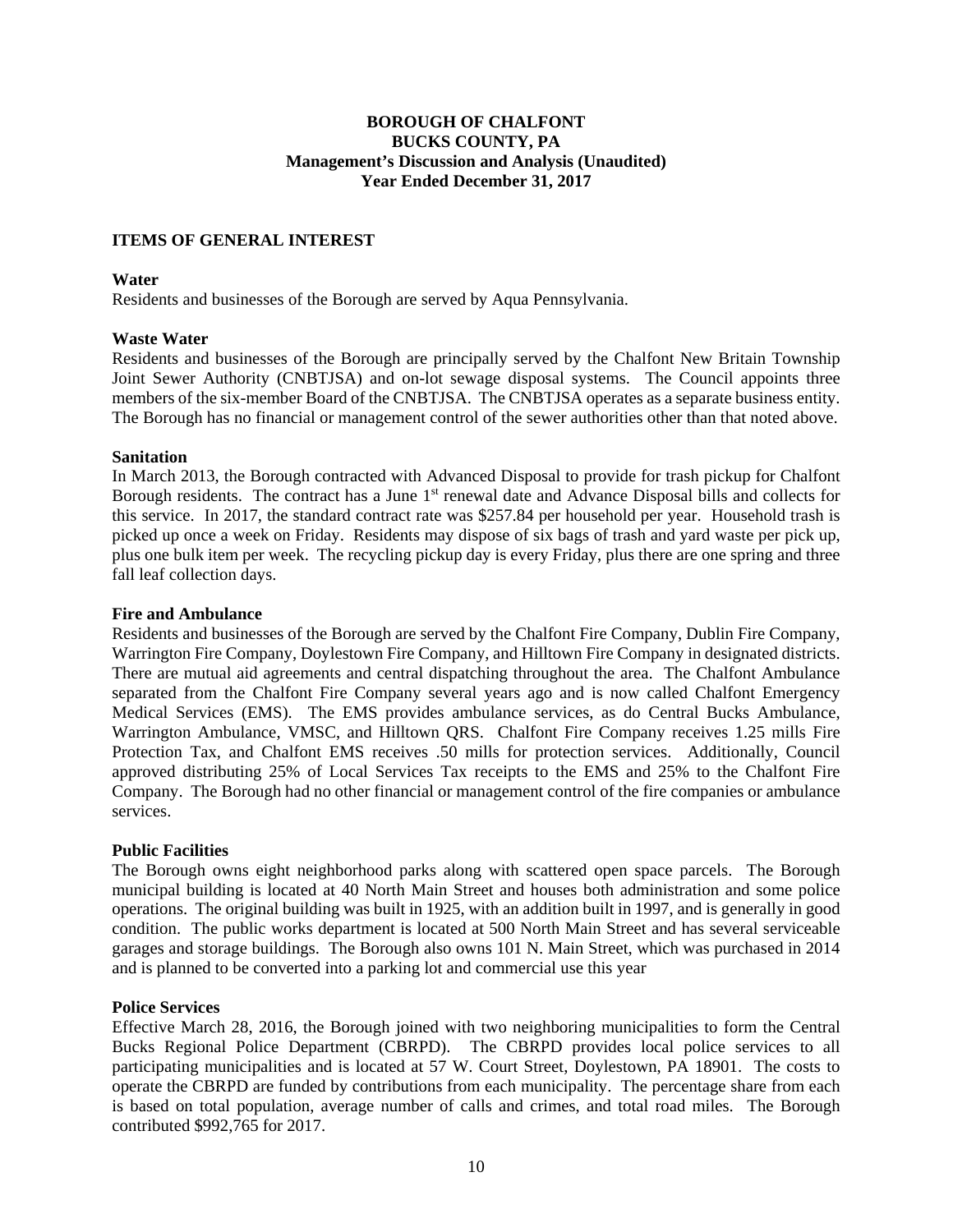## **ANALYSIS OF INDIVIDUAL FUNDS**

#### **Capital Reserve Fund**

This fund was set up a number of years ago to account for funds set aside for capital projects. In 2001, the Borough sold its water department to Philadelphia Suburban Water, now called Aqua Pennsylvania. The proceeds of approximately \$4.2 million were put into this fund to be used for capital improvements. Currently the Borough is using the interest from this money to help balance the budget.

#### **Other Funds**

This category includes Fire Tax, Liquid Fuels, Recreation, Equipment and Grant Funds. Each of these funds had routine and unremarkable results during 2017, with the exception of the recreation fund which received a large developer recreation fee.

#### **Pension Plans**

Effective March 28, 2016 Chalfont Borough Police Department merged with Central Bucks Regional Police Department (CBRPD) and on June 30, 2016 all Police Pension Plan assets were transferred to the CBRPD Police Pension Plan. Fulltime Non-Uniform Borough employees participate in Non-Uniformed Defined Contribution Pension Plan. The Borough's pension investments advisor is InR Advisory Services, LLC. The Borough also furnishes an IRS Section 457 deferred compensation retirement plan to its employees. Six current employees participate in the plan.

## **CAPITAL ASSETS AND DEBT ADMINISTRATION**

The Borough has \$6,270,959 invested in Capital Assets, Net of Related Debt. Infrastructure assets acquired prior to January 1, 2004, and the related accumulated depreciation and depreciation expense are not included in this report.

## **Discussion of Future Plans**

The Borough plans a reconstruction streets program every other year. The next scheduled project is the repaving of Pennsylvania and Taft Streets during 2018. In 2018, due to Aqua PA main replacement projects, additional road reconstruction projects will occur on Hellberg, Marian Peace Valley, Pleasant, Swartz and Valley View. This additional work will continue into 2018.

Additionally, the Borough has received approval on several grant projects from federal, state and local government units. These grants will be used to fund the installation of a public parking lot and rehabilitation of the historic building owned by the Borough at 101 N. Main Street. Construction for this project will begin in 2018 and be completed in 2019.

While specific sites have to be finalized, it is expected that additional open space land will be acquired or controlled under the land preservation programs and development agreements. In certain cases, donors of conservation easements or land can receive personal income tax credits for the value of their donation. The Borough will pursue such donations in the coming years, in addition to its other preservation efforts.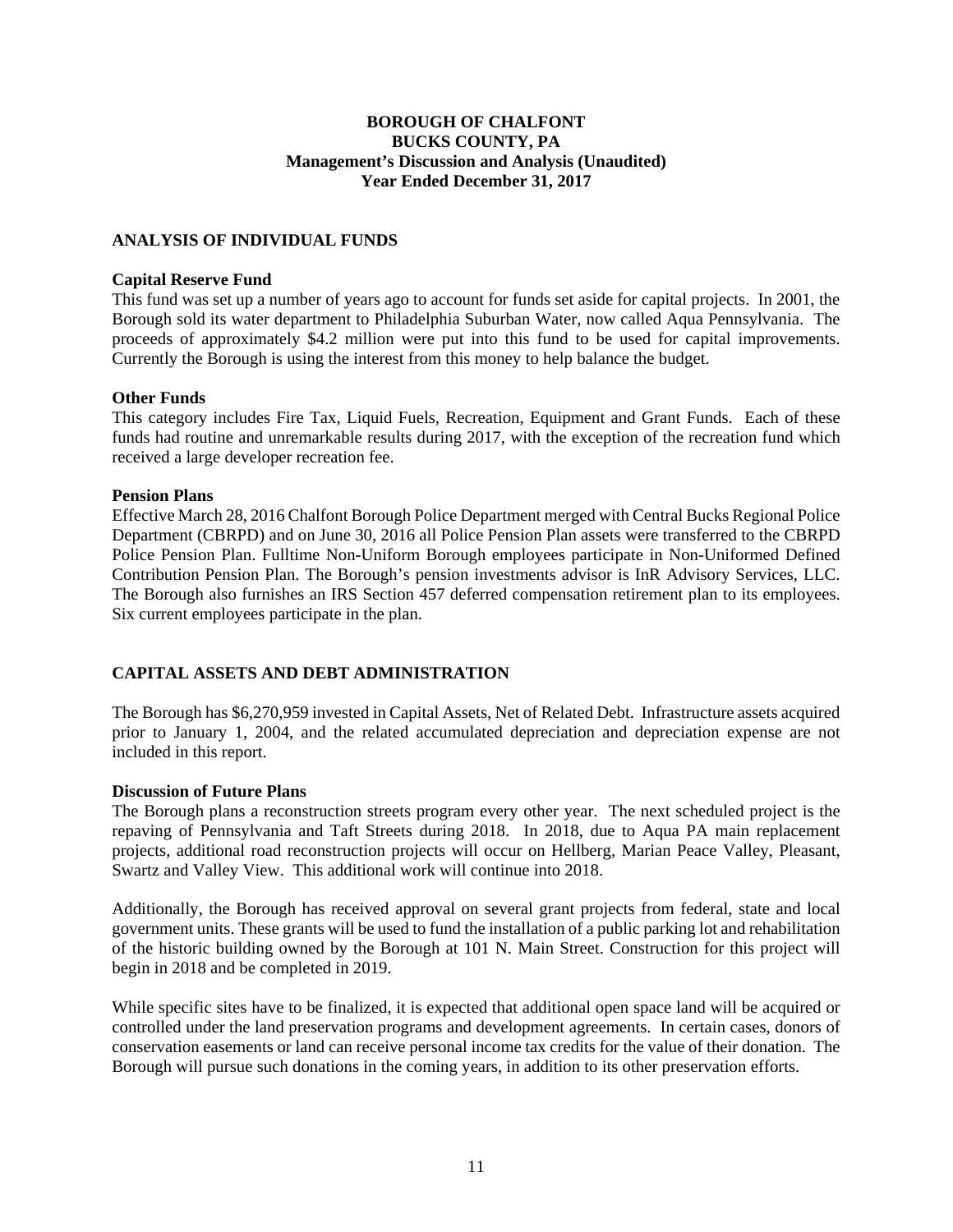## **CONTACTING THE BOROUGH'S FINANCIAL MANAGEMENT TEAM**

This Management Discussion and Analysis is intended to provide our citizens, taxpayers, customers, investors and creditors with a general, plain English overview of important financial matters. For questions on the Discussion and Analysis, please contact Borough Manager/Borough Treasurer, Sandra Zadell at 215- 822-7295, extension 201.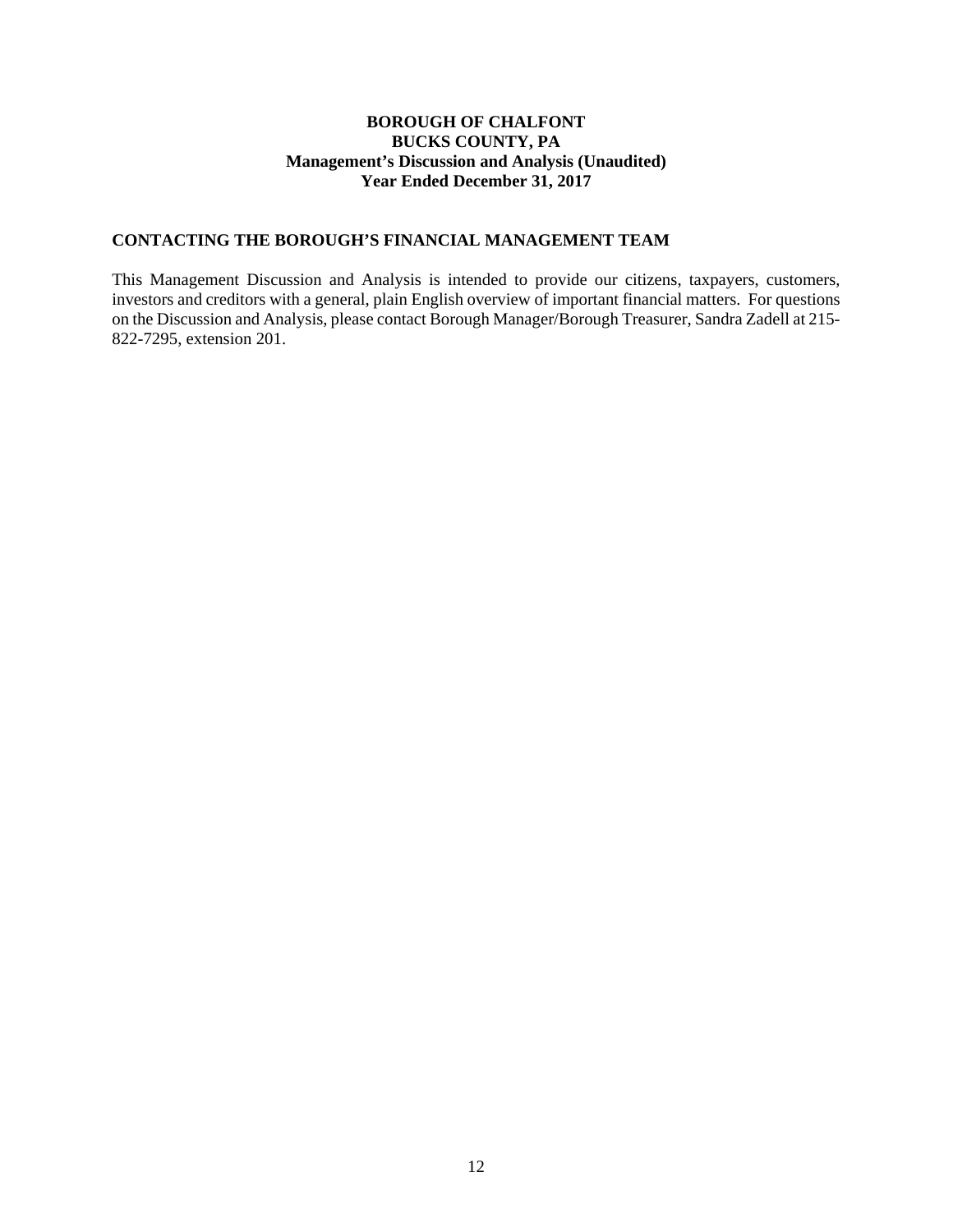# **BOROUGH OF CHALFONT BUCKS COUNTY, PA Statement of Net Position December 31, 2017**

#### **Assets**

| <b>Current Assets</b>                               |                 |
|-----------------------------------------------------|-----------------|
| Cash                                                | \$<br>1,473,953 |
| Investments                                         | 4,279,400       |
| <b>Grants and Other Receivables</b>                 | 71,387          |
| <b>Taxes Receivable</b>                             | 297,667         |
| <b>Total Current Assets</b>                         | 6,122,407       |
|                                                     |                 |
| <b>Noncurrent Assets</b>                            |                 |
| <b>Net Capital Assets</b>                           | 6,803,297       |
| <b>Total Assets</b>                                 | 12,925,704      |
| <b>Deferred Outflows of Resources</b>               |                 |
| Accumulated Decrease in Value of Hedging Derivative | 12,199          |
|                                                     |                 |
| <b>Liabilities</b>                                  |                 |
| <b>Current Liabilities</b>                          |                 |
| Current Portion of General Obligation Note Payable  | 82,247          |
| <b>Accounts Payable and Accrued Expenses</b>        | 79,605          |
| <b>Escrow Deposits</b>                              | 228,789         |
| <b>Total Current Liabilities</b>                    | 390,641         |
|                                                     |                 |
| <b>Noncurrent Liabilities</b>                       |                 |
| General Obligation Note Payable                     | 450,091         |
| Permit Deposit                                      | 172,180         |
| Accrued Compensated Absences and Severance Pay      | 23,259          |
| Fair Value of Interest Rate Swap                    | 12,199          |
| <b>Total Noncurrent Liabilities</b>                 | 657,729         |
| <b>Total Liabilities</b>                            | 1,048,370       |
| <b>Deferred Inflows of Resources</b>                |                 |
| <b>Deferred Rental Receipts</b>                     | 2,198           |
| <b>Net Position</b>                                 |                 |
| Invested in Capital Assets, Net of Related Debt     | 6,270,959       |
| Restricted for                                      |                 |
| <b>Capital Projects</b>                             | 4,348,024       |
| <b>Other Purposes</b>                               | 446,855         |
| Unrestricted                                        | 821,497         |
|                                                     |                 |
| <b>Total Net Position</b>                           | \$11,887,335    |

See Notes to Financial Statements.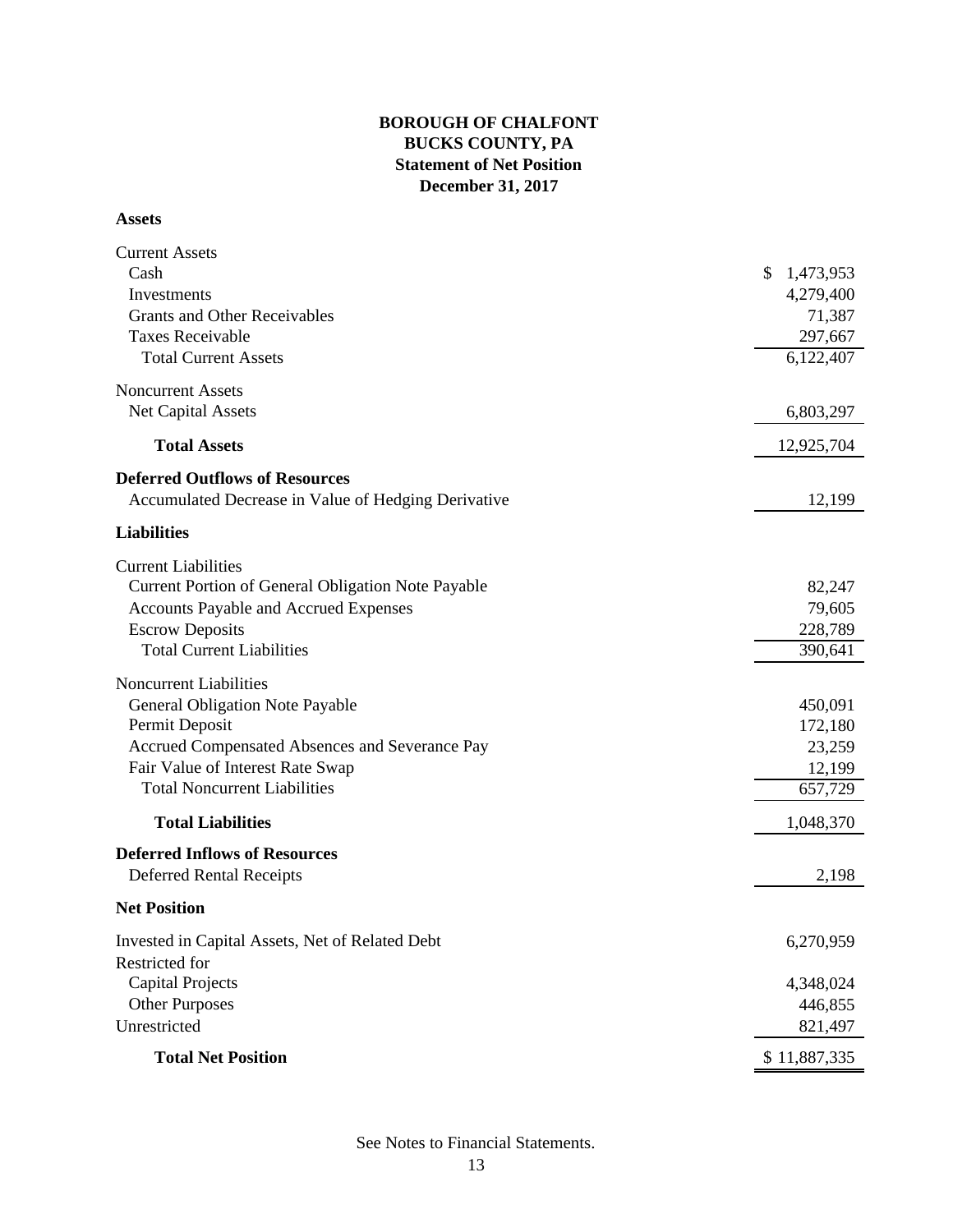# **BOROUGH OF CHALFONT BUCKS COUNTY, PA Statement of Activities Year Ended December 31, 2017**

|                                      |              |                         |               | Program Revenue                          |                                        |               | Net (Expense)<br>Revenue and<br>Changes in<br>Net Assets |
|--------------------------------------|--------------|-------------------------|---------------|------------------------------------------|----------------------------------------|---------------|----------------------------------------------------------|
| Functions/Programs                   | Expenses     | Charges for<br>Services |               | Operating<br>Grants and<br>Contributions | Capital Grants<br>and<br>Contributions |               | Governmental<br>Activities                               |
| <b>Governmental Activities</b>       |              |                         |               |                                          |                                        |               |                                                          |
| General Government                   |              |                         |               |                                          |                                        |               |                                                          |
| Legislative                          | \$<br>10,631 | \$<br>$\boldsymbol{0}$  | $\mathcal{S}$ | $\overline{0}$                           | \$<br>$\boldsymbol{0}$                 | $\mathcal{S}$ | (10, 631)                                                |
| Executive                            | 322,035      | $\theta$                |               | $\theta$                                 | $\mathbf{0}$                           |               | (322, 035)                                               |
| Finance and Tax Collection           | 127,153      | 21,089                  |               | 0                                        | $\overline{0}$                         |               | (106, 064)                                               |
| <b>Professional Services</b>         | 137,343      | $\theta$                |               | $\theta$                                 | $\theta$                               |               | (137, 343)                                               |
| <b>General Government</b>            | 312,418      | 96,159                  |               | 21,603                                   | $\theta$                               |               | (194, 656)                                               |
| <b>Public Safety</b>                 |              |                         |               |                                          |                                        |               |                                                          |
| Police                               | 996,885      | 13,120                  |               | $\theta$                                 | $\boldsymbol{0}$                       |               | (983, 765)                                               |
| Fire                                 | 138,001      | 300                     |               | 29,663                                   | $\theta$                               |               | (108, 038)                                               |
| Code, Planning and Zoning            | 50,209       | 75,635                  |               | $\overline{0}$                           | $\overline{0}$                         |               | 25,426                                                   |
| Highways                             |              |                         |               |                                          |                                        |               |                                                          |
| <b>Highway Maintenance</b>           | 437,077      | 12,068                  |               | 141,774                                  | $\theta$                               |               | (283, 235)                                               |
| Snow and Ice Removal                 | 23,219       | $\theta$                |               | $\theta$                                 | $\theta$                               |               | (23, 219)                                                |
| Traffic Signals and Street Lighting  | 24,163       | $\theta$                |               | $\Omega$                                 | 0                                      |               | (24, 163)                                                |
| Parks and Recreation                 | 129,545      | $\boldsymbol{0}$        |               | 170,560                                  | 13,962                                 |               | 54,977                                                   |
| <b>Total Governmental Activities</b> | \$2,708,679  | \$<br>218,371           | \$            | 363,600                                  | \$<br>13,962                           |               | (2,112,746)                                              |
|                                      |              | <b>General Revenues</b> |               |                                          |                                        |               |                                                          |

| <b>General Revenues</b>           |              |
|-----------------------------------|--------------|
| Real Estate Taxes                 | 827,703      |
| <b>Real Estate Transfer Taxes</b> | 110,259      |
| Earned Income Taxes               | 760,978      |
| Local Services Taxes              | 41,877       |
| Investment Income and Rents       | 366,749      |
| Miscellaneous                     | 14,024       |
| <b>Total General Revenues</b>     | 2,121,590    |
| Change in Net Position            | 8.844        |
| Net Position, Beginning of Year   | 11,878,491   |
| Net Position, End of Year         | \$11,887,335 |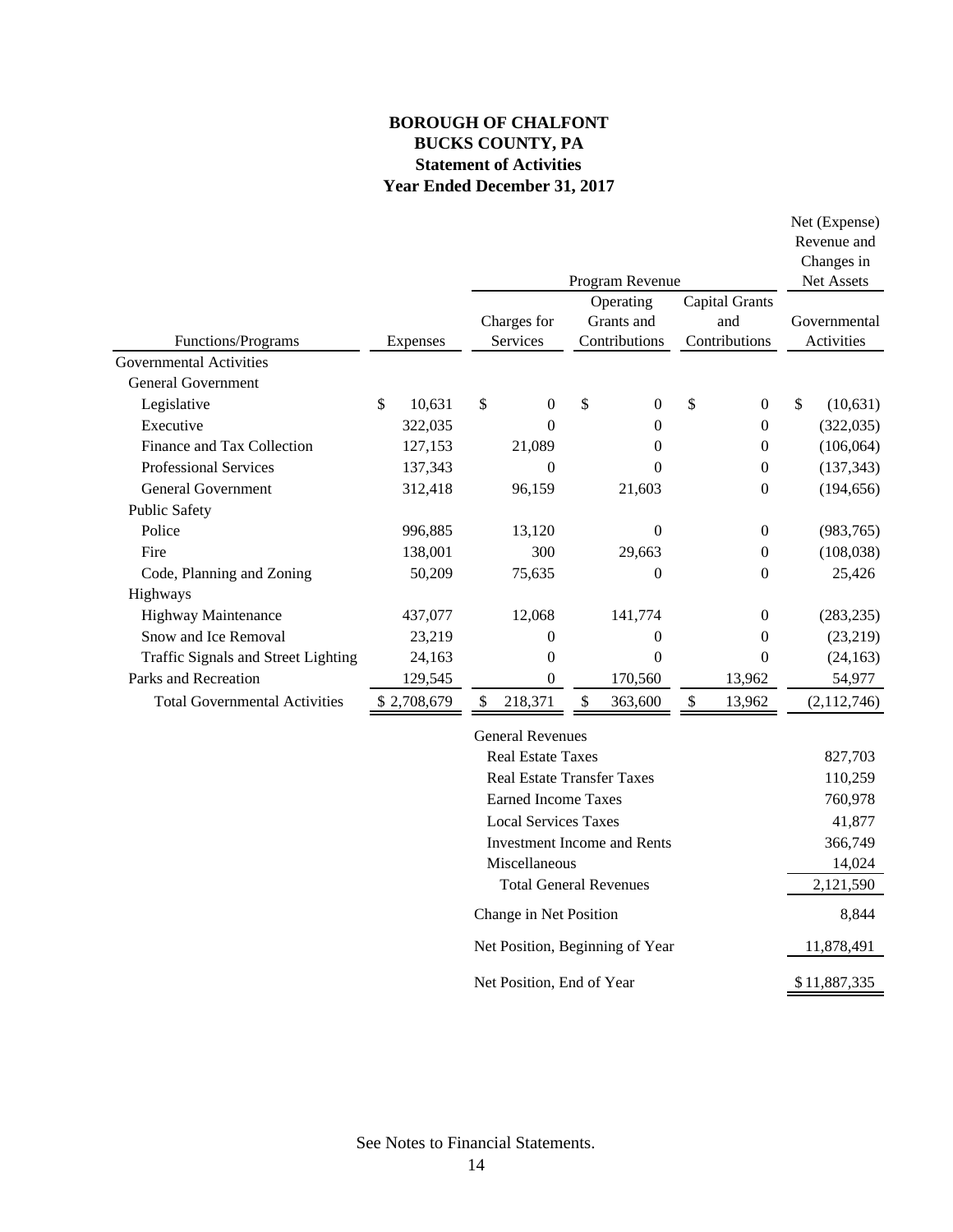# **BOROUGH OF CHALFONT BUCKS COUNTY, PA Balance Sheet Governmental Funds December 31, 2017**

|                                            |               | General Fund     |    | Capital<br>Reserve Fund |    | Nonmajor<br>Governmental<br>Funds | Total<br>Governmental<br>Funds |                  |  |
|--------------------------------------------|---------------|------------------|----|-------------------------|----|-----------------------------------|--------------------------------|------------------|--|
| <b>Assets</b>                              |               |                  |    |                         |    |                                   |                                |                  |  |
| Cash                                       | \$            | 957,516          | \$ | $\overline{0}$          | \$ | 516,437                           |                                | \$1,473,953      |  |
| Investments                                |               | $\Omega$         |    | 4,279,400               |    | $\boldsymbol{0}$                  |                                | 4,279,400        |  |
| <b>Grants and Other Receivables</b>        |               | 71,387           |    | $\boldsymbol{0}$        |    | $\boldsymbol{0}$                  |                                | 71,387           |  |
| <b>Taxes Receivable</b>                    |               | 295,738          |    | $\boldsymbol{0}$        |    | 1,929                             |                                | 297,667          |  |
| Due from (to) Other Funds                  |               | 2,887            |    | (877)                   |    | (2,010)                           |                                | $\boldsymbol{0}$ |  |
| <b>Total Assets</b>                        |               | \$1,327,528      |    | \$4,278,523             | \$ | 516,356                           |                                | \$ 6,122,407     |  |
| <b>Liabilities and Fund Balances</b>       |               |                  |    |                         |    |                                   |                                |                  |  |
| Liabilities                                |               |                  |    |                         |    |                                   |                                |                  |  |
| <b>Accounts Payable</b>                    | $\mathcal{S}$ | 56,859           | \$ | $\boldsymbol{0}$        | \$ | $\boldsymbol{0}$                  | \$                             | 56,859           |  |
| Accrued Wages and Payroll Withholdings     |               | 15,860           |    | $\boldsymbol{0}$        |    | $\mathbf{0}$                      |                                | 15,860           |  |
| Due to Other Governments                   |               | 6,886            |    | $\overline{0}$          |    | $\boldsymbol{0}$                  |                                | 6,886            |  |
| <b>Escrow Deposits</b>                     |               | 228,789          |    | $\boldsymbol{0}$        |    | $\boldsymbol{0}$                  |                                | 228,789          |  |
| <b>Total Liabilities</b>                   |               | 308,394          |    | $\overline{0}$          |    | $\overline{0}$                    |                                | 308,394          |  |
| Deferred Inflows of Resources              |               |                  |    |                         |    |                                   |                                |                  |  |
| Deferred Tax Receipts                      |               | 173,140          |    | $\overline{0}$          |    | 1,692                             |                                | 174,832          |  |
| <b>Fund Balances</b>                       |               |                  |    |                         |    |                                   |                                |                  |  |
| Restricted                                 |               | $\boldsymbol{0}$ |    | $\boldsymbol{0}$        |    | 118,950                           |                                | 118,950          |  |
| Committed                                  |               | $\boldsymbol{0}$ |    | 4,278,523               |    | 395,714                           |                                | 4,674,237        |  |
| Unassigned                                 |               | 845,994          |    | $\boldsymbol{0}$        |    | $\mathbf{0}$                      |                                | 845,994          |  |
| <b>Total Fund Balances</b>                 |               | 845,994          |    | 4,278,523               |    | 514,664                           |                                | 5,639,181        |  |
| <b>Total Liabilities and Fund Balances</b> |               | \$1,327,528      |    | \$4,278,523             | \$ | 516,356                           |                                | \$6,122,407      |  |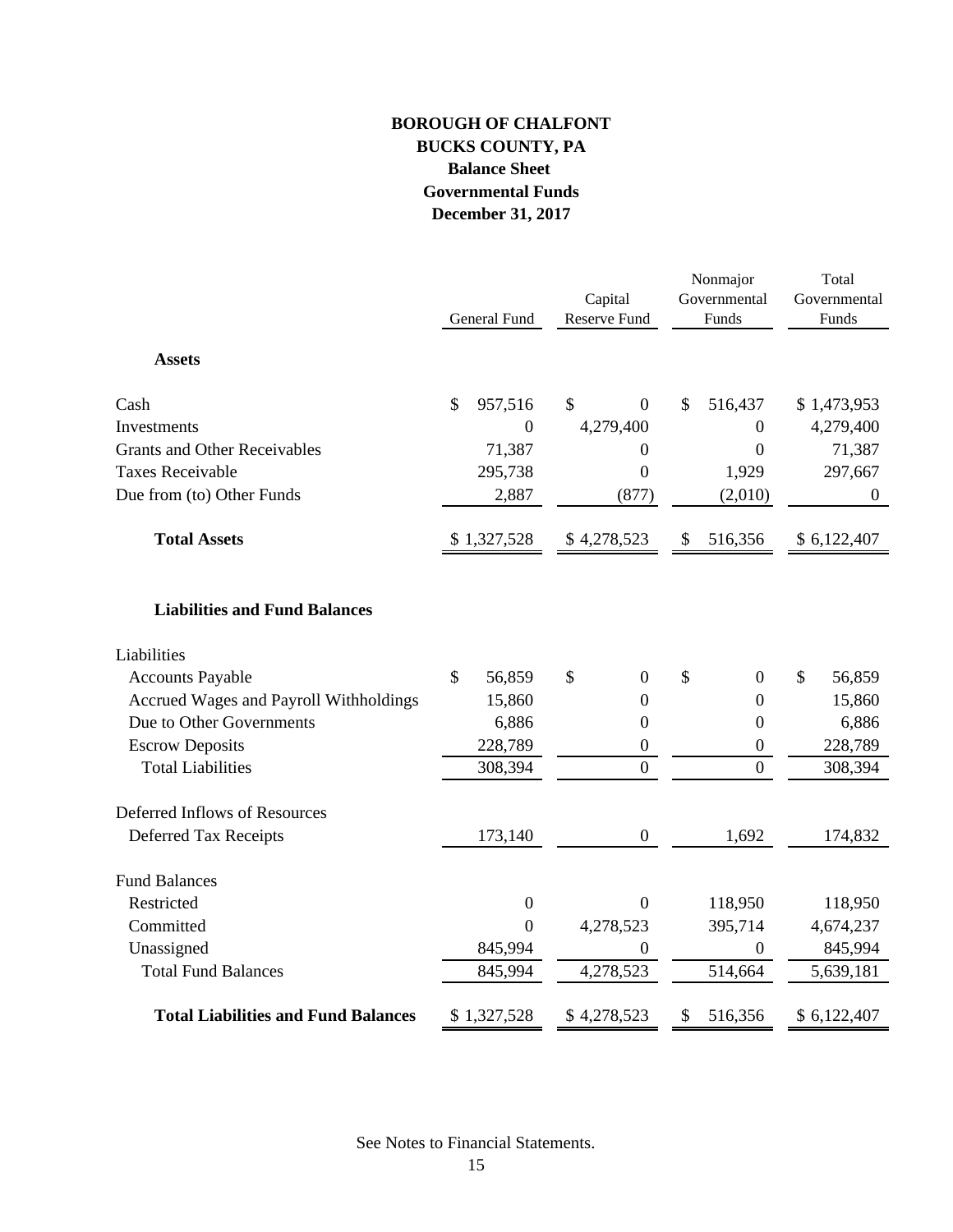# **Net Assets of Governmental Activities BOROUGH OF CHALFONT BUCKS COUNTY, PA Reconciliation of Total Governmental Fund Balances to December 31, 2017**

| <b>Total Governmental Fund Balances</b>                                                                                                                             | \$<br>5,639,181 |
|---------------------------------------------------------------------------------------------------------------------------------------------------------------------|-----------------|
| Amounts Reported for Governmental Activities in the Statement of Net Assets Are<br><b>Different Because</b>                                                         |                 |
| Capital Assets Used in Governmental Activities Are Not Financial Resources, and<br>Therefore Not Reported in Funds, Net of Accumulated Depreciation of \$2,771,597. | 6,803,297       |
| Other Long-Term Assets Are Not Available to Pay Current Period Expenditures, and<br>Therefore Are Deferred in the Funds.                                            |                 |
| <b>Taxes Receivable</b>                                                                                                                                             | 172,634         |
| Deferred Outflows of Resources Are Not Available in the Current Period<br>Accumulated Decrease in the Fair Value of Interest Rate Swap                              | 12,199          |
| Long-Term Liabilities Are Not Due and Payable in the Current Period, and Therefore<br>Are Not Reported in the Funds.                                                |                 |
| <b>General Obligation Notes Payable</b>                                                                                                                             | (532, 338)      |
| Accrued Compensated Absences and Severance Pay                                                                                                                      | (23,259)        |
| Permit Deposit                                                                                                                                                      | (172, 180)      |
| Fair Value of Interest Rate Swap                                                                                                                                    | (12, 199)       |
| Net Assets of Governmental Activities                                                                                                                               | \$11,887,335    |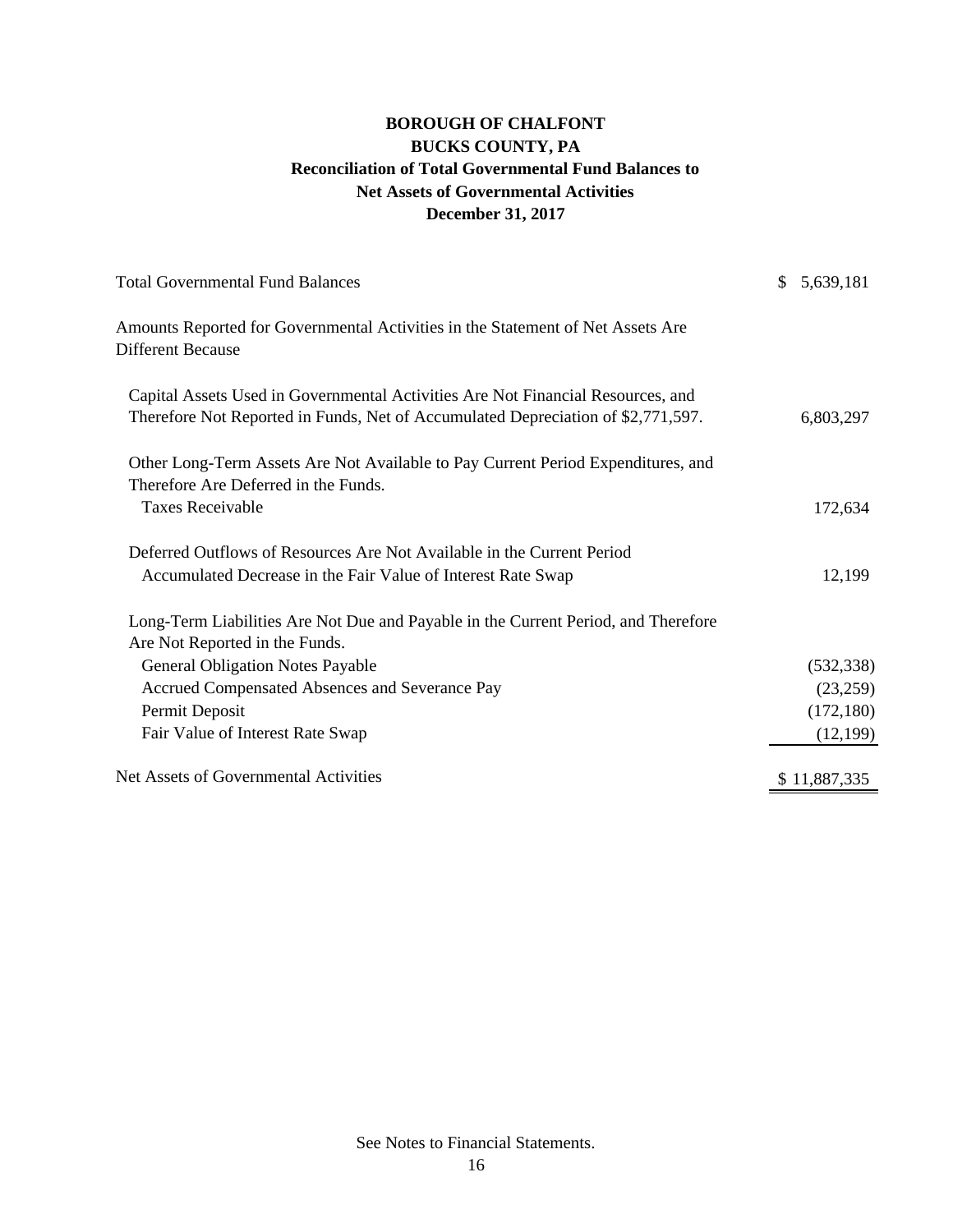# **BOROUGH OF CHALFONT BUCKS COUNTY, PA Statement of Revenues, Expenditures, and Changes in Fund Balances Governmental Funds Year Ended December 31, 2017**

|                                                   |               |                        | Nonmajor         | Total           |  |
|---------------------------------------------------|---------------|------------------------|------------------|-----------------|--|
|                                                   |               | Capital                | Governmental     | Governmental    |  |
|                                                   | General Fund  | Reserve Fund           | Funds            | Funds           |  |
| <b>Revenues</b>                                   |               |                        |                  |                 |  |
| Taxes                                             | \$1,680,362   | \$<br>$\boldsymbol{0}$ | \$<br>85,300     | \$<br>1,765,662 |  |
| Intergovernmental                                 | 84,389        | $\boldsymbol{0}$       | 122,679          | 207,068         |  |
| Fines, Licenses and Permits                       | 121,347       | $\boldsymbol{0}$       | $\boldsymbol{0}$ | 121,347         |  |
| <b>Charges for Services</b>                       | 73,533        | $\boldsymbol{0}$       | $\boldsymbol{0}$ | 73,533          |  |
| <b>Investment Income and Rents</b>                | 251,615       | 114,033                | 1,101            | 366,749         |  |
| Miscellaneous                                     | 21,075        | $\theta$               | 170,494          | 191,569         |  |
| <b>Total Revenues</b>                             | 2,232,321     | $1\overline{14,033}$   | 379,574          | 2,725,928       |  |
| <b>Expenditures</b>                               |               |                        |                  |                 |  |
| <b>General Government</b>                         | 648,447       | $\boldsymbol{0}$       | $\mathbf{0}$     | 648,447         |  |
| <b>Public Safety</b>                              | 1,100,551     | $\boldsymbol{0}$       | 84,544           | 1,185,095       |  |
| <b>Public Works</b>                               | 347,156       | $\boldsymbol{0}$       | 32,411           | 379,567         |  |
| Parks and Recreation                              | 21,003        | 0                      | 20,351           | 41,354          |  |
| <b>Community Development</b>                      | $\mathbf{0}$  | $\overline{0}$         | $\overline{0}$   | $\theta$        |  |
| Debt Service - Principal                          | 12,000        | $\boldsymbol{0}$       | 44,397           | 56,397          |  |
| Debt Service - Interest                           | 8,135         | $\boldsymbol{0}$       | 4,479            | 12,614          |  |
| Capital Expenditures                              | 439,373       | $\boldsymbol{0}$       | 46,154           | 485,527         |  |
| Miscellaneous Governmental                        | 48,093        | $\boldsymbol{0}$       | $\overline{0}$   | 48,093          |  |
| <b>Total Expenditures</b>                         | 2,624,758     | $\overline{0}$         | 232,336          | 2,857,094       |  |
| Excess (Deficiency) of Revenues Over Expenditures |               |                        |                  |                 |  |
| Before Other Financing Sources (Uses)             | (392, 437)    | 114,033                | 147,238          | (131, 166)      |  |
| Other Financing Sources (Uses)                    |               |                        |                  |                 |  |
| Proceeds from Issuance of Long-Term Notes         | 244,313       | $\boldsymbol{0}$       | $\boldsymbol{0}$ | 244,313         |  |
| Transfers In (Out)                                | $\Omega$      | (70,000)               | 70,000           | $\mathbf{0}$    |  |
| <b>Total Other Financing Sources (Uses)</b>       | 244,313       | (70,000)               | 70,000           | 244,313         |  |
| Net Change in Fund Balances                       | (148, 124)    | 44,033                 | 217,238          | 113,147         |  |
| <b>Fund Balances</b>                              |               |                        |                  |                 |  |
| Beginning of Year                                 | 994,118       | 4,234,490              | 297,426          | 5,526,034       |  |
| End of Year                                       | \$<br>845,994 | \$4,278,523            | \$<br>514,664    | \$<br>5,639,181 |  |

See Notes to Financial Statements.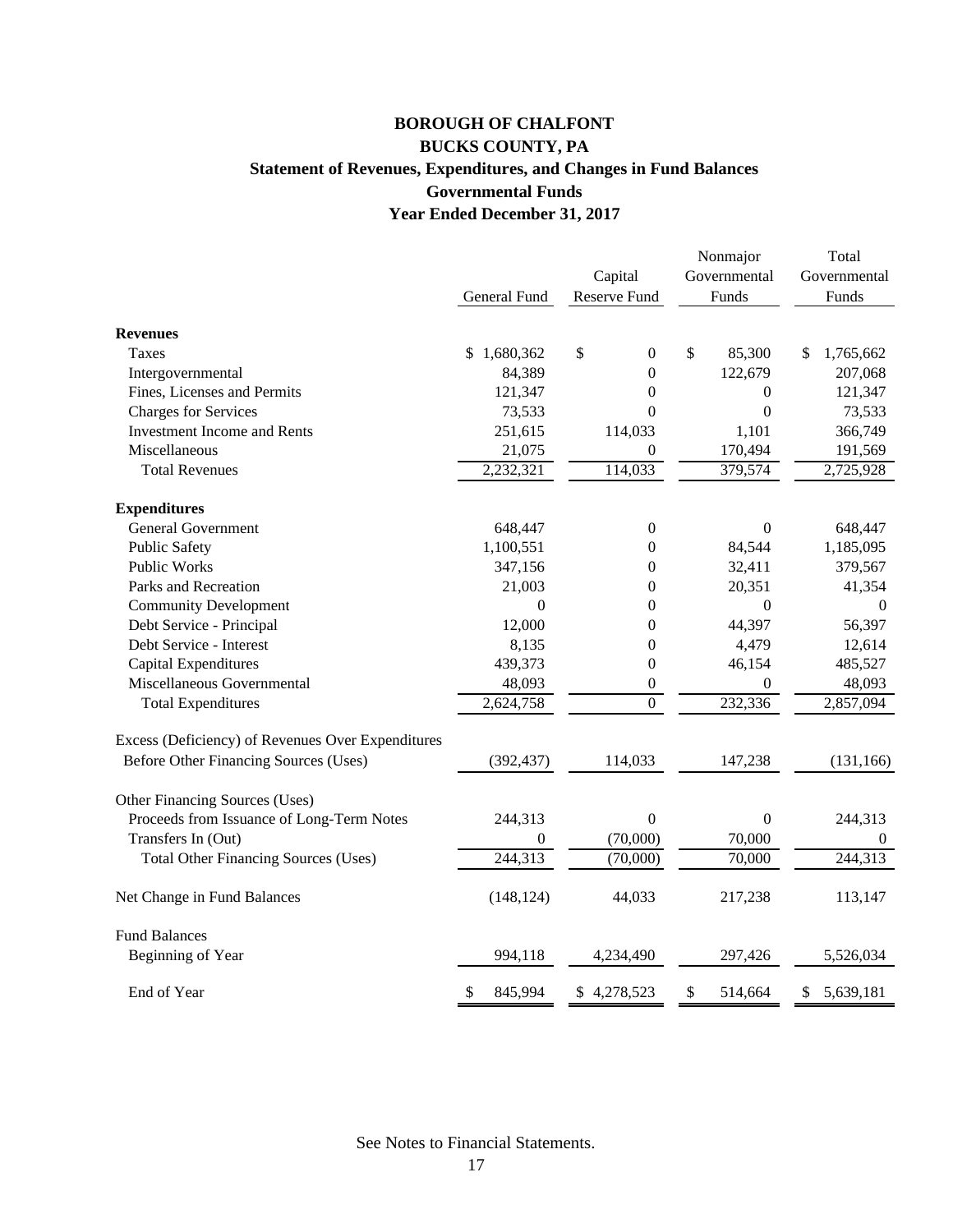# **BUCKS COUNTY, PA Reconciliation of the Net Changes in Fund Balances of Governmental Funds to the Statement of Activities BOROUGH OF CHALFONT Year Ended December 31, 2017**

| Net Change in Fund Balances - Total Governmental Funds                                                                                                                                                                                                                                                                                                                                                 | $\mathcal{S}$ | 113,147    |
|--------------------------------------------------------------------------------------------------------------------------------------------------------------------------------------------------------------------------------------------------------------------------------------------------------------------------------------------------------------------------------------------------------|---------------|------------|
| Amounts Reported for Governmental Activities in the Statement of Activities Are<br><b>Different Because</b>                                                                                                                                                                                                                                                                                            |               |            |
| Governmental Funds Report Capital Outlays As Expenditures. However, in the<br>Statement of Activities, the Cost of Those Assets Is Allocated Over Their Estimated<br>Useful Lives as Depreciation Expense. This Is the Amount By Which Capital Outlays<br>of \$485,527, Exceeded Depreciation Expense of \$403,635 and Disposal of Capital<br>Assets with a Book Value of \$7,051 in the Current Year. |               | 74,841     |
| Revenues in the Funds That Provide Current Financial Resources Are Not Reported<br>As Revenues in the Statement of Activities<br><b>Taxes Receivable</b>                                                                                                                                                                                                                                               |               | (24, 845)  |
| Governmental Funds Report General Obligation Note Proceeds as Current Financial<br>Resources. In Contrast, the Statement of Activities Treats Such Issuance of Debt as a<br>Liability.                                                                                                                                                                                                                 |               | (244, 313) |
| Repayment of Permit Deposit that Reduces Long-Term Liabilities in the Statement of<br>Net Assets                                                                                                                                                                                                                                                                                                       |               | 23,491     |
| Repayments of Notes Payable Principal Are Expenditures in the Governmental Funds,<br>but the Repayments Reduce Liabilities in the Statement of Net Assets.                                                                                                                                                                                                                                             |               | 56,397     |
| Some Expenses Reported in the Statement of Activities Do Not Require the Use of<br>Current Financial Resources, and Therefore Are Not Reported As Expenditures in<br><b>Governmental Funds</b>                                                                                                                                                                                                         |               |            |
| Accrued Compensated Absences and Severance Pay                                                                                                                                                                                                                                                                                                                                                         |               | 10,126     |
| Change in Net Assets of Governmental Activities                                                                                                                                                                                                                                                                                                                                                        | \$            | 8,844      |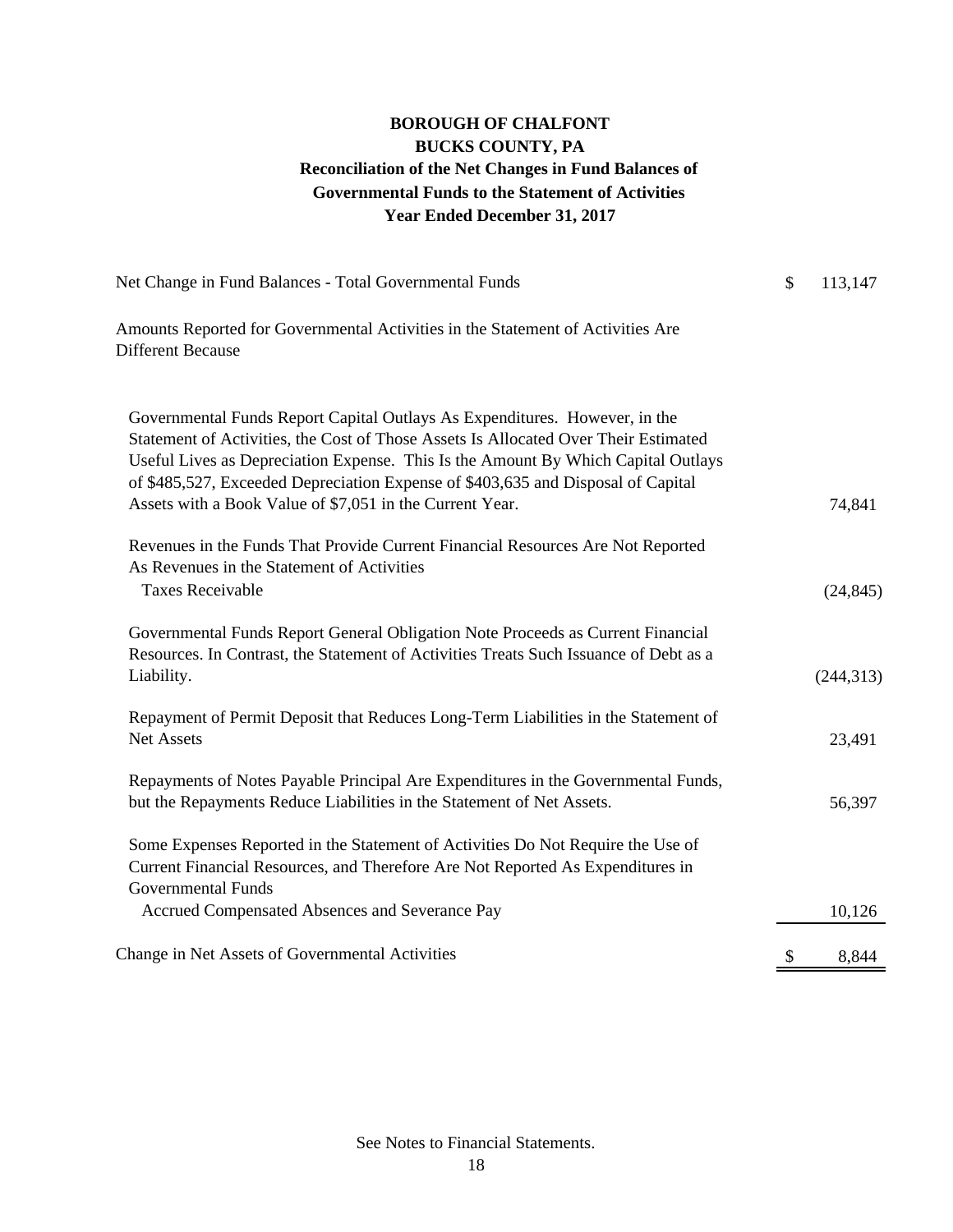# **BOROUGH OF CHALFONT BUCKS COUNTY, PA Statement of Fiduciary Net Position Pension Trust Funds - Non-Uniform Plan December 31, 2017**

| <b>Assets</b>                      |               |
|------------------------------------|---------------|
| Investments                        | \$<br>661,046 |
| <b>Liabilities</b>                 | $\theta$      |
| <b>Net Position</b>                |               |
| Held in Trust for Pension Benefits | \$<br>661,046 |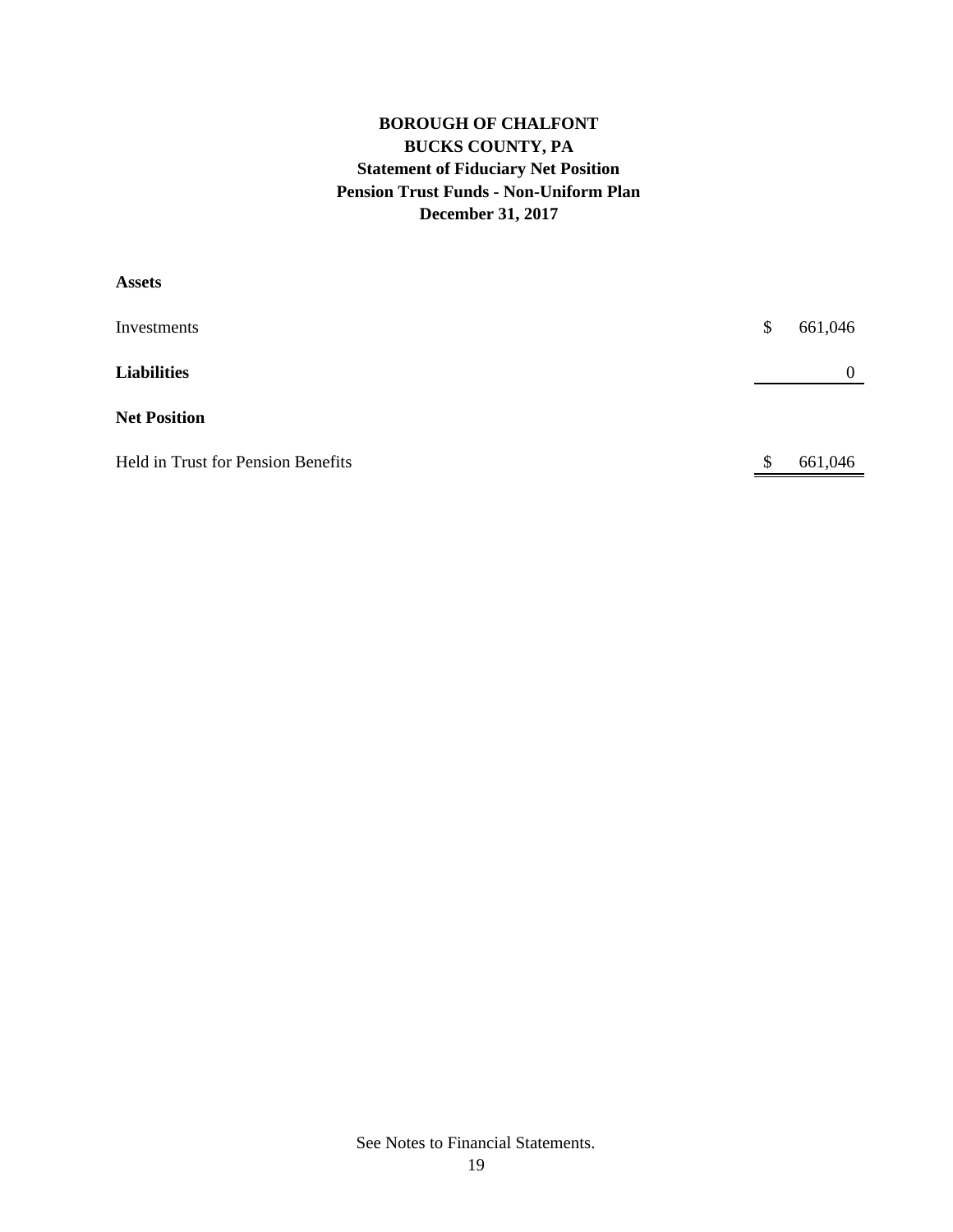# **BOROUGH OF CHALFONT BUCKS COUNTY, PA Statement of Changes in Fiduciary Net Position Pension Trust Funds - Non-Uniform Plan Year Ended December 31, 2017**

| <b>Additions</b>                              |              |
|-----------------------------------------------|--------------|
| Contributions                                 |              |
| Employer (Borough)                            | \$<br>34,009 |
| Investment Income                             |              |
| Net Appreciation in Fair Value of Investments | 93,621       |
| <b>Total Additions</b>                        | 127,630      |
| Deductions                                    |              |
| <b>Benefits</b>                               | 10,014       |
| Administrative Expense                        | 10           |
| <b>Total Deductions</b>                       | 10,024       |
| Increase in Net Position                      | 117,606      |
| Net Position, Held in Trust                   |              |
| Beginning of Year                             | 543,440      |
| End of Year                                   | 661,046      |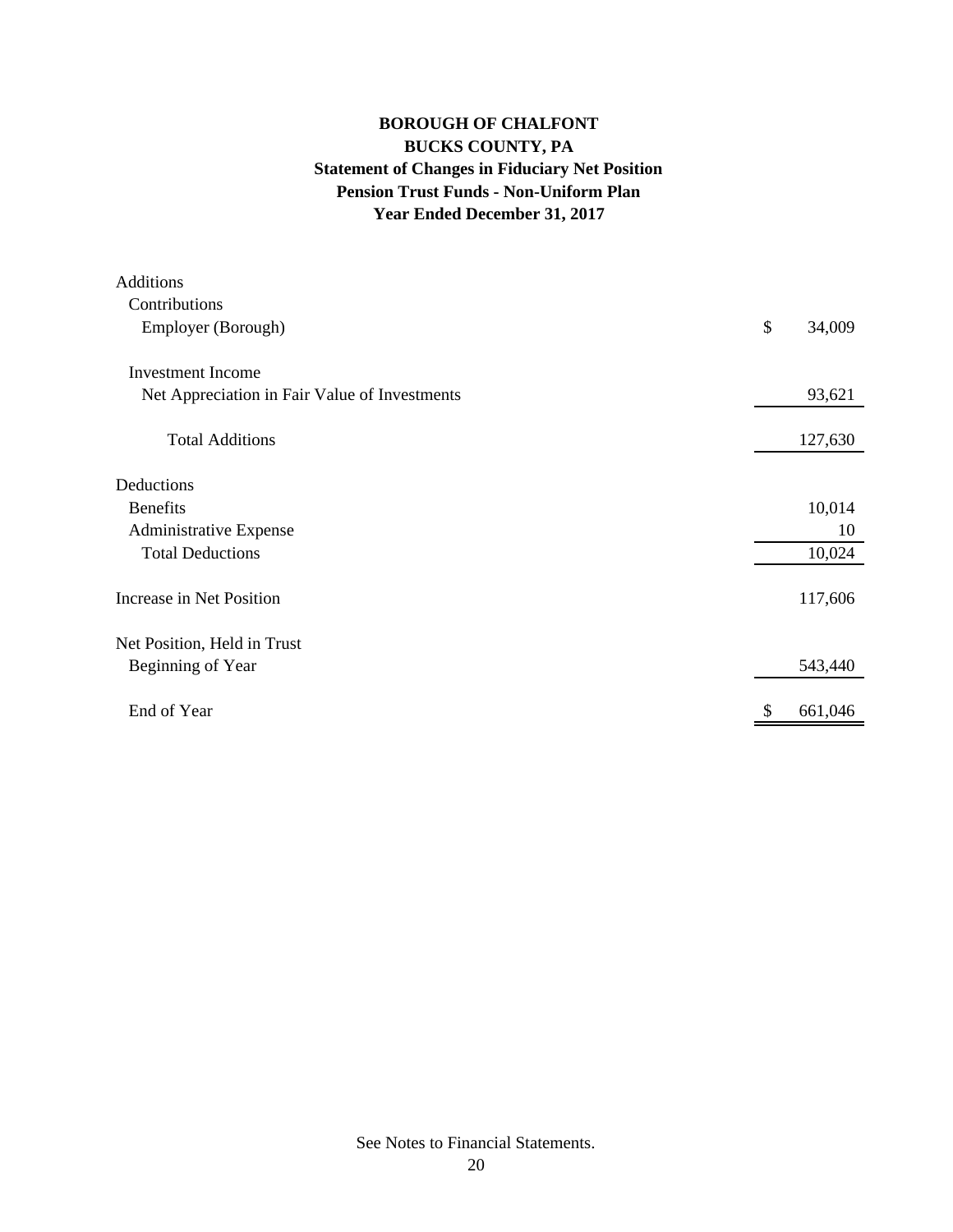### **1. Summary of Significant Accounting Policies**

 The Borough of Chalfont was incorporated in 1901 in Bucks County, Pennsylvania. In 1976, the Borough elected to be governed under provisions of a Home Rule Charter. The Borough operates under a council form of government and provides the following services as authorized by its charter: public safety (police and fire), highways and streets, culture - recreation, public improvements, planning and zoning, and general and administrative services. For financial reporting purposes, in accordance with Government Accounting Standards Board (GASB) Statement 14, the Borough includes all funds that are part of the financial reporting entity.

The Borough's statements are prepared in compliance with GASB Statement No. 34, *Basic Financial Statements - and Management's Discussion and Analysis - for State and Local Governments*. Significant aspects of the Statement include the following:

- A Management Discussion and Analysis (MD&A) section providing an analysis of the Borough's overall financial position and changes in financial position.
- Financial statements prepared using full accrual accounting for all of the Borough's activities, including infrastructure (roads, bridges, etc.).
- A focus on major funds in the fund financial statements.

## **A. Reporting Entity**

 **Sewage Treatment Services** - The Borough of Chalfont and the Township of New Britain have joined to form the Chalfont-New Britain Joint Sewer Authority. The Authority is governed by a six-member board. Members of the board are appointed equally by the governing boards of the Borough and the Township, with three members from each municipality.

 The Authority's governing board is solely responsible for all decisions made in the operation of the Authority. Additionally, the Authority is responsible for all its financial transactions and neither the Borough nor the Township has authorization to approve any such transactions.

**Police Services** – Effective March 28, 2016, the Borough joined with two neighboring municipalities to form the Central Bucks Regional Police Department (CBRPD). The CBRPD provides local police services to all participating municipalities. The costs to operate the CBRPD are funded by contributions from each municipality. The percentage share from each is based on total population, average number of calls and crimes, and total road miles. The Borough contributed \$992,765 for 2017.

 The CBRPD is governed by a six-member board. Members of the board are appointed equally by the governing boards of the three municipalities, with two members from each municipality. The CBRPD's governing board is solely responsible for all decisions made in the operation of the department.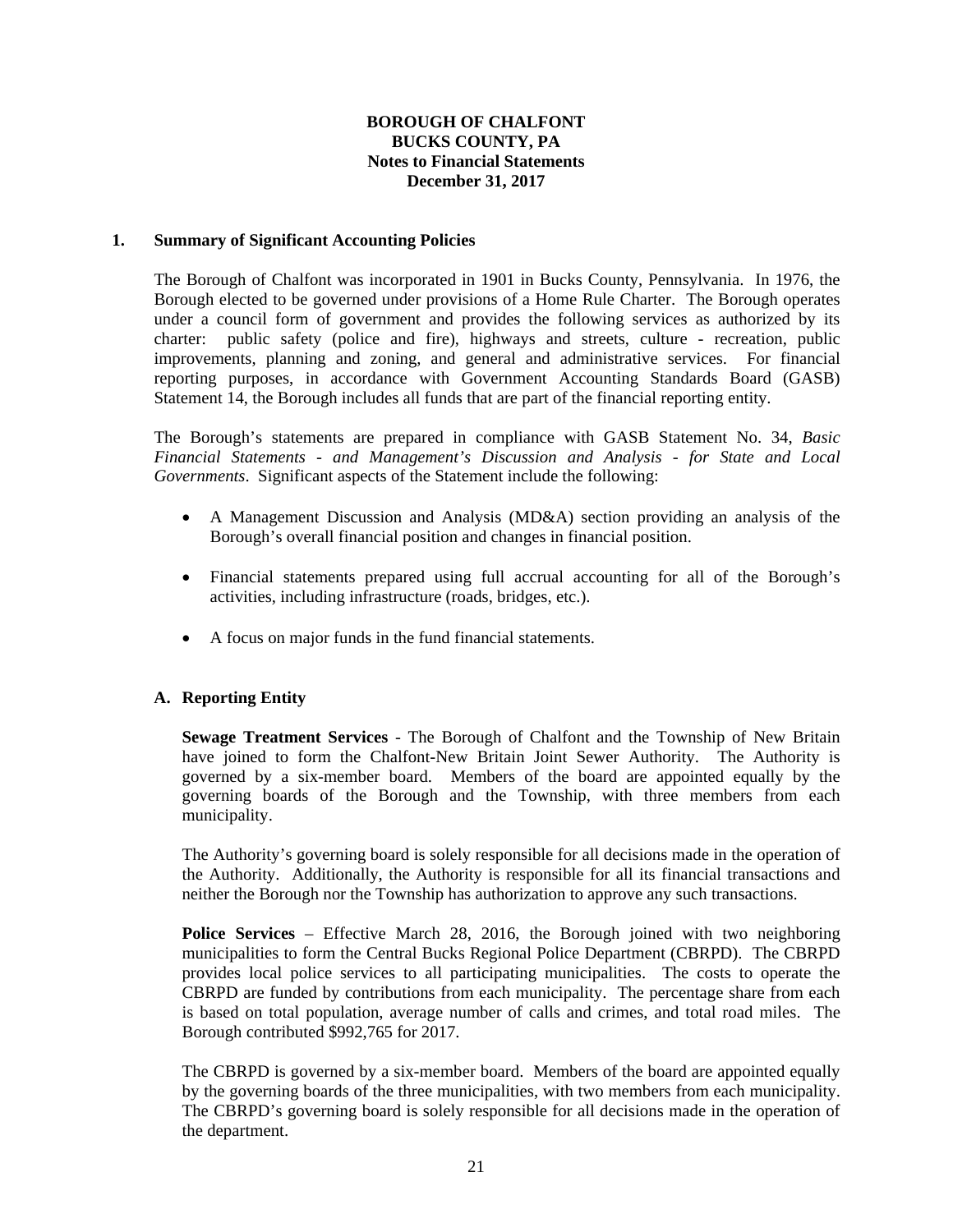#### **1. Summary of Significant Accounting Policies** (Continued)

#### **A. Reporting Entity** (Continued)

 Based upon the above factors, it has been concluded that the Borough has no oversight responsibility for the Authority or CBRPD. Accordingly, their financial statements have been excluded from the reporting entity.

 **Fire and Ambulance Services** – The Borough provides some financial support to the Chalfont Chemical Fire Engine Company No. 1, and Chalfont Emergency Medical Services Inc. Since there is no fiscal dependency, financial benefit or burden relationship, these organizations have been excluded from the reporting entity. The Borough levies and collects real estate taxes designated for allocation among the fire and ambulance companies. Annual appropriations totaled \$84,500 for the year ended December 31, 2017.

#### **B. Basis of Presentation**

 The accounts of the Borough are organized on the basis of funds, each of which is considered a separate accounting entity. The operations of each fund are accounted for with a separate set of self-balancing accounts that comprise its assets, liabilities, fund balance, revenues, and expenditures/expenses. Government resources are allocated to and accounted for in individual funds based upon the purposes for which they are to be spent and the means by which spending activities are controlled. The various funds are grouped, in the financial statements in this report, into three generic fund types and two broad fund categories as described in Note 1C.

## **C. Basis of Accounting**

#### **GOVERNMENT-WIDE FINANCIAL STATEMENTS**

The government-wide financial statements (i.e., the Statement of Net Position and the Statement of Activities) report information on all of the non-fiduciary activities of the primary government. Governmental activities, which normally are supported by taxes and intergovernmental revenues, are reported separately from business-type activities, which primarily rely on fees and charges for support. Fiduciary funds are also excluded from the government-wide financial statements.

The government-wide statements are prepared using the economic resources measurement focus and the accrual basis of accounting. This differs from the manner in which governmental fund financial statements are prepared. Therefore, governmental fund financial statements include reconciliations with brief explanations to better identify the relationship between the government-wide statements and the statements for governmental funds.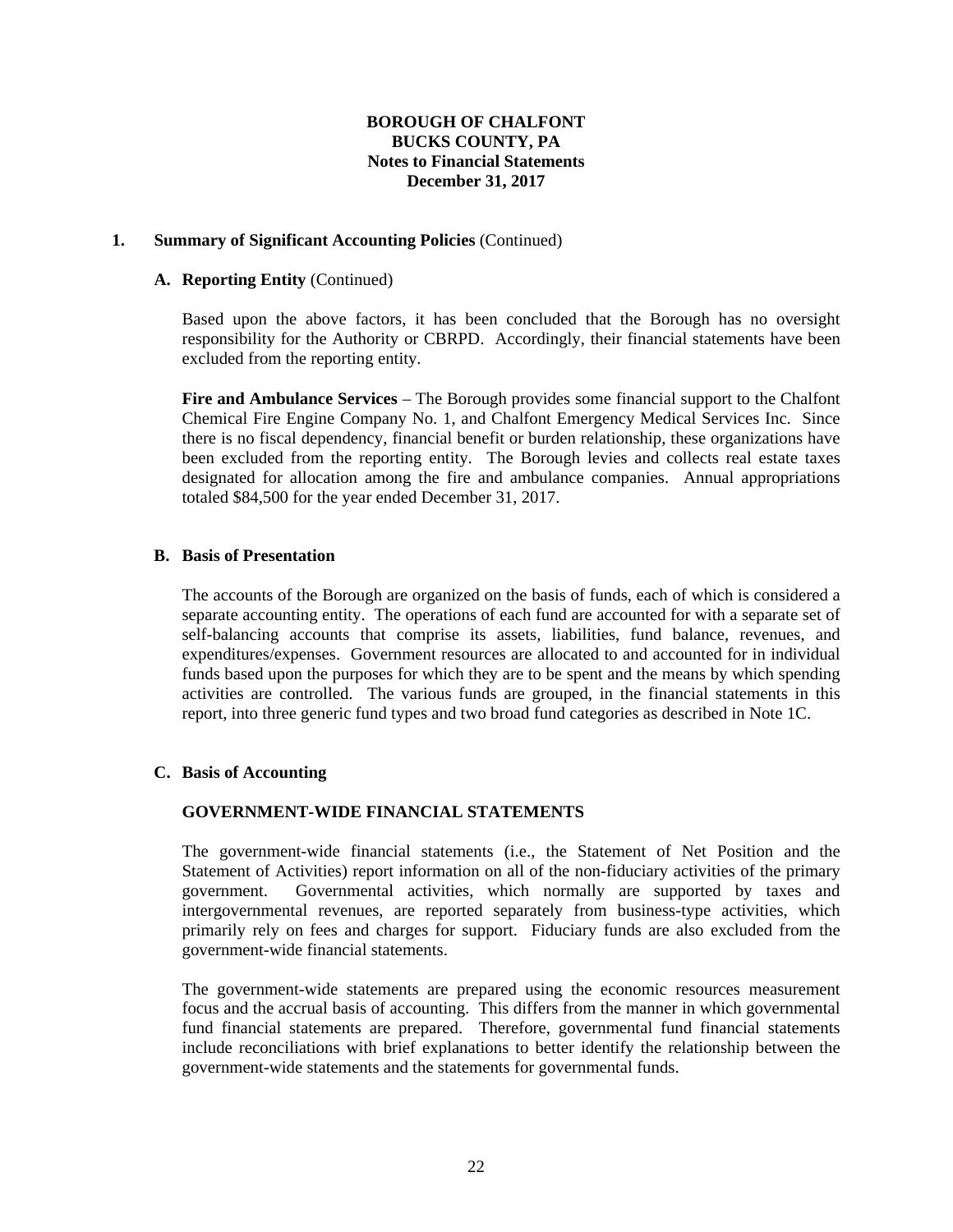#### **1. Summary of Significant Accounting Policies** (Continued)

#### **C. Basis of Accounting** (Continued)

#### **GOVERNMENT-WIDE FINANCIAL STATEMENTS** (Continued)

The government-wide Statement of Activities presents a comparison between expenses, both direct and indirect, and program revenues for each governmental program. Direct expenses are those that are specifically associated with a service, program, or department and are, therefore, clearly identifiable to a particular function. Indirect expenses for centralized services and administrative overhead are allocated among the programs, functions, and segments using a full cost allocation approach and are presented separately to enhance comparability of direct expenses between governments that allocate direct expenses and those that do not. Program revenues include charges paid by the recipients of the goods or services offered by the programs and grants and contributions that are restricted to meeting the operational or capital requirements of a particular program. Revenues not classified as program revenues are presented as general revenues. The comparison of program revenues and expenses identifies the extent to which each program is self-financing or draws from the general revenues of the Borough.

Net position should be reported as restricted when constraints placed on net position use are either externally imposed by creditors (such as through debt covenants), grantors, contributors, or laws or regulations of other governments or imposed by law through constitutional provisions or enabling legislation. The net position restricted for other purposes result from special revenue funds and the restrictions on their net position use.

Separate financial statements are provided for governmental funds and fiduciary funds, even though the latter are excluded from the government-wide financial statements. Major individual governmental funds are reported as separate columns in the fund financial statements.

#### **FUND FINANCIAL STATEMENTS**

Fund financial statements report detailed information about the Borough. The focus of governmental fund financial statements is on major funds rather than reporting funds by type. Each major fund is presented in a separate column. Non-major funds are aggregated and presented in a single column.

## **GOVERNMENTAL FUNDS**

Governmental funds utilize the modified accrual basis of accounting. Under this method, revenues are recognized in the accounting period in which they become both available and measurable. General property and other taxes, and investment earnings are recorded as earned (when they are measurable and available). The Borough considers property and earned income taxes as available if they are collected 60 days after year end. Expenditures are recognized in the accounting period in which the fund liability is incurred, if measurable, except expenditures for debt service and other long-term obligations which are recognized when paid.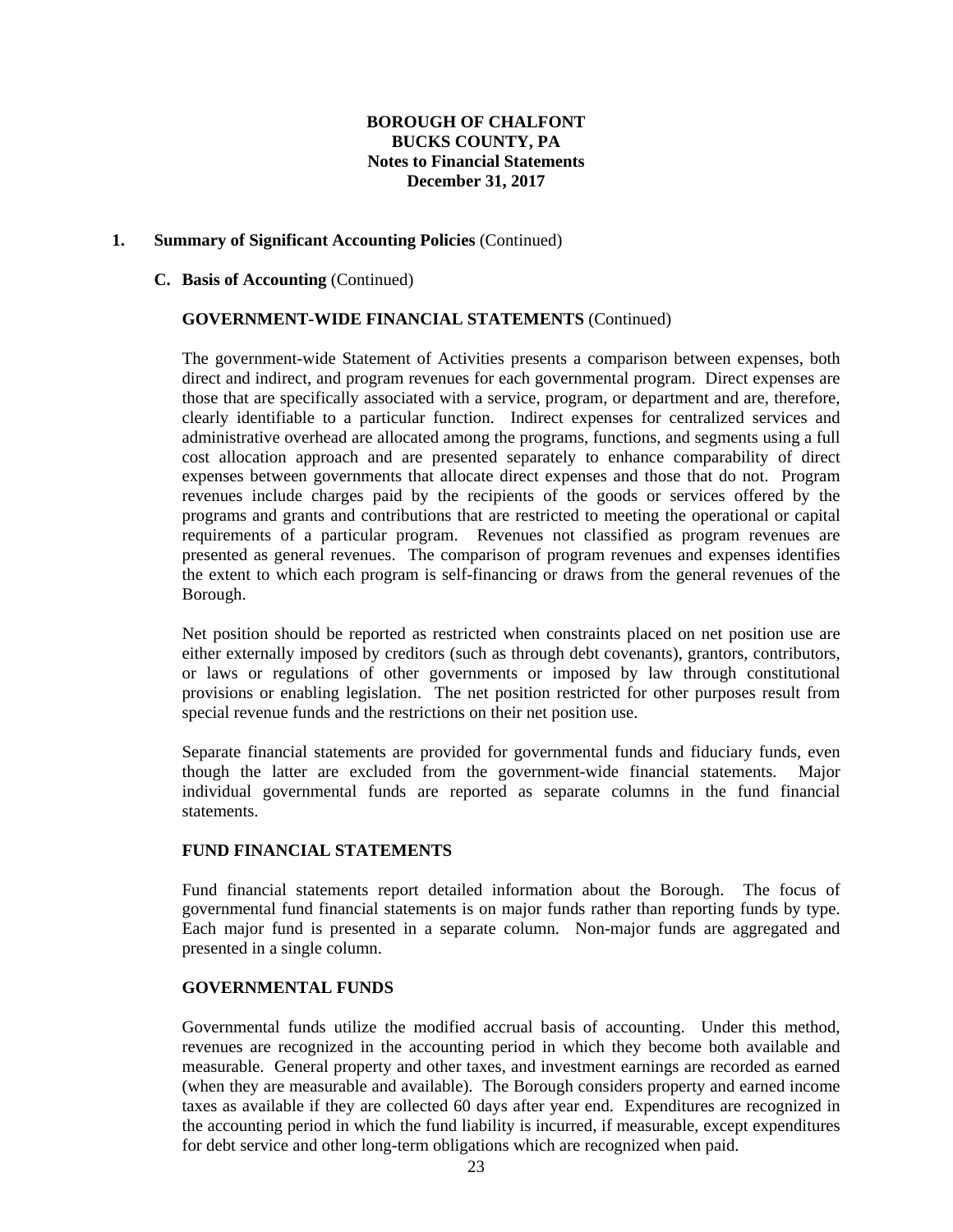### **1. Summary of Significant Accounting Policies** (Continued)

#### **C. Basis of Accounting** (Continued)

#### **GOVERNMENTAL FUNDS** (Continued)

**General Fund** - The General Fund is the general operating fund of the Borough and is always classified as a major fund. It is used to account for all financial resources except those required to be accounted for in another fund.

**Special Revenue Funds** - Special Revenue Funds are used to account for the proceeds of specific revenue sources that are restricted or committed to expenditures for specified purposes other than debt service or capital projects. The reporting entity includes the following special revenue funds:

| Fund         | Description                                                                 | Major Fund?    |
|--------------|-----------------------------------------------------------------------------|----------------|
| Liquid Fuels | Accounts for revenues and expenditures<br>of state liquid fuels grant funds | N <sub>0</sub> |
| Fire Tax     | Accounts for revenues and expenditures<br>of fire protection tax funds      | N <sub>0</sub> |
| Recreation   | Accounts for tax money received for<br>recreational activities              | No             |

## **Capital Projects Funds**

Capital projects funds are used to account for financial resources that are restricted, committed, or assigned to expenditures for capital outlays, including the acquisition or construction of capital facilities and other capital assets.

| Fund            | Description                                                                                                                             | Major Fund?    |
|-----------------|-----------------------------------------------------------------------------------------------------------------------------------------|----------------|
| Capital Reserve | Accounts for financial resources to be used for<br>the acquisition and construction of capital assets<br>and facilities                 | Yes            |
| Equipment       | Accounts for funds received for the<br>purchase of equipment                                                                            | N <sub>0</sub> |
| Grant           | Accounts for grant revenues and the related<br>expenditures for various Borough projects;<br>there was no activity in this fund in 2017 | N <sub>0</sub> |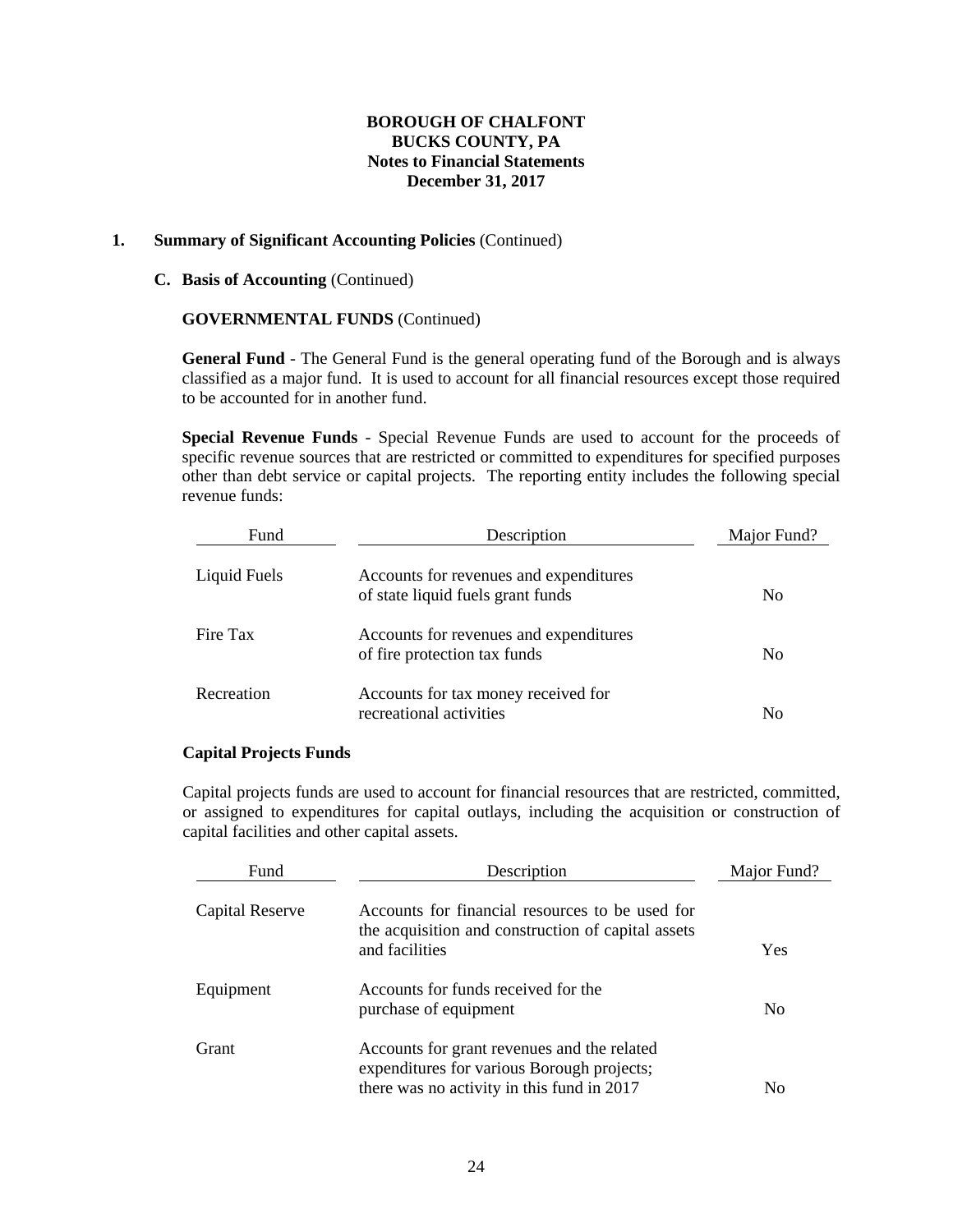### **1. Summary of Significant Accounting Policies** (Continued)

#### **C. Basis of Accounting** (Continued)

#### **FIDUCIARY FUNDS**

 The Borough currently has one fiduciary fund, which is a pension trust fund (Non-Uniform). This fund is used to account for assets held by the Borough in a trustee capacity or as an agent for individuals, private organizations, other governments, and/or other funds. Pension Trust Funds are custodial in nature and do not involve measurement of results of operations. The accrual basis of accounting is used to recognize receivables and payables.

## **D. Cash Equivalents**

For reporting purposes, the Borough considers all money market funds and certificates of deposit with maturities of three months or less to be cash equivalents.

#### **E. Investments**

Investments in debt and equity securities with readily determinable fair market values are recorded at fair value, as required by Government Accounting Standards Board (GASB) Statement No. 72, *Fair Value Measurement and Application*. Realized and unrealized gains and losses are recorded in the statement of activities, statement of revenues, expenditures, and changes in fund balances as revenue (governmental activities), and on the statement of changes in fiduciary net position (fiduciary funds).

#### **F. Interfund Transactions**

 As a result of its operations, the Borough has a variety of transactions between funds. Accordingly, to the extent that certain interfund transactions have not been paid or received as of December 31, 2017, appropriate interfund receivables or payables have been established.

#### **G. Allowance for Uncollectible Accounts**

No allowance for uncollectible accounts has been provided since management considers all accounts to be collectible. The Borough is permitted to lien a resident's property if the resident does not remit payment.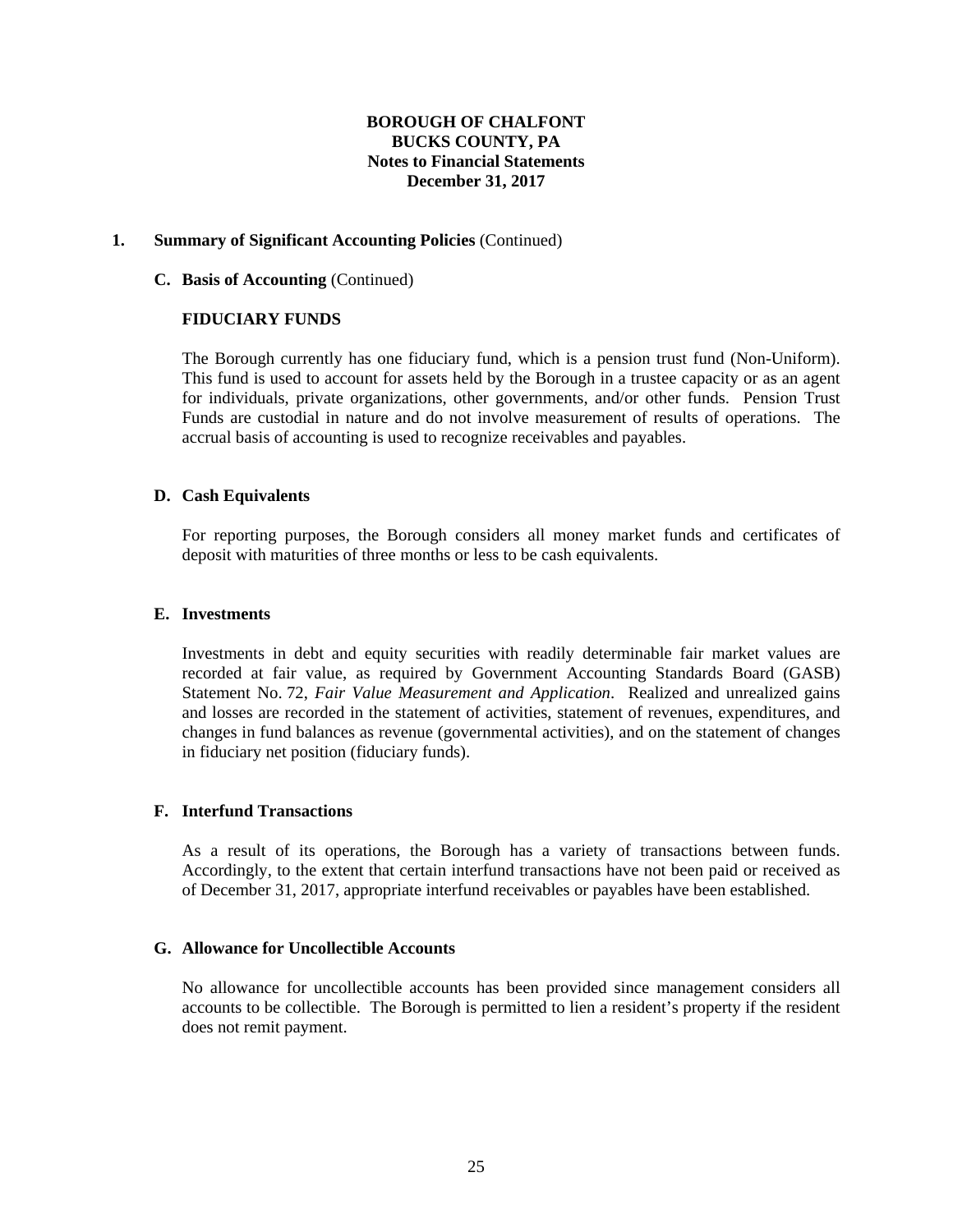#### **1. Summary of Significant Accounting Policies** (Continued)

#### **H. Capital Assets**

 The accounting treatment over property, plant, and equipment (capital assets) depends on whether the assets are reported in the government-wide or fund financial statements.

#### **Government-wide Statements**

 In the government-wide financial statements, fixed assets are accounted for as capital assets. All capital assets are valued at historical cost or estimated historical cost if actual is unavailable, except for donated capital assets which are recorded at their estimated fair value at the date of donation. Infrastructure costs incurred prior to January 1, 2003, have not been and are not required to be capitalized.

 Depreciation of all exhaustible capital assets is recorded as an allocated expense in the statement of activities, with accumulated depreciation reflected in the statement of net position. Depreciation is provided over the assets' estimated useful lives using the straight-line method of depreciation. The range of estimated useful lives by type of asset is shown below.

| Classifications                   | Years   |
|-----------------------------------|---------|
|                                   |         |
| Land and Park Improvements        | 20      |
| <b>Buildings and Improvements</b> | $10-40$ |
| <b>Vehicles</b>                   | $5-10$  |
| Machinery and Equipment           | $3-10$  |
| Furniture                         | 10      |
| Infrastructure                    | $20-40$ |

#### **Fund Financial Statements**

 In the fund financial statements, fixed assets used in governmental fund operations are accounted for as capital expenditures of the governmental fund upon acquisition.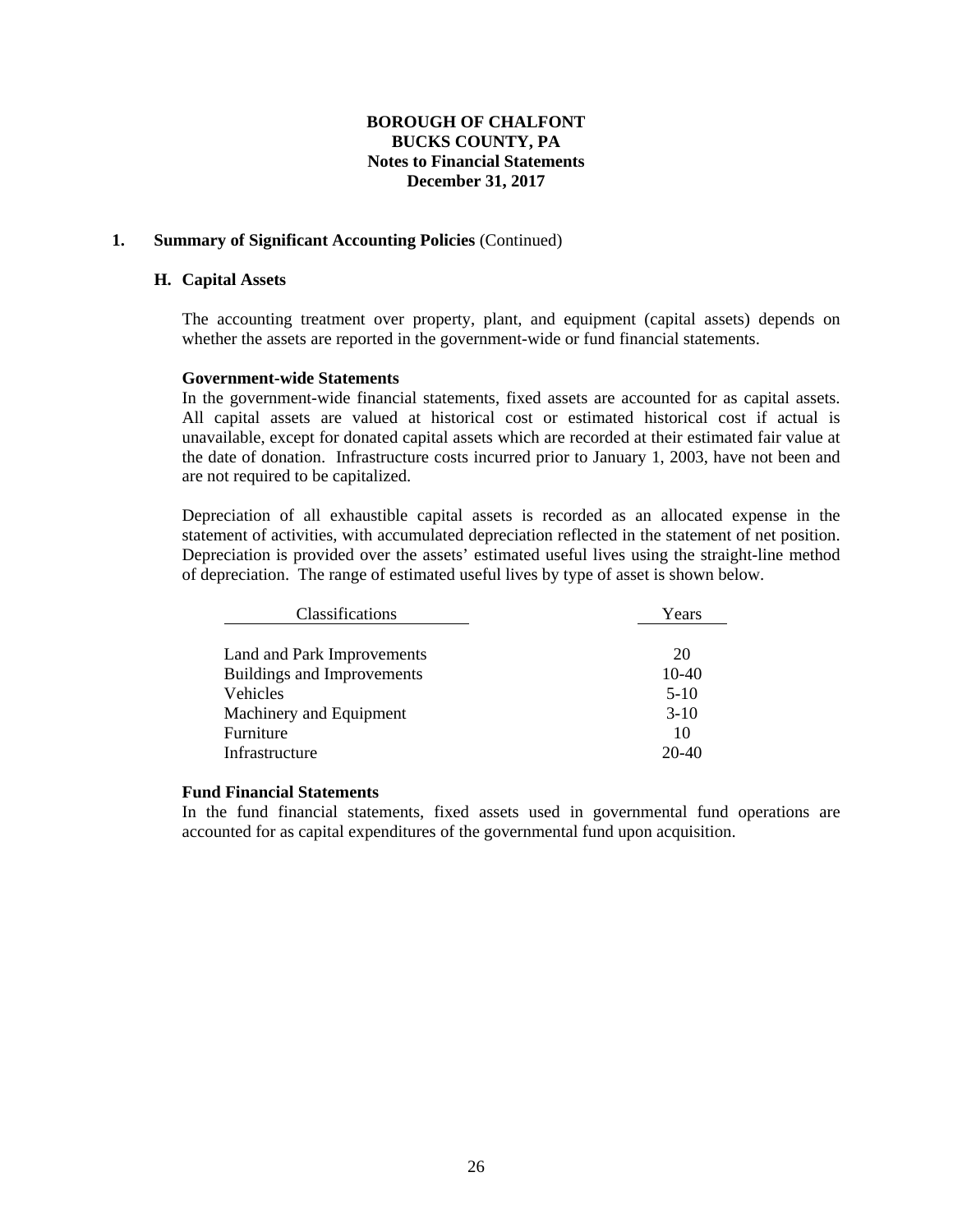## **1. Summary of Significant Accounting Policies** (Continued)

#### **I. Compensated Absences**

The Borough's vacation policy for employees encourages the use of all vacation days during the calendar year. Employees can earn up to four weeks vacation each year depending on their length of continuous service, and vacation time can be taken to the next year, but must be used within 120 days. Upon retirement or termination, accumulated vacation leave is paid at 100% of the respective employee's pay rate.

Full time employees are entitled to up to 72 hours of sick leave per year. Part-time employees receive sick leave on a pro-rated basis. Sick time can be carried forward and accumulated from year to year; however, no payment for sick time is made upon termination.

The Borough is liable to employees in the amount of \$6,683 for vested vacation pay at December 31, 2017.

## **J. Equity Classifications**

#### **Government-Wide Statements**

Equity is classified as net position and displayed in three components:

- 1. **Invested in capital assets, net of related debt** Consists of capital assets including restricted capital assets, net of accumulated depreciation and reduced by the outstanding balances of any bonds, mortgages, notes, or other borrowings that are attributable to the acquisition, construction, or improvement of those assets.
- 2. **Restricted net position** Consists of net assets with constraints placed on the use either by a) external groups such as creditors, grantors, contributors, or laws or regulations of other governments; or b) law through constitutional provisions or enabling legislation.
- 3. **Unrestricted net position** All other net position that do not meet the definition of "restricted" or "invested in capital assets, net of related debt".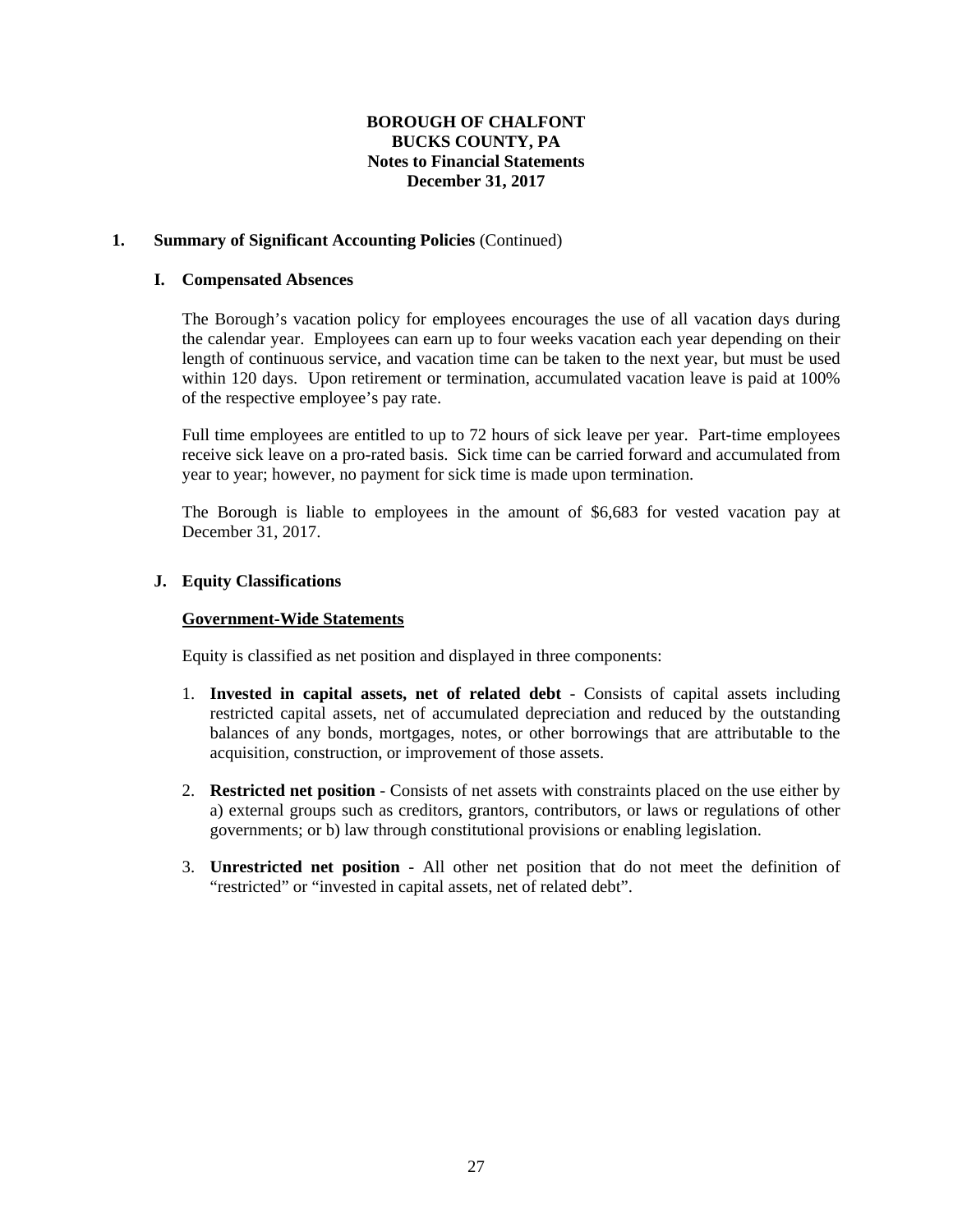## **1. Summary of Significant Accounting Policies** (Continued)

#### **J. Equity Classifications** (Continued)

#### **Fund Statements**

Governmental fund equity is classified as fund balance. Fund balance is further classified as follows:

Nonspendable – includes amounts that cannot be spent because they are not in spendable form or they are legally or contractually required to be kept intact. The Borough did not have any nonspendable fund balances at December 31, 2017.

Restricted – includes amounts that are restricted for specific purposes by constitutional provisions, enabling legislation, or externally imposed constraints.

Committed – includes amounts that can only be used for specific purposes with constraints that are established by a formal action of the Borough Council. The constraint can only be changed or removed by another formal action of the Council. The Borough's fund balance policy requires passage of a Resolution or an Ordinance by the Council in order to set aside funds as Committed.

Assigned – includes amounts that are constrained by the Borough's intent to be used for specific purposes, but are neither restricted nor committed. Assigned balances include all remaining government fund amounts, other than the General Fund, that are not classified as nonspendable, restricted or committed, and are intended for a specific purpose. The intent is expressed by the Council, or an individual to whom the Council has designated authority. The Borough's fund balance policy grants this authority to the Borough Manager and Finance Director, as well as the Borough Council. The Borough did not have any assigned fund balances at December 31, 2017.

Unassigned – this amount is the residual classification for the General Fund, and any negative fund balances in other governmental funds. Other governmental funds cannot report any positive unassigned amounts.

When expenditures are incurred for purposes for which both restricted and unrestricted fund balance is available, restricted fund balance is considered to have been spent first. When expenditures are incurred for purposes for which amounts in any of the unrestricted fund balance classifications can be used, committed amounts should be reduced first, followed by assigned amounts, then unassigned amounts.

The Borough does not currently have a formal minimum fund balance policy.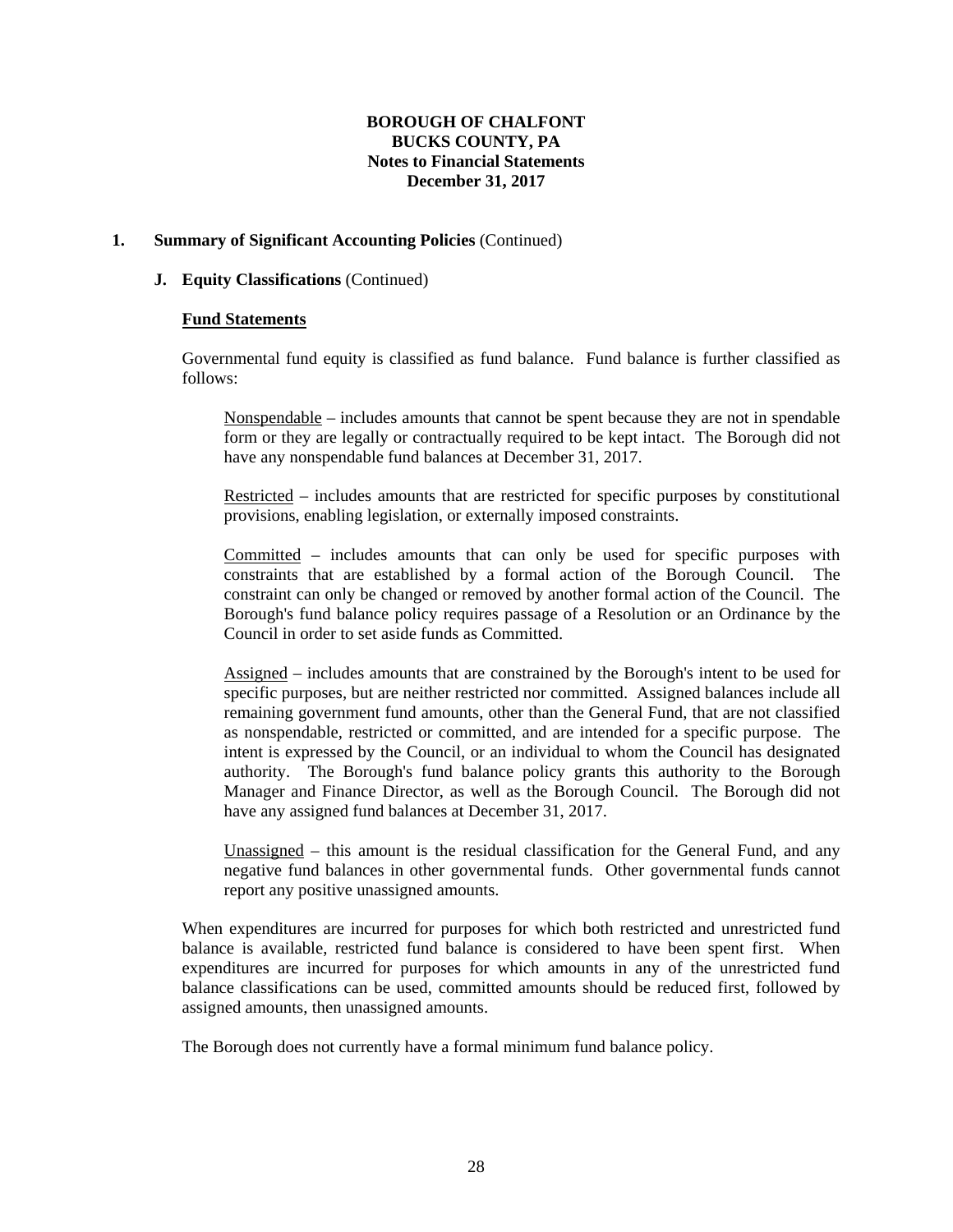### **1. Summary of Significant Accounting Policies** (Continued)

#### **K. Deferred Outflows/Inflows of Resources**

 In addition to assets, the statement of financial position reports a separate section for deferred outflows of resources. This separate financial statement element, *deferred outflow of resources*, represents a consumption of net position that applies to a future period and so will *not* be recognized as an outflow of resources (expense/expenditure) until then. The Borough has one type of this item that qualifies for reporting in this category.

 In addition to liabilities, the statement of financial position reports a separate section for deferred inflows of resources. This separate financial statement element, *deferred inflow of resources*, represents an acquisition of net position that applies to a future period and so will *not* be recognized as an inflow of resources (revenue) until then. The Borough has one type of this item that qualifies for reporting in this category. Accordingly, this item, *unavailable revenue*, is reported in the governmental funds balance sheet. The governmental funds report unavailable revenue from three sources: property taxes, earned income taxes and local services taxes. The government wide statement does not report unavailable revenues.

## **L. Stewardship, Compliance, and Accountability**

## **Budgetary Data**

The following procedures are used by the Borough in establishing budgetary data, which is reflected in the financial statements.

- 1. The Borough prepares and advertises a proposed budget at least ten days before the budget is adopted.
- 2. Public hearings are conducted to obtain comments from taxpayers regarding the proposed budget.
- 3. The budget is formally adopted by the Council members prior to December 31.
- 4. Amendments may be approved by the Council during the year.

#### **Excess of Expenditures Over Appropriations**

 The Borough has presented budget to actual comparisons for the General Fund. For the year ended December 31, 2017, expenditures exceeded appropriations in the parks and recreation and capital expenditures categories of the general fund by \$349,853. These over expenditures were funded by greater than anticipated revenues and loan proceeds.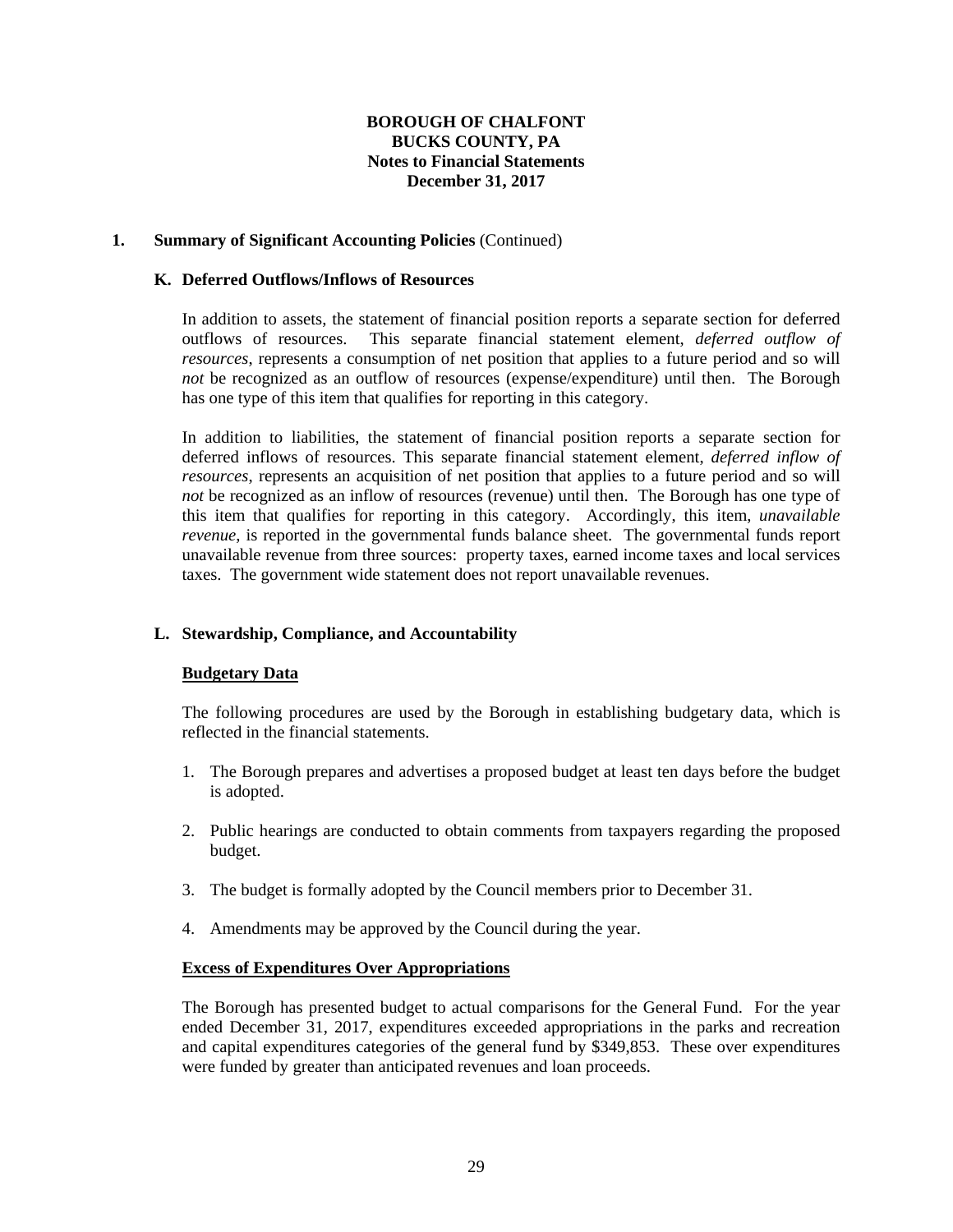#### **1. Summary of Significant Accounting Policies** (Continued)

#### **M. Estimates**

 The preparation of financial statements in conformity with accounting principles generally accepted in the United States of America requires management to make estimates and assumptions that affect the reported amounts of assets and liabilities at the date of the financial statements, and the reported amount of revenues and expenses during the reporting period. Actual results could differ from those estimates.

#### **2. Cash and Investments**

Cash and investments as of December 31, 2017, are classified in the accompanying financial statements as follows:

| <b>Statement of Net Position:</b>           |             |
|---------------------------------------------|-------------|
| Cash                                        | \$1,473,953 |
| Investments                                 | 4,279,400   |
| <b>Statement of Fiduciary Net Position:</b> |             |
| Investments                                 | 661,046     |
|                                             |             |
| <b>Total Cash and Investments</b>           | \$6.414.399 |

Cash and investments as of December 31, 2017, consist of the following:

| Cash on Hand                         | 250<br>SS.  |
|--------------------------------------|-------------|
| Deposits with Financial Institutions | 1,473,703   |
| Investments                          | 4.940.446   |
| Total Cash and Investments           | \$6,414,399 |

## **A. Cash Deposits**

Custodial credit risk for deposits is the risk that in the event of a bank failure, the Borough's deposits may not be returned. The Borough does not have a deposit policy for custodial credit risk; however, all Borough deposits are entirely insured or collateralized under a pooled asset program to secure public deposits, in accordance with Act 72 of the Commonwealth of Pennsylvania. As of December 31, 2017, \$1,266,467 of the Borough's bank balance of \$1,516,467 was uninsured, but collateralized by securities held by the bank or by its trust department or agent but not in the Borough's name.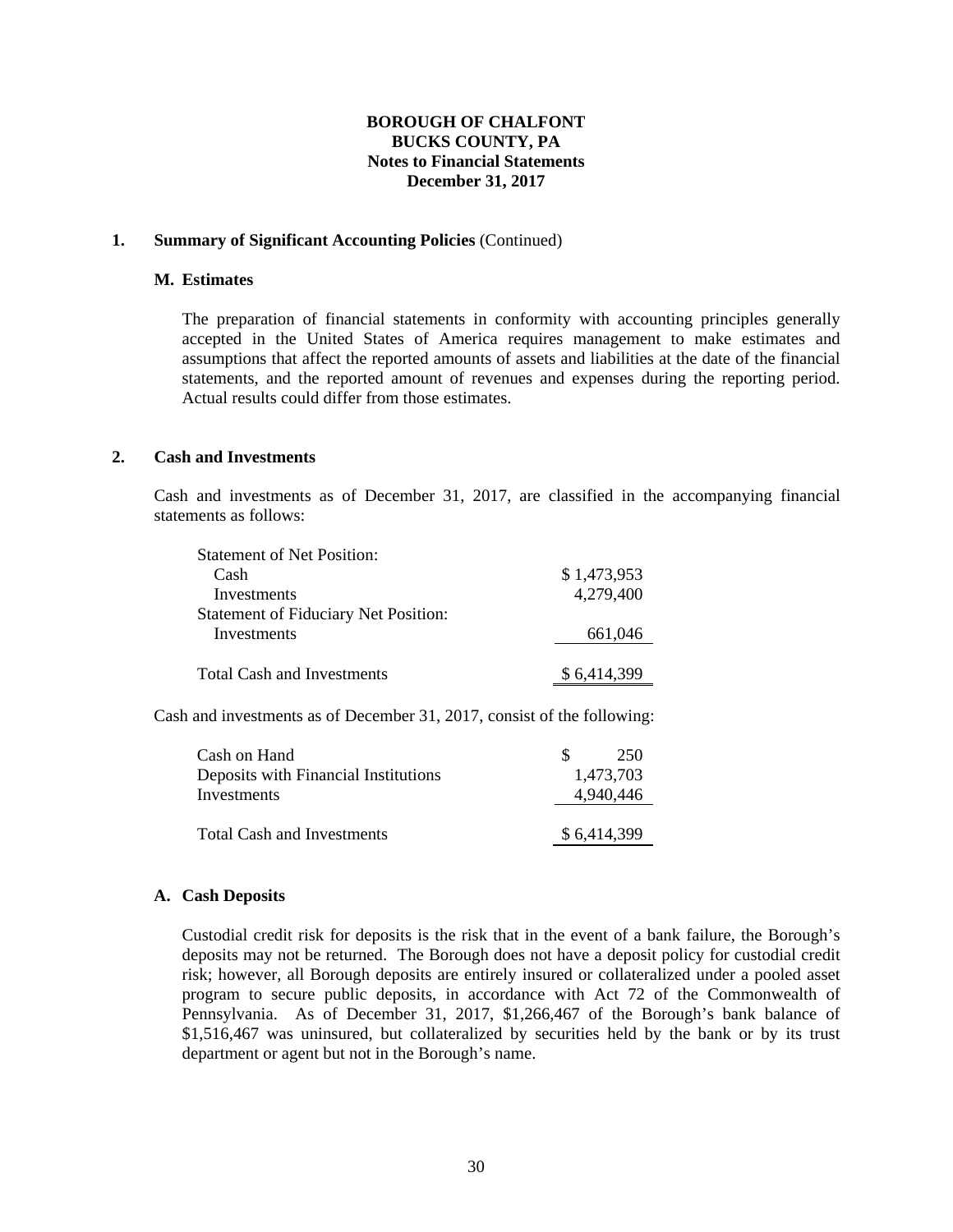## **2. Cash and Investments** (Continued)

#### **B. Investments**

At December 31, 2017, the Borough's investments consisted of the following:

| Governmental Funds:                          |             |
|----------------------------------------------|-------------|
| <b>Asset-Backed Securities</b>               |             |
| Federal Home Loan Mortgage Association       | \$1,840,254 |
| <b>Federal National Mortgage Association</b> | 1,628,258   |
| Government National Mortgage Association     | 537,194     |
| <b>Money Market Funds</b>                    | 273,694     |
|                                              | 4,279,400   |
| Fiduciary Funds:                             |             |
| <b>Fixed Income Mutual Funds</b>             | 164,923     |
| <b>Equity Mutual Funds</b>                   | 496,123     |
|                                              | 661,046     |
|                                              |             |
| <b>Total Investments</b>                     | \$4,940,446 |

## **Investments Authorized by the Borough's Home Rule Charter**

The Borough's Home Rule Charter authorizes the Borough to invest governmental funds in the following:

- 1. Direct obligations of the United States government, including United States treasury bills.
- 2. Obligations of the United States government agencies or instrumentalities backed by the full faith and credit of the United States.
- 3. Direct obligations of the Commonwealth of Pennsylvania.
- 4. Obligations of any agency or instrumentalities of the Commonwealth of Pennsylvania backed by the full faith and credit of the Commonwealth.
- 5. Obligations of any political subdivision of the Commonwealth of Pennsylvania or any of its agencies or instrumentalities backed by the full faith and credit of the political subdivision.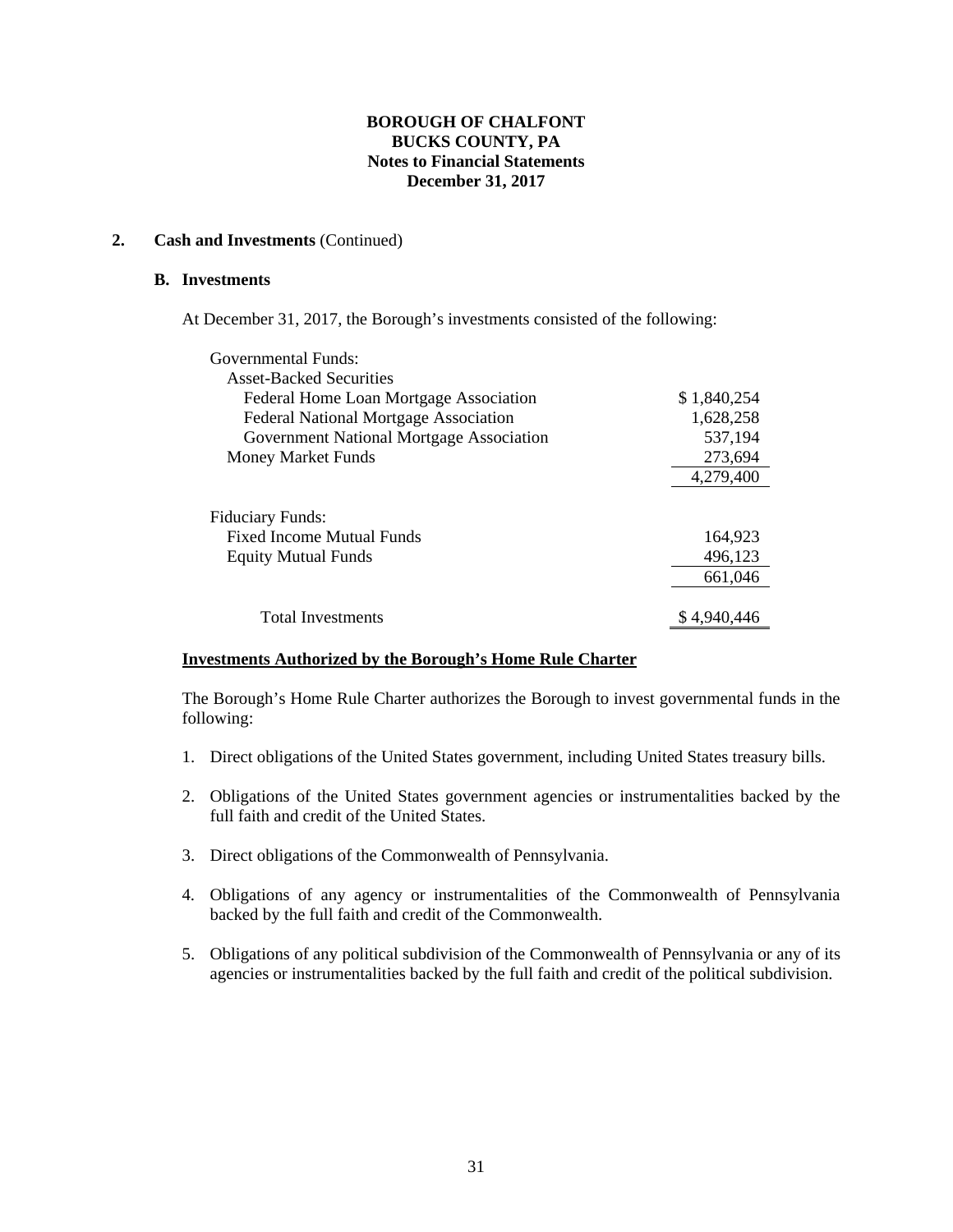### **2. Cash and Investments** (Continued)

#### **B. Investments** (Continued)

#### **Investments Authorized by the Borough's Home Rule Charter** (Continued)

- 6. Deposits in savings accounts, or time deposits, other than certificates of deposit, or share accounts of institutions insured by the Federal Deposit Insurance Corporation or the Federal Savings and Loan Insurance Corporation or the National Credit Union Share Insurance Fund or the Pennsylvania Deposit Insurance Corporation or the Pennsylvania Savings Association Insurance Corporation to the extent that such accounts are so insured, and, for any amounts above the insured maximum, provided that approval collateral as provided by law therefore shall be pledged by the depository.
- 7. Certificates of deposit purchased from institutions insured by the Federal Deposit Insurance Corporation or the Federal Savings and Loan Insurance Corporation or the National Credit Union Share Insurance Fund or the Pennsylvania Deposit Insurance Corporation or the Pennsylvania Savings Association Insurance Corporation to the extent that such accounts are so insured. However, for any amounts above the insured maximum, such certificates of deposit shall be collateralized by a pledge or assignment of assets of the institution, and such collateral may include loans (including interest in pools of loans) secured by first mortgage liens on real property. Certificates of deposit purchased from commercial banks shall be limited to an amount equal to twenty percent (20%) of a bank's total capital and surplus. Certificates of deposit purchased from savings and loan associations or savings banks shall be limited to an amount equal to twenty percent (20%) of an institution's assets minus liabilities.
- 8. Money market funds insured by any of the Federal or State sponsored insurance agencies mentioned in #6 or #7, or a private insurance company offering comparable coverage.
- 9. Shares of an investment company registered under the Investment Company Act of 1940, whose shares are registered under the Securities Act of 1933, provided that the only investments of that company are in the authorized investments for Borough funds listed in #1 through #6.
- 10. Any investment authorized by 20 Pa.C.S. Ch. 73 (relating to fiduciaries investments) shall be an authorized investment for any pension or retirement fund.
- 11. In certain commercial paper under the terms and conditions set forth in Act No. 53 of 1973 of the General Assembly of the Commonwealth of Pennsylvania, as amended. (53 P.S. S. 5410 *et seq*.)
- 12. Not more than twenty percent (20%) of the above-mentioned instruments may mature or become payable in any one calendar year.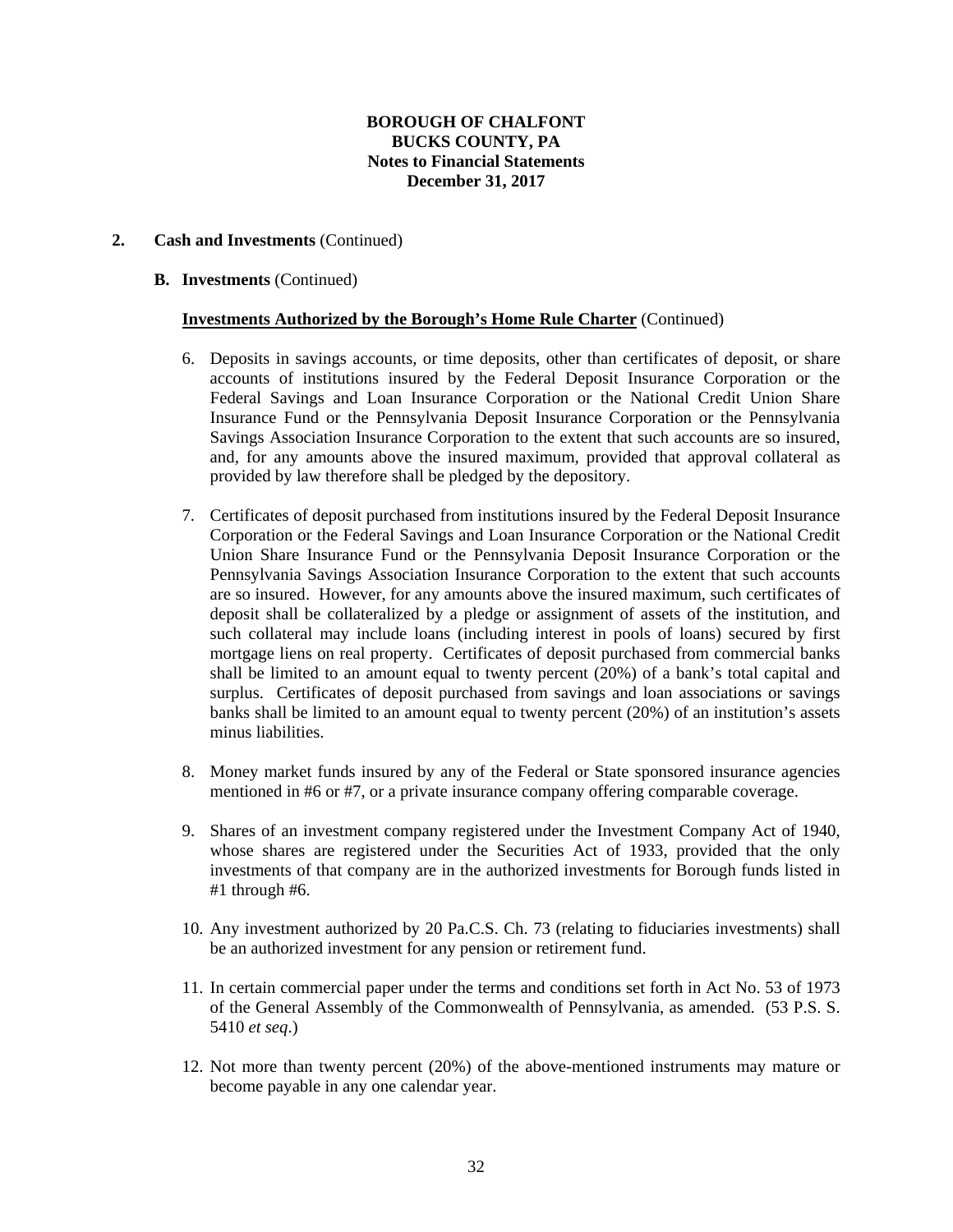### **2. Cash and Investments** (Continued)

#### **B. Investments** (Continued)

#### **Investments Authorized by the Borough's Home Rule Charter** (Continued)

In addition to the investments authorized for governmental funds, fiduciary fund investments may also be made in corporate stocks and bonds, real estate, and other investments consistent with sound business practices and state statutes.

#### **Custodial Credit Risk**

Custodial credit risk for investments is the risk that, in the event of the failure of the counterparty, the Borough will not be able to recover the value of its investments or collateral securities that are in the possession of an outside party. The Borough's investments, which consist of asset-backed securities (governmental funds) and open-end mutual funds (fiduciary funds), are not subject to custodial credit risk because they do not involve a transferable financial instrument. The Borough's money market funds and certificates of deposit are SIPC and FDIC insured, respectively.

## **Credit Risk**

Credit risk is the risk that an issuer or other counterparty to an investment will not fulfill its obligations. The credit risk of a debt instrument is measured by nationally recognized statistical rating organizations such as Moody's Investor Services (Moody's) and Standard & Poor's (S&P). The Borough does not currently have a policy with regard to credit risk. As of December 31, 2017, the Borough's investments were rated as shown on the next page.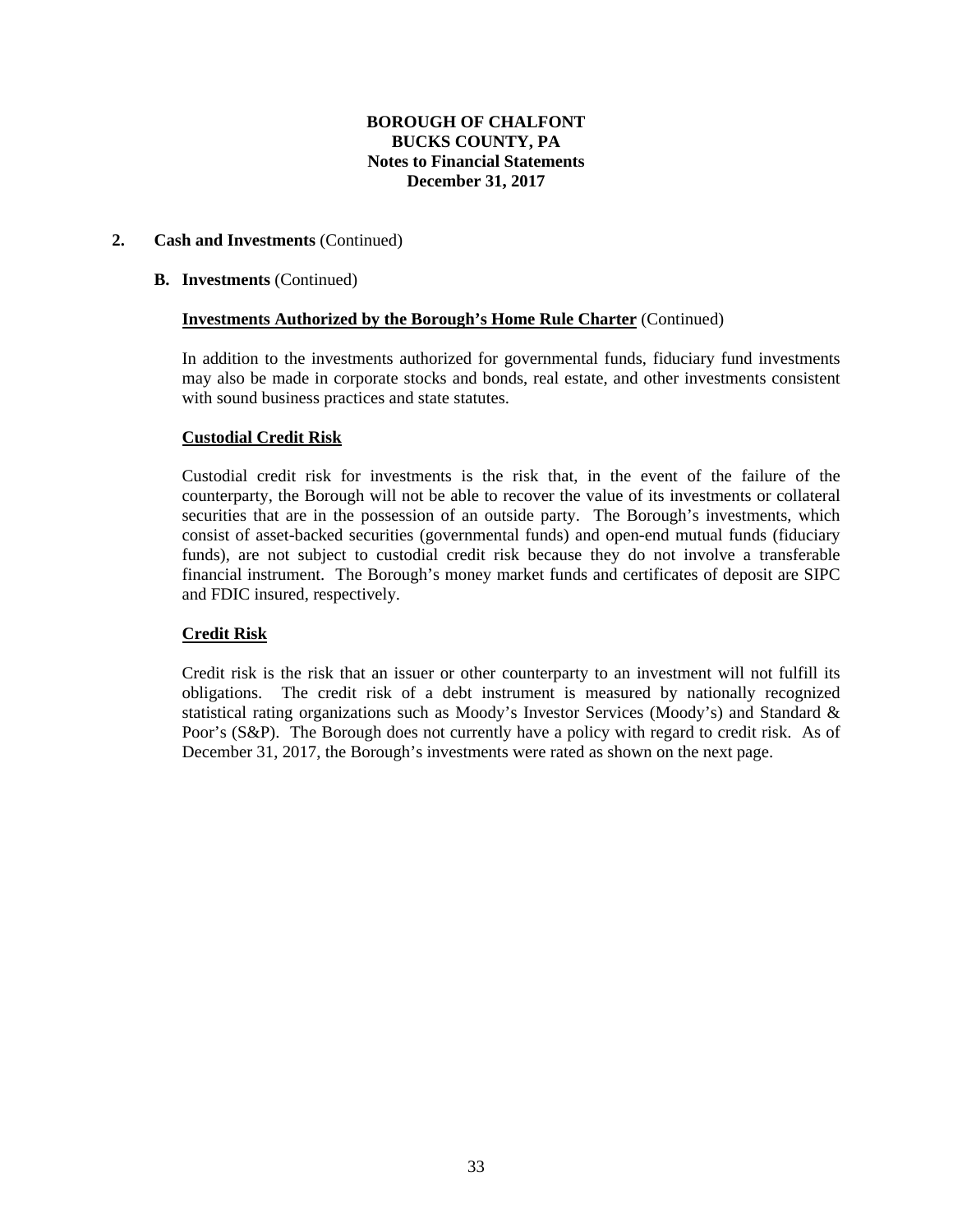#### **2. Cash and Investments** (Continued)

#### **B. Investments** (Continued)

#### **Credit Risk** (Continued)

|                                              | Fair Value  | Rating |
|----------------------------------------------|-------------|--------|
| Governmental Funds                           |             |        |
| Federal Home Loan Mortgage Association       | \$1,840,254 | AAA    |
| <b>Federal National Mortgage Association</b> | 1,628,258   | AAA    |
| <b>Total Exposed to Credit Risk</b>          | \$3,468,512 |        |
| U.S. Government Guaranteed*                  |             |        |
| Government National Mortgage Association     | 537,194     |        |
| Not Rated**                                  | 273,694     |        |
| <b>Fiduciary Funds</b>                       |             |        |
| Not Rated**                                  | 661.046     |        |

- \* Composed of U.S. government and agency obligations explicitly guaranteed by the U.S. government that are not considered to have credit risk.
- \*\* Not rated securities consist of mutual funds, money market funds, and certificates of deposit.

#### **Concentration of Credit Risk**

The investment policy of the Borough contains no limitations on the amount that can be invested in any one issuer. Investments in any one issuer (other than securities explicitly guaranteed by the U.S. government, mutual funds, and external investment pools) that represent 5% or more of total entity investment are as follows:

| Federal Home Loan Mortgage Association       | \$1,840,254 |
|----------------------------------------------|-------------|
| <b>Federal National Mortgage Association</b> | \$1,628,258 |
| Government National Mortgage Association     | \$537,194   |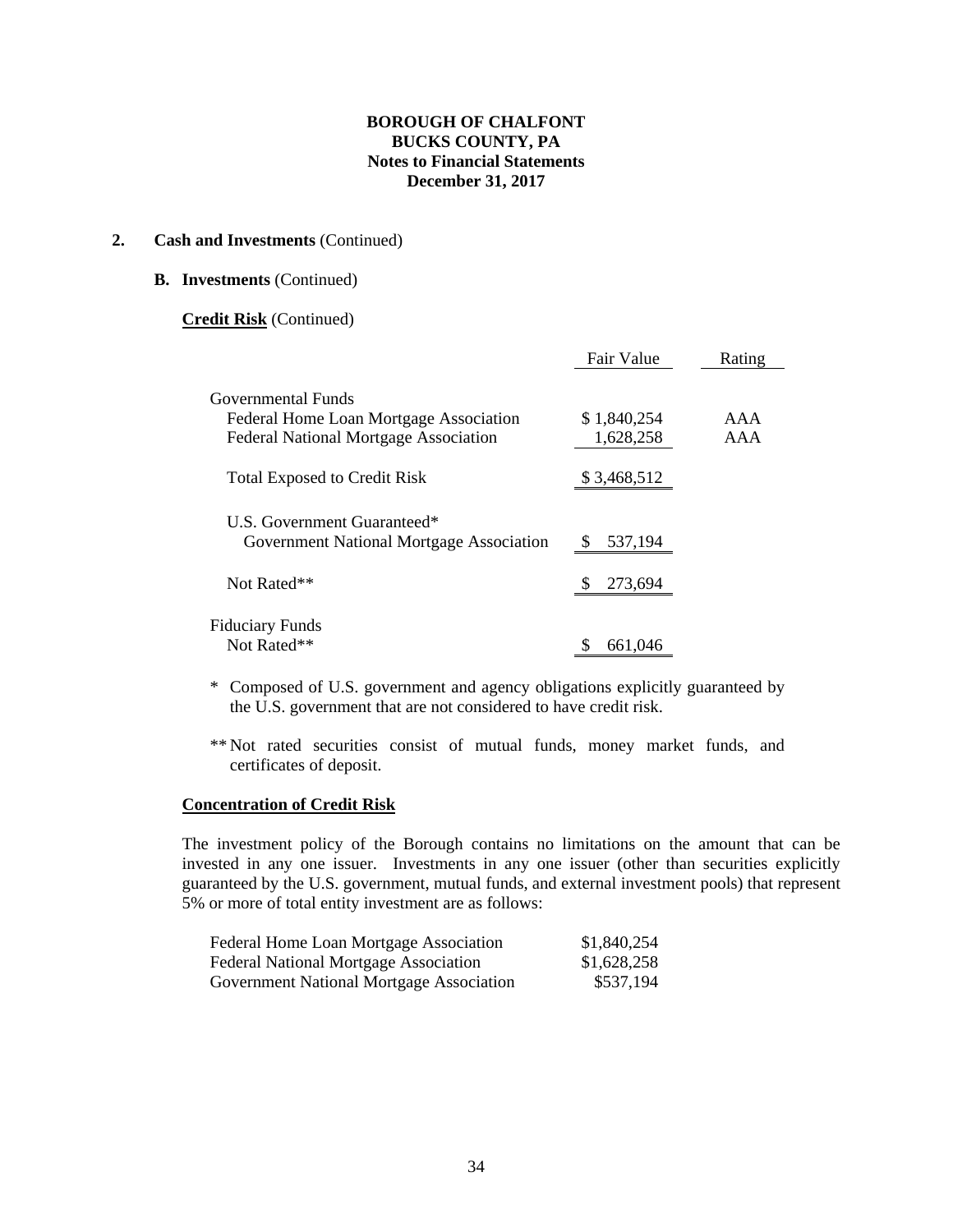### **2. Cash and Investments** (Continued)

#### **B. Investments** (Continued)

#### **Interest Rate Risk**

Interest rate risk is the risk that changes in market interest rates will adversely affect the fair value of an investment. Generally, the longer the maturity of an investment, the greater the sensitivity of its fair value to changes in interest rates. The Borough does not have a formal policy that limits investment maturities as a means of managing its exposure to fair value losses arising from increasing interest rates.

All of the Borough's asset backed securities have remaining maturity dates of greater than five years. The maturities range from the year 2023 to 2047 and are highly sensitive to interest rate risk. The remainder of the Borough's investments have maturity dates, if any, of one year or less.

#### **Fair Value of Investments**

Accounting principles generally accepted in the United States of America establish a fair value hierarchy that is based on the valuation inputs used in the fair value measurements. Measurements using quoted prices in active markets for identical assets and liabilities fall within Level 1 of the hierarchy; measurements using significant other observable inputs fall within Level 2; and measurements using significant unobservable inputs fall within Level 3.

Information related to the Borough's investments measured at fair value on a recurring basis at December 31, 2017, is as follows:

|                                             | Fair Value    |    | <b>Ouoted Prices in</b><br><b>Active Markets</b><br>for Identical<br>Assets<br>(Level 1) |    | Significant Other<br>Observable<br>Inputs<br>(Level 2) |               | Significant<br>Unobservable<br>Inputs<br>(Level 3) |
|---------------------------------------------|---------------|----|------------------------------------------------------------------------------------------|----|--------------------------------------------------------|---------------|----------------------------------------------------|
| Governmental Funds Investments              |               |    |                                                                                          |    |                                                        |               |                                                    |
| Federal Home Loan Mortgage Association      | \$1,840,254   | \$ | $\Omega$                                                                                 |    | \$1,840,254                                            | \$            | $\Omega$                                           |
| Federal National Mortgage Association       | 1,628,258     |    | 0                                                                                        |    | 1,628,258                                              |               | 0                                                  |
| Governmental National Mortgage Association  | 537,194       |    | 0                                                                                        |    | 537,194                                                |               | $\theta$                                           |
| Money Market Funds                          | 273,694       |    | 273.694                                                                                  |    | $\Omega$                                               |               | 0                                                  |
| <b>Total Governmental Funds Investments</b> | \$4,279,400   | S  | 273,694                                                                                  |    | \$4,005,706                                            | $\mathcal{S}$ | $\mathbf{0}$                                       |
| <b>Fiduciary Funds Investments</b>          |               |    |                                                                                          |    |                                                        |               |                                                    |
| <b>Fixed Income Mutual Funds</b>            | \$<br>164,923 | \$ | 164,923                                                                                  | \$ | $\theta$                                               | \$            | $\theta$                                           |
| <b>Equity Mutual Funds</b>                  | 496,123       |    | 496,123                                                                                  |    | 0                                                      |               | 0                                                  |
| <b>Total Fiduciary Fund Investments</b>     | 661,046       | S  | 661,046                                                                                  | S  | $\theta$                                               |               | 0                                                  |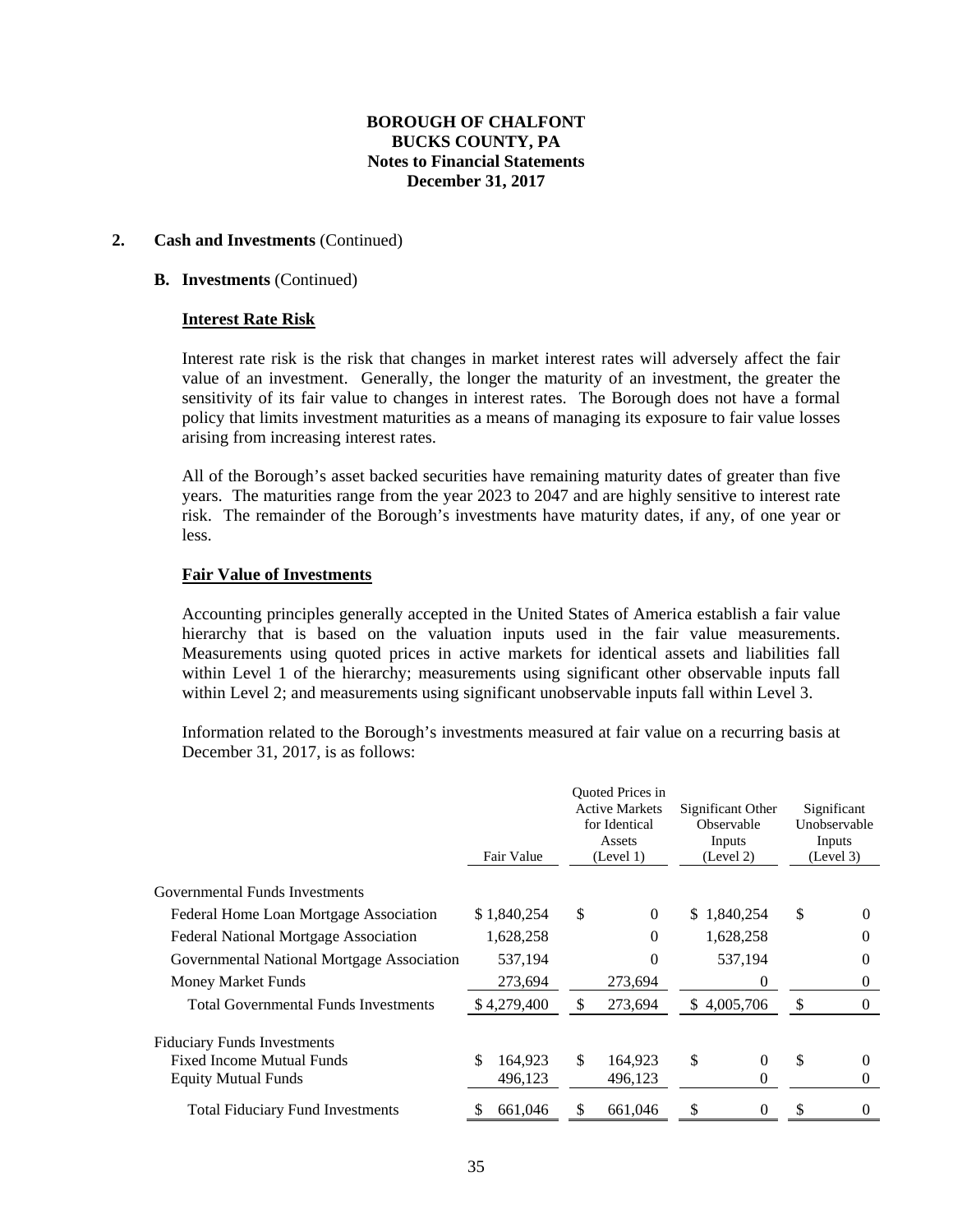#### **3. Property Taxes**

Real estate taxes are levied on March 1, based on assessed values established by the Bucks County Board of Assessments. Real property in the Borough was originally assessed at \$49,326,210 for 2017. Property taxes attach as an enforceable lien on property as of January 15 of the following year. The Borough receives all tax collections through its tax collector.

The Borough is permitted to levy up to 30 mills of assessed property valuation for general government purposes and 3 mills for fire protection purposes. In 2017, the Borough's tax rate was 15.25 mills for general governmental purposes, 1.25 mills for fire protection purposes, and 0.5 mills for ambulance services.

The Borough bills and collects its own property taxes, as well as property taxes for Bucks County attributable to Borough residents.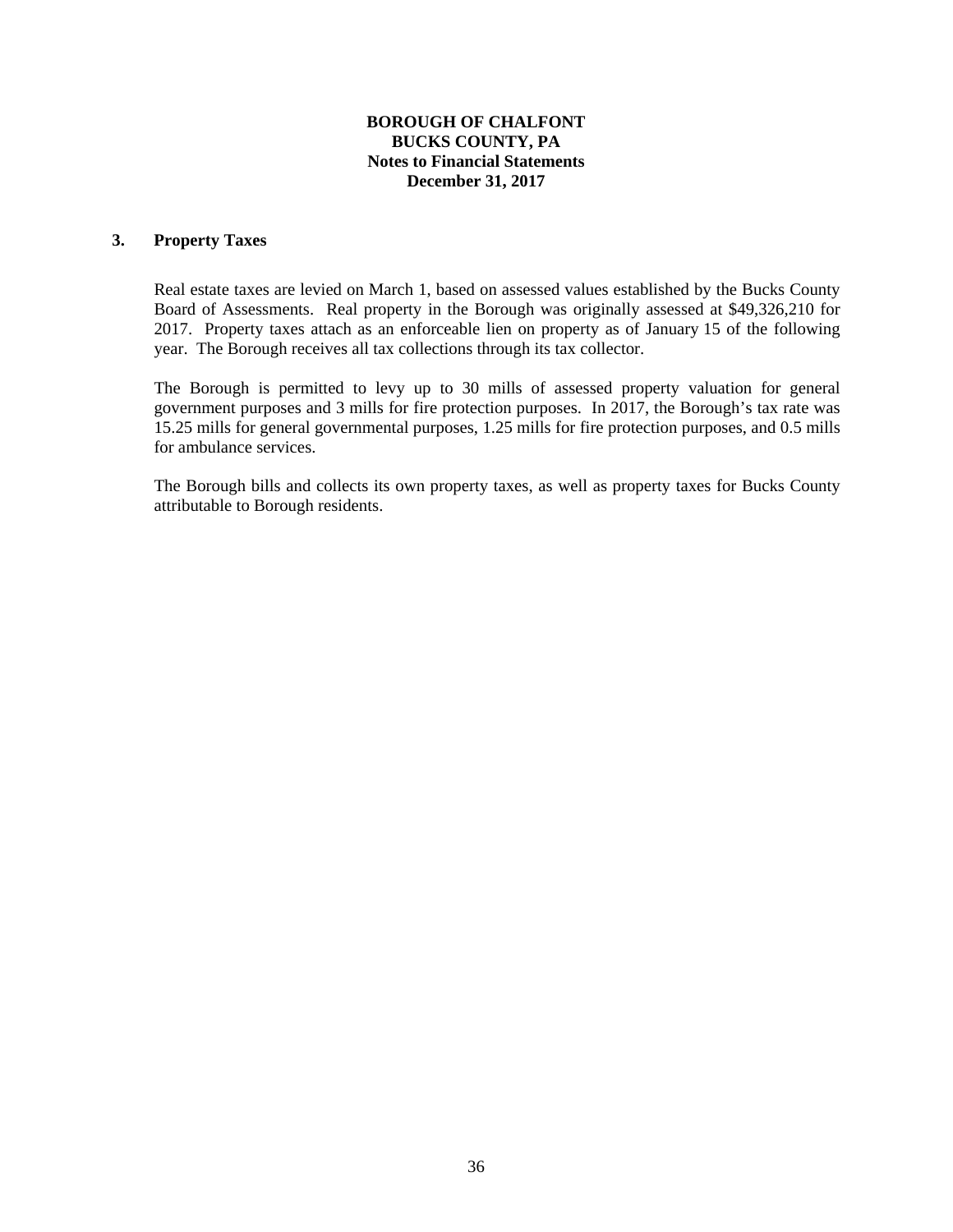## **4. Capital Assets**

Capital asset activity for the year ended December 31, 2017, was as follows:

|                                       | Balance       |                        |                       | <b>Balance</b> |
|---------------------------------------|---------------|------------------------|-----------------------|----------------|
|                                       | 1/1/17        | Additions              | 12/31/17<br>Disposals |                |
| <b>Assets Not Being Depreciated</b>   |               |                        |                       |                |
| Land                                  | \$<br>821,450 | \$<br>$\boldsymbol{0}$ | \$<br>$\theta$        | \$<br>821,450  |
| <b>Conservation Easements</b>         | 173,000       | $\overline{0}$         | $\Omega$              | 173,000        |
| Depreciable Assets                    |               |                        |                       |                |
| Land and Park Improvements            | 2,098,111     | 22,528                 | 1,599                 | 2,119,040      |
| Buildings and Improvements            | 1,585,047     | 63,947                 | $\Omega$              | 1,648,994      |
| Vehicles                              | 506,192       | 258,843                | 48,979                | 716,056        |
| Machinery and Equipment               | 208,858       | 2,450                  | 9,956                 | 201,352        |
| Furniture                             | 11,632        | 0                      |                       | 11,631         |
| Infrastructure                        | 3,749,263     | 137,759                | 3,651                 | 3,883,371      |
| <b>Total at Historical Cost</b>       | 9,153,553     | 485,527                | 64,186                | 9,574,894      |
| Less Accumulated Depreciation         |               |                        |                       |                |
| Land and Park Improvements            | 515,554       | 93,674                 | $\Omega$              | 609,228        |
| <b>Buildings and Improvements</b>     | 593,374       | 51,169                 | $\Omega$              | 644,543        |
| Vehicles                              | 375,018       | 66,326                 | 48,980                | 392,364        |
| Machinery and Equipment               | 110,242       | 16,668                 | 8,011                 | 118,899        |
| Furniture                             | 10,734        | 346                    | 1                     | 11,079         |
| Infrastructure                        | 820,175       | 175,452                | 143                   | 995,484        |
| <b>Total Accumulated Depreciation</b> | 2,425,097     | 403,635                | 57,135                | 2,771,597      |
| <b>Total Net Capital Assets</b>       | \$6,728,456   | \$<br>81,892           | \$<br>7,051           | \$6,803,297    |

Depreciation expense was charged to governmental activities as follows:

| General Government<br><b>Highway Maintenance</b> | \$214,428<br>101,016 |
|--------------------------------------------------|----------------------|
| Parks and Recreation                             | 88,191               |
| <b>Total Depreciation Expense</b>                | \$403,635            |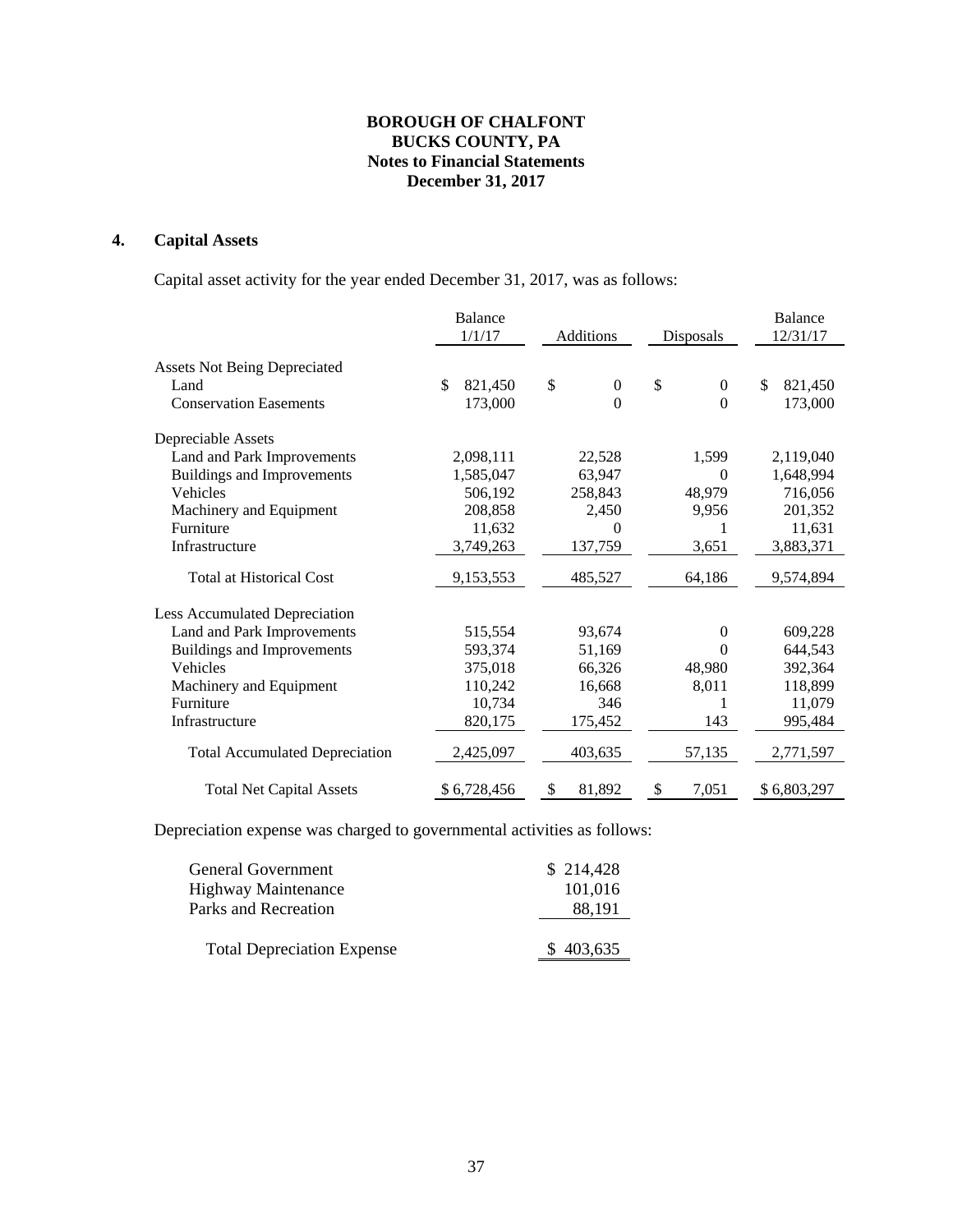#### **5. Long-Term Obligations**

The Borough's General Long-Term Obligations changed during the year as follows:

|                              | Balance at<br>1/1/2017 | Additions<br>Reductions |              | Balance at<br>12/31/2017 | Due within<br>One Year |  |
|------------------------------|------------------------|-------------------------|--------------|--------------------------|------------------------|--|
|                              |                        |                         |              |                          |                        |  |
| 2008 General Obligation Note | 33,000<br>S            | \$<br>$\Omega$          | \$<br>18,000 | \$<br>15,000             | \$<br>15,000           |  |
| 2014 General Obligation Note | 278,000                | 0                       | 12,000       | 266,000                  | 12,000                 |  |
| Truck Loan                   | 33,422                 | 0                       | 8,513        | 24,909                   | 8,798                  |  |
| Truck Loan                   | 0                      | 150,000                 | 4,627        | 145,373                  | 28,291                 |  |
| <b>Wheel Loader Loan</b>     | 0                      | 94,313                  | 13,257       | 81,056                   | 18,158                 |  |
| Subtotal                     | 344,422                | 244,313                 | 56,397       | 532.338                  | 82,247                 |  |
| Compensated Absences and     |                        |                         |              |                          |                        |  |
| Severance                    | 33,385                 | 0                       | 10,126       | 23,259                   |                        |  |
|                              | 377,807                | 244.313                 | 66,523       | 555,597                  | 82,247                 |  |

#### **2008 General Obligation Note**

On July 15, 2008, the Borough issued a General Obligation Note in the amount of \$170,000 through the Delaware Valley Regional Finance Authority. The interest rate on this note was both fixed and variable. In 2009, the Borough made additional principal payments, paying off the variable portion of the note. Additionally, the Borough executed a fixed rate swap agreement, which fixed its interest rate at 3.745% (see Note 12). Principal payments are due on June 25 of each year. The note was issued for the purpose of replacing the Meadowbrook Lane culvert and was issued as non-electoral debt. The Borough has pledged its full faith, credit, and taxing power, and is required to include in its budget for each year the amount of debt service on the note which will be payable in such fiscal year. The balance of this note is due in June 2018.

Interest expense was \$549 for the year.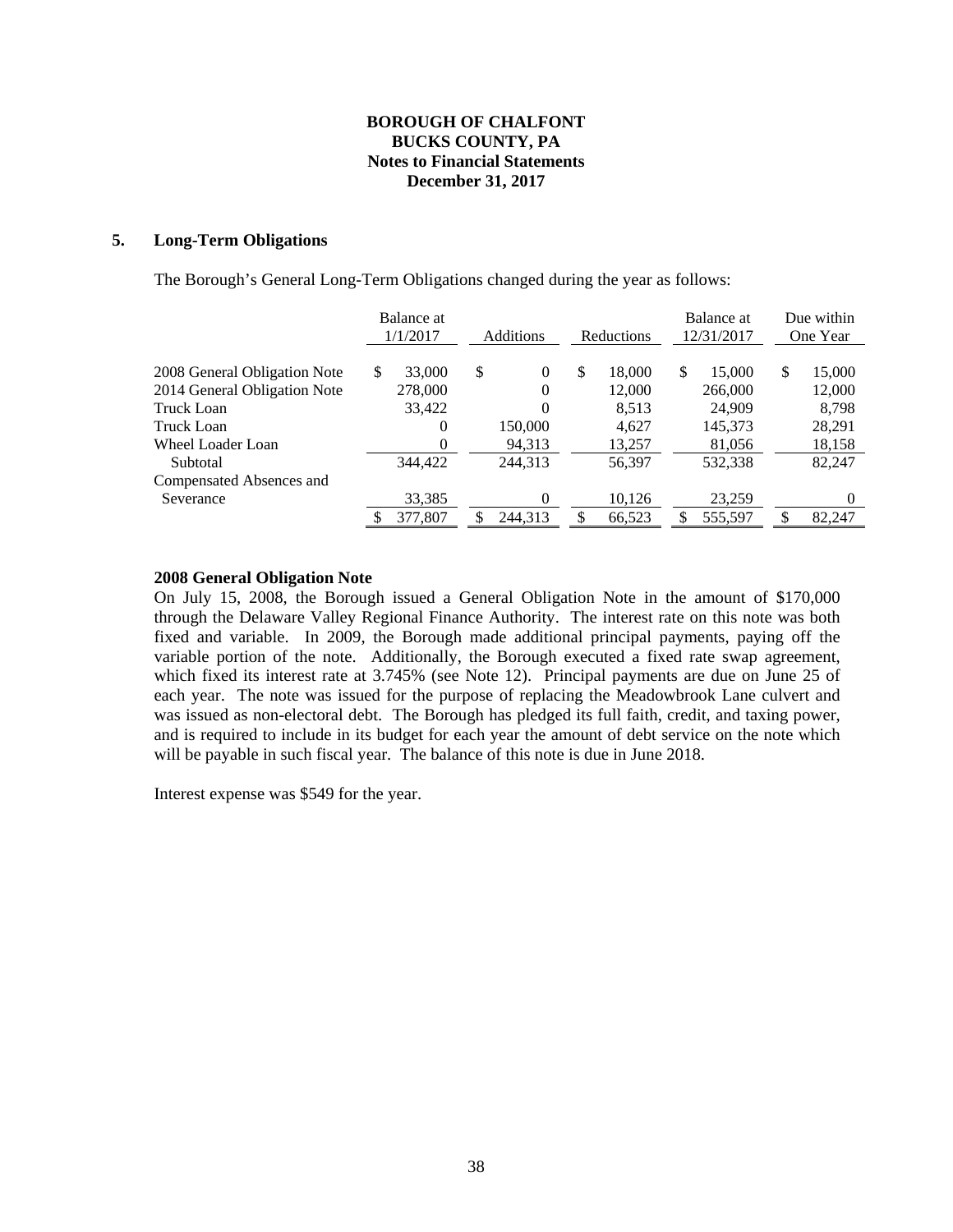### **5. Long-Term Obligations** (Continued)

#### **2014 General Obligation Note**

On July 25, 2014, the Borough issued a General Obligation Note in the amount of \$300,000 through the Delaware Valley Regional Finance Authority. Additionally, the Borough executed a fixed rate swap agreement, which fixed its interest rate at 2.98% (see Note 12). Principal payments are due on July 25 of each year as shown below. The note was issued for the purpose of acquiring property, and making renovations to Borough buildings and parking lots and was issued as nonelectoral debt. The Borough has pledged its full faith, credit, and taxing power, and is required to include in its budget for each year the amount of debt service on the note which will be payable in such fiscal year. The debt service requirements are as follows:

|           |              |             | Total        |
|-----------|--------------|-------------|--------------|
| Year      | Principal    | Interest    | Debt Service |
| 2018      | 12,000<br>\$ | \$<br>7,927 | 19,927<br>\$ |
| 2019      | 12,000       | 7,569       | 19,569       |
| 2020      | 13,000       | 7,212       | 20,212       |
| 2021      | 13,000       | 6,824       | 19,824       |
| 2022      | 14,000       | 6,437       | 20,437       |
| 2023-2027 | 75,000       | 25,747      | 100,747      |
| 2028-2032 | 88,000       | 13,887      | 101,887      |
| 2033-2034 | 39,000       | 1,758       | 40,758       |
|           | \$266,000    | 77,361      | 343,361      |

Interest expense was \$8,135 for the year.

#### **Truck Loan**

In August 2016, the Borough signed a note with Penn Community Bank for \$35,508 for the purchase of a public works truck. Beginning in September 2016, the note is payable in equal monthly installments of \$791, including interest of 3.25% per annum, through September 2020.

|      |           |           | Total        |
|------|-----------|-----------|--------------|
| Year | Principal | Interest  | Debt Service |
| 2018 | 8,798     | \$<br>689 | 9,487<br>S   |
| 2019 | 9,093     | 394       | 9,487        |
| 2020 | 7,018     | 97        | 7,115        |
|      | 24,909    | 1,180     | 26,089       |

Interest expense was \$974 for the year.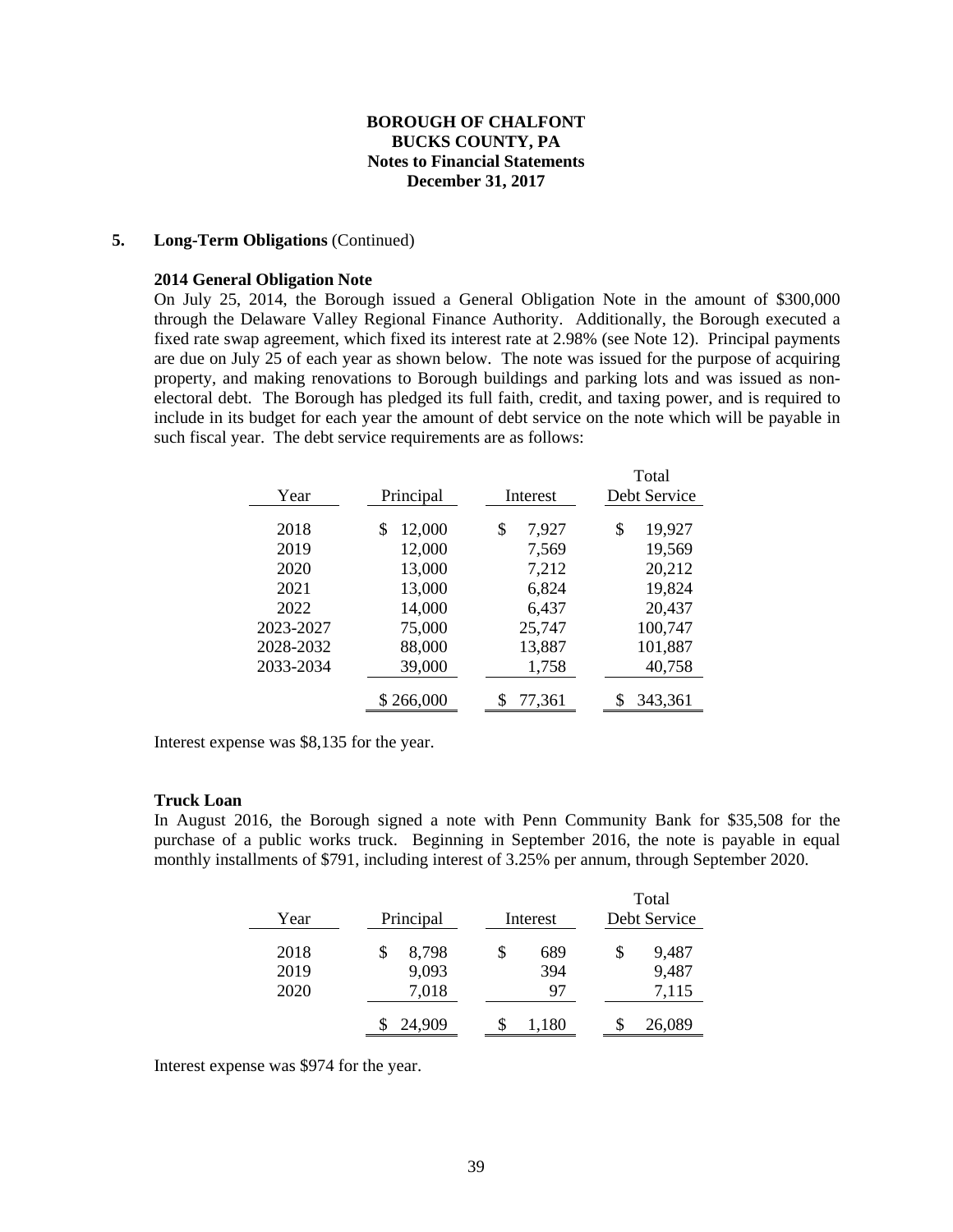#### **5. Long-Term Obligations** (Continued)

#### **Truck Loan**

In February 2017, the Borough signed a note with Penn Community Bank for \$150,000 for the purchase of an International 7400 SFA Truck. Beginning in September 2017, the note is payable in equal monthly installments of \$2,706, including interest of 3.11% per annum, through October 2022.

| Year | Principal | Interest    | Total<br>Debt Service |
|------|-----------|-------------|-----------------------|
| 2018 | 28,291    | \$<br>4,177 | \$<br>32,468          |
| 2019 | 29,196    | 3,272       | 32,468                |
| 2020 | 30,122    | 2,345       | 32,467                |
| 2021 | 31,094    | 1,374       | 32,468                |
| 2022 | 26,670    | 386         | 27,056                |
|      | \$145,373 | 11,554      | 156,927               |

Interest expense was \$901 for the year.

#### **Wheel Loader Loan**

In February 2017, the Borough signed a note with Penn Community Bank for \$94,313 for the purchase of an Avanti Compact Wheel Loader. Beginning in April 2017, the note is payable in equal monthly installments of \$1,694, including interest of 2.95% per annum, through March 2022.

| Year | Principal | Interest    | Total<br>Debt Service |
|------|-----------|-------------|-----------------------|
| 2018 | 18,158    | \$<br>2,176 | 20,334<br>\$          |
| 2019 | 18,708    | 1,626       | 20,334                |
| 2020 | 19,272    | 1,062       | 20,334                |
| 2021 | 19,860    | 474         | 20,334                |
| 2022 | 5,058     | 25          | 5,083                 |
|      | 81,056    | \$<br>5,363 | 86,419<br>S           |

Interest expense was \$974 for the year.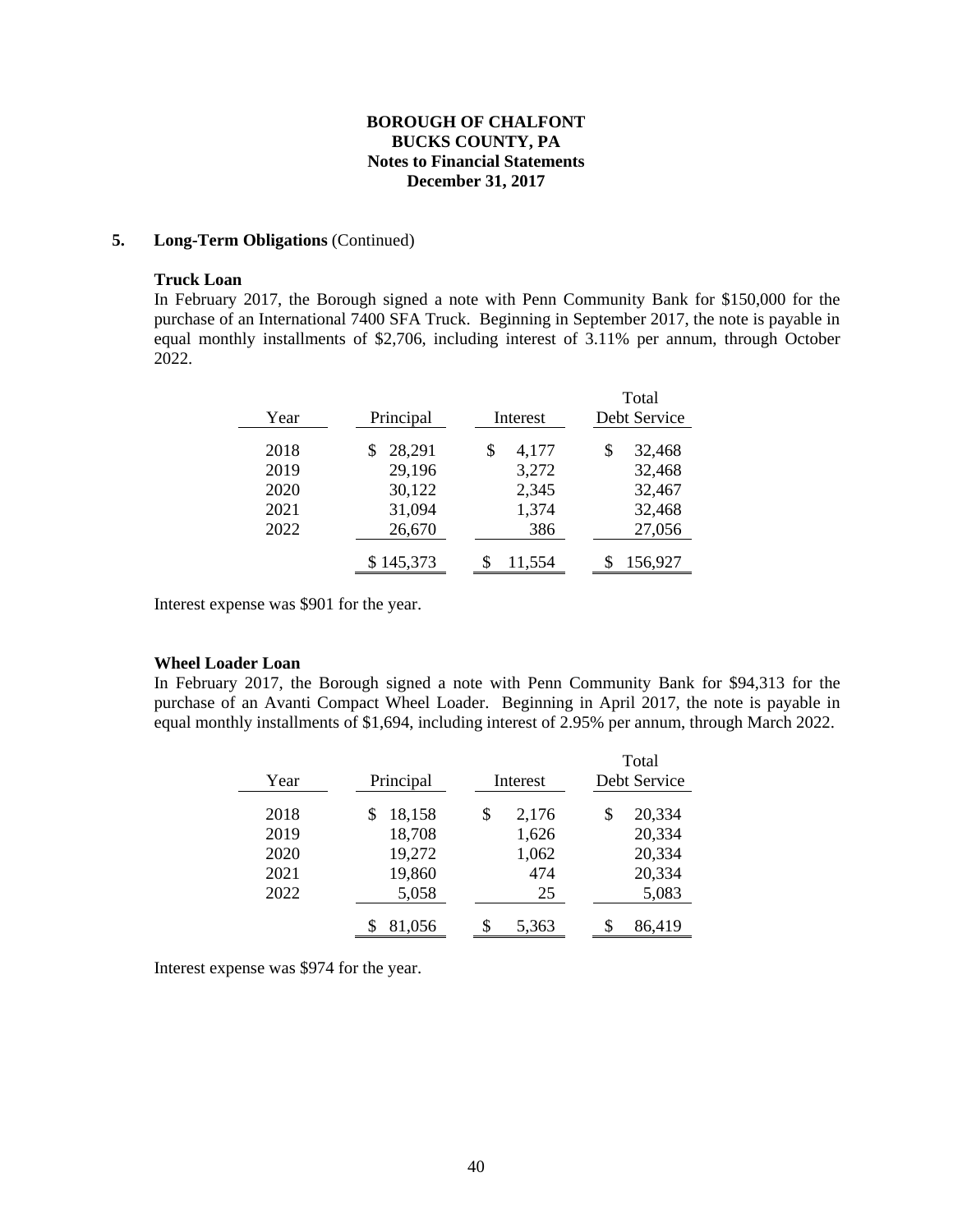## **6. Permit Deposit**

In October 2014, the Borough purchased a property from the North Wales Authority. The purchase price was \$465,000, and was paid in the form of \$250,000 cash and \$215,000 in credits to the Authority. For 15 years from the date of the sale, the Borough will waive any permit fees incurred by the Authority, up to \$215,000. This deposit is classified as a long-term liability on the statement of net position. During the year ended December 31, 2017, the Authority incurred \$23,491 in permit fees, reducing the balance to \$172,180.

## **7. Fund Balance Classifications**

|                             |                      | Capital<br>Reserve     |               | Nonmajor<br>Governmental |             |
|-----------------------------|----------------------|------------------------|---------------|--------------------------|-------------|
|                             | General Fund         | Fund                   |               | Funds                    | Total       |
| Restricted for:             |                      |                        |               |                          |             |
| Fire                        | \$<br>$\overline{0}$ | \$<br>$\boldsymbol{0}$ | $\mathcal{S}$ | 756                      | \$<br>756   |
| <b>Highway Improvements</b> | 0                    | 0                      |               | 118,194                  | 118,194     |
|                             | 0                    | $\boldsymbol{0}$       |               | 118,950                  | 118,950     |
| Committed for:              |                      |                        |               |                          |             |
| Capital Expenditures        | $\overline{0}$       | 4,278,523              |               | 69,501                   | 4,348,024   |
| Recreation                  | 0                    | 0                      |               | 326,213                  | 326,213     |
|                             | $\theta$             | 4,278,523              |               | 395,714                  | 4,674,237   |
| Unassigned                  | 845,994              | $\boldsymbol{0}$       |               | $\boldsymbol{0}$         | 845,994     |
| <b>Total Fund Balances</b>  | 845,994              | \$4,278,523            | \$            | 514,664                  | \$5,639,181 |

#### **8. Interfund Transactions**

Interfund transactions are as follows:

| Purpose                       | Receivable Fund | Payable Fund    | Amount   |
|-------------------------------|-----------------|-----------------|----------|
| Due to/from                   |                 |                 |          |
| Tax Revenue Received          | Fire Tax        | General         | \$519    |
| Investment Income             | General         | Capital Reserve | \$877    |
| Recreation operating expenses | General         | Recreation      | \$2,529  |
| <b>Operating Transfers</b>    |                 |                 |          |
| <b>Capital Purchases</b>      | Equipment       | General         | \$70,000 |
| <b>Capital Purchases</b>      | General         | Capital Reserve | \$70,000 |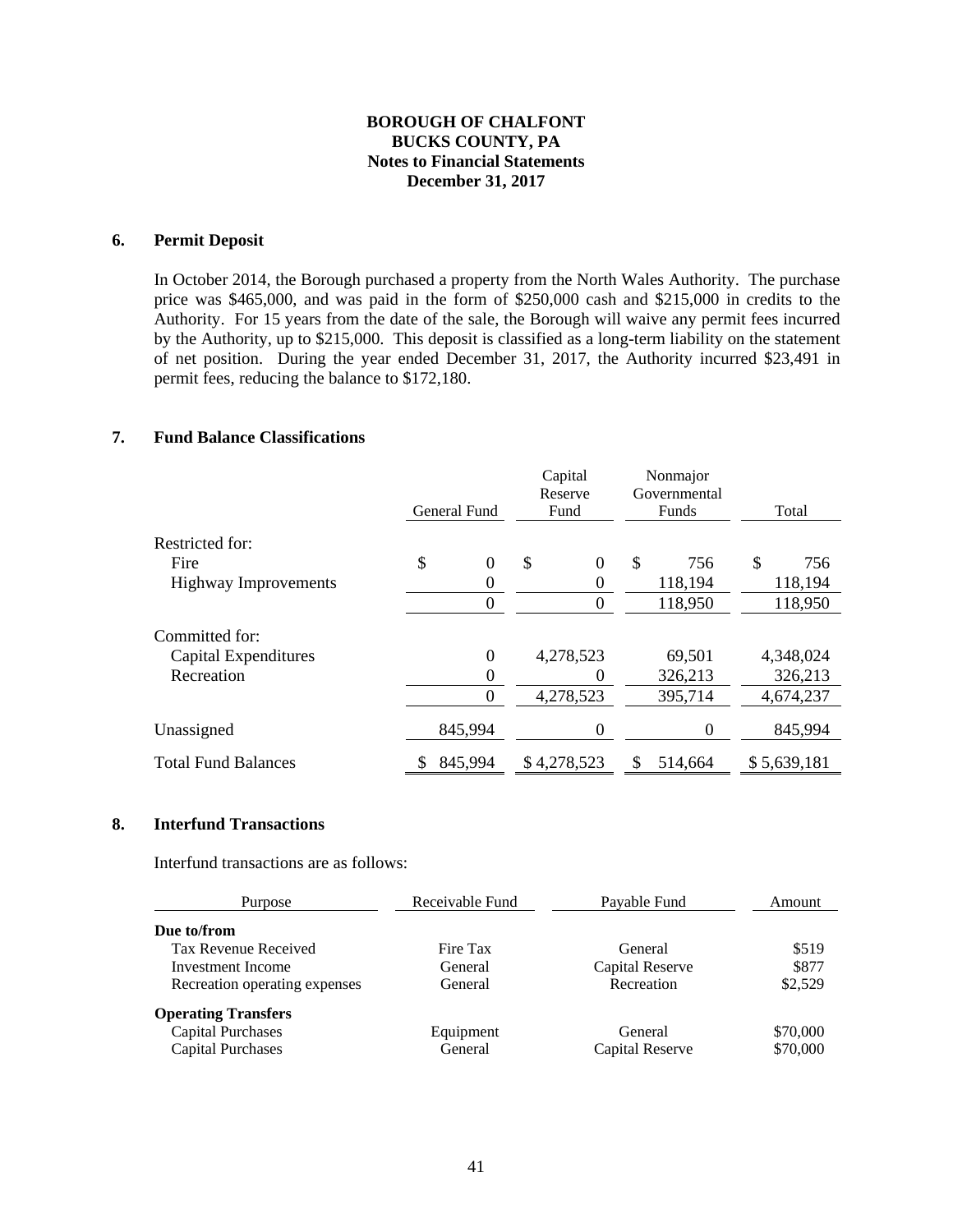#### **9. Fiduciary Funds - Deferred Compensation Fund**

 The Borough has a deferred compensation plan, which is available to its employees. The Plan, which is designed under the provisions of Section 457 of the Internal Revenue Code, permits employees to make voluntary salary reduction contributions, which are excluded from federal taxable income.

 Prior to 1998, all amounts of compensation deferred under the Plan, all property and rights purchased with those amounts, and all income attributable to those amounts, property, or rights were (until paid or made available to the employee or other beneficiary) solely the property and rights of the Borough (without being restricted to the provisions of benefits under the Plan), subject to the claims of the Borough's general creditors. Participants' rights under the Plan were equal to those of general creditors of the Borough in an amount equal to the fair market value of the deferred account for each participant.

 During 1998, the Borough amended the Plan in accordance with recent IRS amendments of IRC Section 457(g). As a result of the amendment, assets of the Plan are now placed in trust for the exclusive benefit of participants and their beneficiaries. IRC Section  $457(g)$  states that the Borough no longer owns the amounts deferred by employees, including the related earnings thereon. Accordingly, the assets and the corresponding liability for the compensation deferred by Plan participants, including earnings, are no longer reported in the financial statements of the Borough.

#### **10. Lease**

 The Borough leases certain land and building known as the Chalfont Railroad Station from the Southeastern Pennsylvania Transportation Authority (SEPTA). Under the terms of the lease agreement, which began in August 1990, the Borough is liable for minimum lease payments of \$1 annually. The lease extends until cancelled, with notice, by either party. Leasehold improvements totaling \$91,614 have been made to the station to date. Of the improvements, \$66,084 was funded by the Community Development Block Grants received in prior years.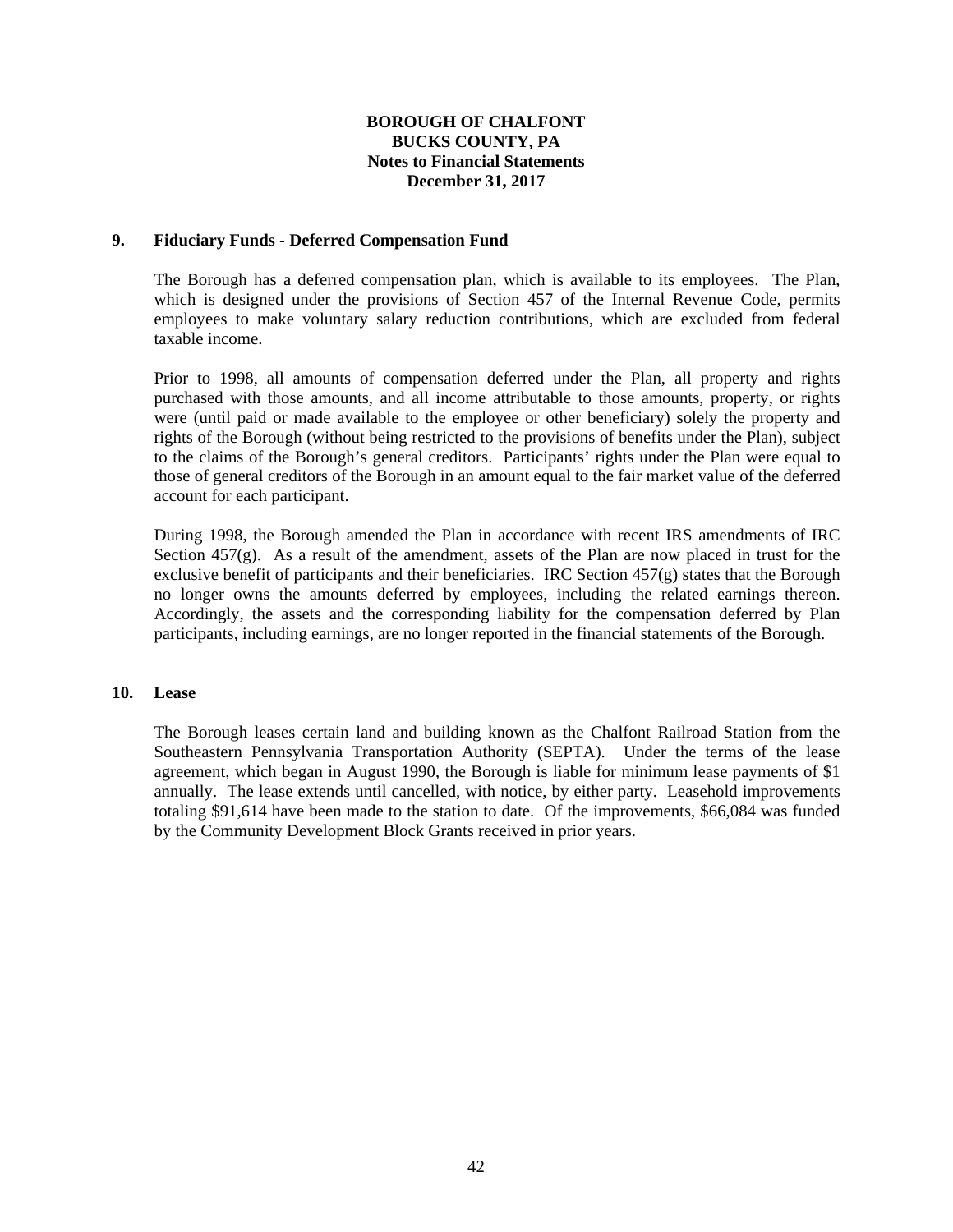### **11. Borough of Chalfont Non-Uniform Pension Plan**

#### **A. Plan Description**

 The Borough of Chalfont Non-Uniform Pension Plan (the Plan) was established by the Borough to provide pension benefits for its full-time, non-uniformed employees. The Plan is a single-employer plan. Assets are held separately and may only be used for the payment of benefits to members of the Plan. The Plan's assets are managed by InR Advisory Services.

The Plan is part of the Borough's reporting entity and is included in the Borough's financial report as a pension trust fund.

The Plan is a defined contribution plan. In a defined contribution plan, the benefits to be received by an employee depend solely on the amount contributed to the participant's account and related returns on investments of those contributions. Participants direct the investment of all contributions into the investment options offered by the Plan.

Each year the Borough will contribute into the Plan for each eligible participant, an amount equal to 8% of their total compensation, using State Aid received from the Commonwealth of Pennsylvania. These contributions are made on a quarterly basis. To the extent that these fundings are not adequate to cover the Borough's obligation to the Plan, the Borough would then be required to contribute.

In addition to the Borough contribution made to the participant's account, their account will be credited with the investment earnings or losses on their investments. Participants who terminate for reasons other than death, disability, or retirement would not share in the allocations of contributions, earnings, or losses for the Plan year in which they terminate.

Retirement age is 65 years old with 10 years of service under the Plan. Employees are fully vested after five years of service. Amounts forfeited by employees who leave prior to five years of service are allocated to the remaining Plan participants.

The Borough made contributions of \$34,009 to the plan.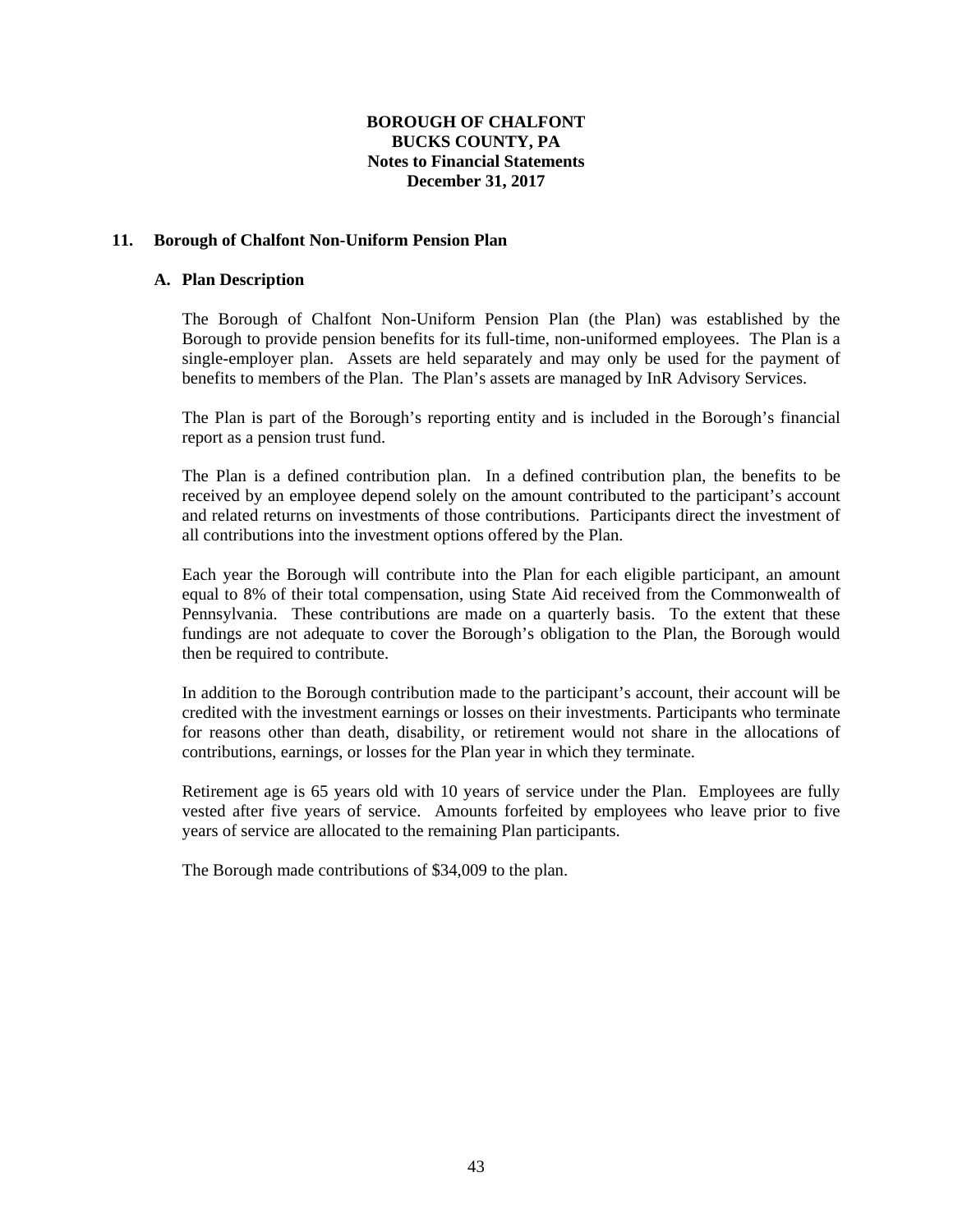#### **11. Borough of Chalfont Non-Uniform Pension Plan** (Continued)

#### **B. Significant Accounting Policies and Plan Asset Matters**

 The Borough's financial statements of the Plan's activity are included in the Borough's financial report as a pension trust fund. The Plan's financial statements are presented on the accrual basis of accounting.

 Investments at December 31, 2017, in the amount of \$661,046 consisted entirely of mutual funds, which fall in Level 1 of the fair value hierarchy.

 Individual investments comprising greater than 5% of the Plan's net assets at December 31, 2017, consisted of the following:

|                                          | Fair Value |
|------------------------------------------|------------|
| Vanguard Total Bond Market Index         | \$155,923  |
| Vanguard Growth Index                    | \$81,313   |
| Vanguard Mid Cap Index                   | \$58,856   |
| Vanguard Small Cap Index                 | \$54,017   |
| Vanguard Total International Stock Index | \$103,060  |
| Vanguard Total Stock Market Index        | \$60,541   |
| Vanguard Value Index                     | \$59,574   |

## **12. Derivative Instruments and Hedging Activities**

As described in Note 5, the Borough entered into two fixed rate swap agreements. The purpose of these agreements is to hedge the risk of change in the interest rates and to assist the Borough in stabilizing the cash flow requirements needed to service the \$170,000 2008 General Obligation Note, and the \$300,000 2014 General Obligation Note (also defined as the "notional amounts"). The interest rate swap agreements end on the date concurrent with the final payment of the loans.

Under the interest rate swap agreements, the Borough is required to make monthly interest payments at the fixed interest rates over the remaining term of the loans. The counterparty involved in this swap agreement has received an A+ credit rating from Standard and Poor's.

With the execution of the fixed rate swap agreements and in accordance with GASB 53, "Accounting and Reporting for Derivative Instruments", the Borough accounts for the interest rate swaps as a hedging derivative. The swap agreements have been determined to be effectively hedged under both the consistent critical terms and quantitative methods standards of GASB 53. As such, the changes in fair value of the swap agreements have been reflected as a deferred inflow of resources in the statement of net position. The change in the market value of the interest rate swaps in favor of the Borough as of December 31, 2017, were as follows: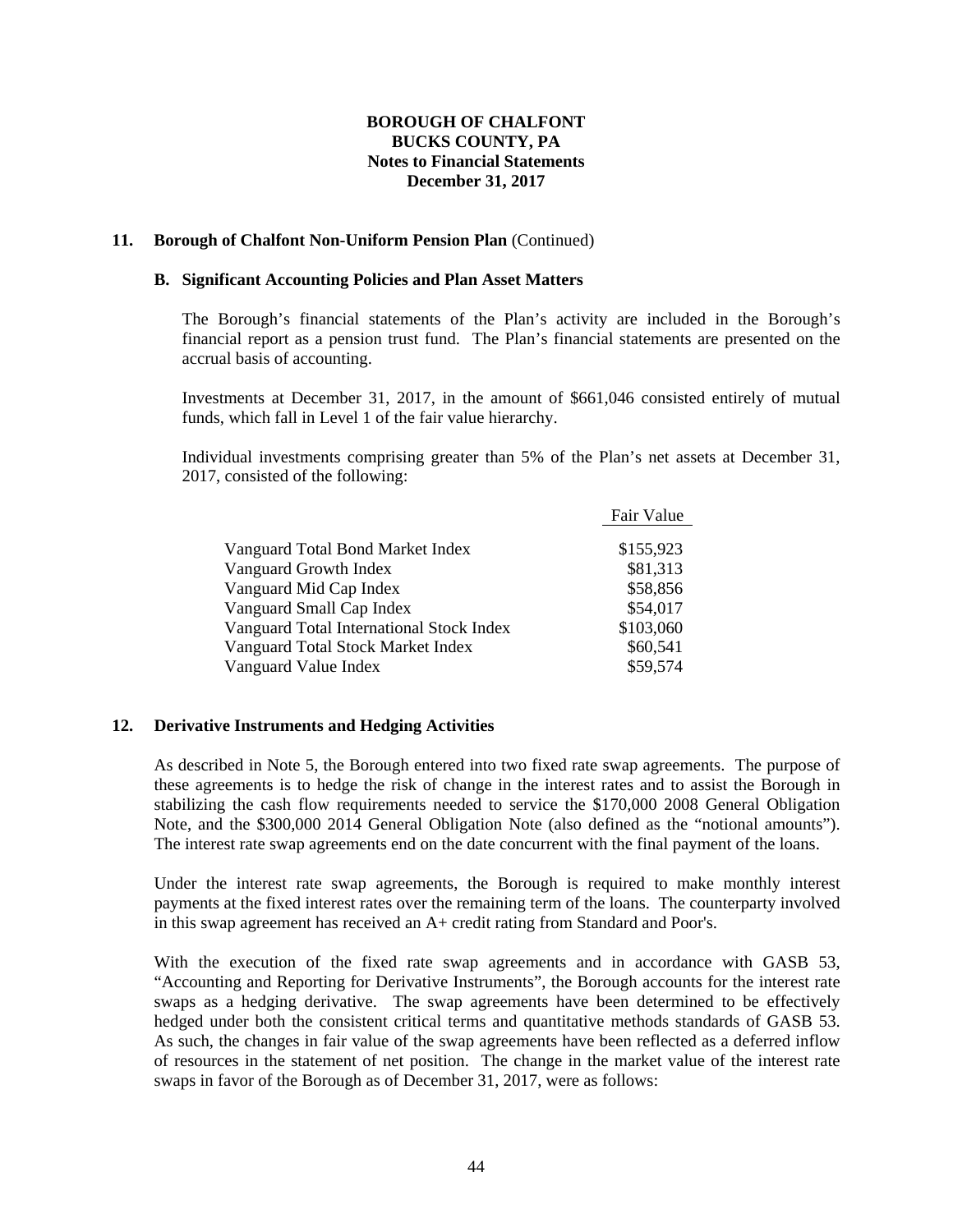### **12. Derivative Instruments and Hedging Activities** (Continued)

|                                        |          | 2008 GON | 2014 GON | Total      |  |  |
|----------------------------------------|----------|----------|----------|------------|--|--|
| Fair Market Value at December 31, 2016 | <b>S</b> | (249)    | (12,926) | \$(13,175) |  |  |
| Increase in Market Value               |          | 206      | 770      | 976        |  |  |
| Fair Market Value at December 31, 2017 |          | (43)     | (12,156) | (12,199)   |  |  |

#### **13. Risk Management**

The Borough is exposed to various kinds of loss related to limited torts; theft of, and damage to and destruction of assets; errors and omissions; and natural disasters for which the Borough carries commercial insurance.

#### **a. Health Care Coverage**

The Borough participates in the Delaware Valley Health Trust (DVHT). DVHT is a regional risk sharing pool providing health insurance benefits to employees and dependents of participating municipalities.

#### **b. Workers' Compensation Coverage**

The Borough participates in the Delaware Valley Workers' Compensation Trust to provide workers' compensation benefits to its employees.

#### **c. Insurance Coverage**

The Borough participates in the Delaware Valley Insurance Trust to provide commercial, liability and bonding coverage for the Borough.

Management believes the above coverages are sufficient to preclude any significant uninsured losses to the Borough. There have been no significant reductions in coverage from the prior year.

#### **14. Contingencies**

The Borough is party to various legal proceedings which normally occur in the course of governmental operations. The financial statements do not include accruals or provisions for loss contingencies that may result from these proceedings. While the outcome of the above-noted proceedings cannot be predicted due to the insurance coverage maintained by the Borough, management feels that any settlement of judgment not covered by insurance would not materially affect the financial condition of the Borough.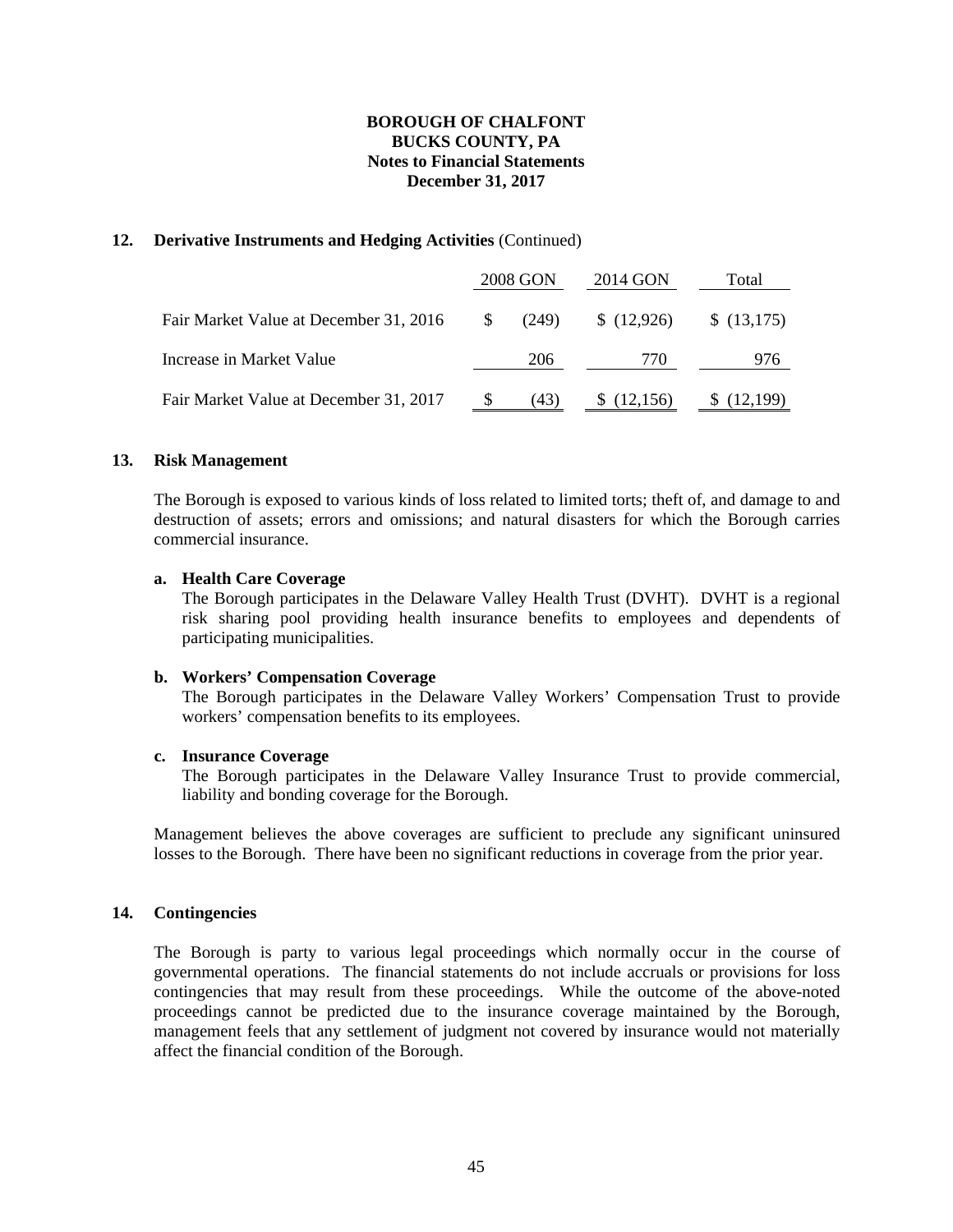## **15. Commitments**

#### **Retirement Severance**

In 2010, the Borough's long time Public Works Director retired. In recognition of his long-time service to the Borough, the Borough agreed to pay him one year's base salary of \$74,000 over a ten year period. At December 31, 2017, two years remain to be paid, or approximately \$16,500.

#### **Government Grants**

As of December 31, 2017, the Borough has one open grant commitment from the Commonwealth of Pennsylvania in the amount of \$1 million. The Redevelopment Assistance Capital Program (RACP) funding is for the Municipal Parking Facility and Historic Reuse project. Management expects to receive these funds and complete the project in 2018 and 2019.

#### **16. Subsequent Events**

In March 2018, the Borough approved the issuance of general obligation notes in the amount of \$1,260,000 through the Delaware Valley Regional Finance Authority. Settlement on these notes will take place before April 27, 2018.

Management has evaluated subsequent events through March 28, 2018, the date which the financial statements were available to be issued.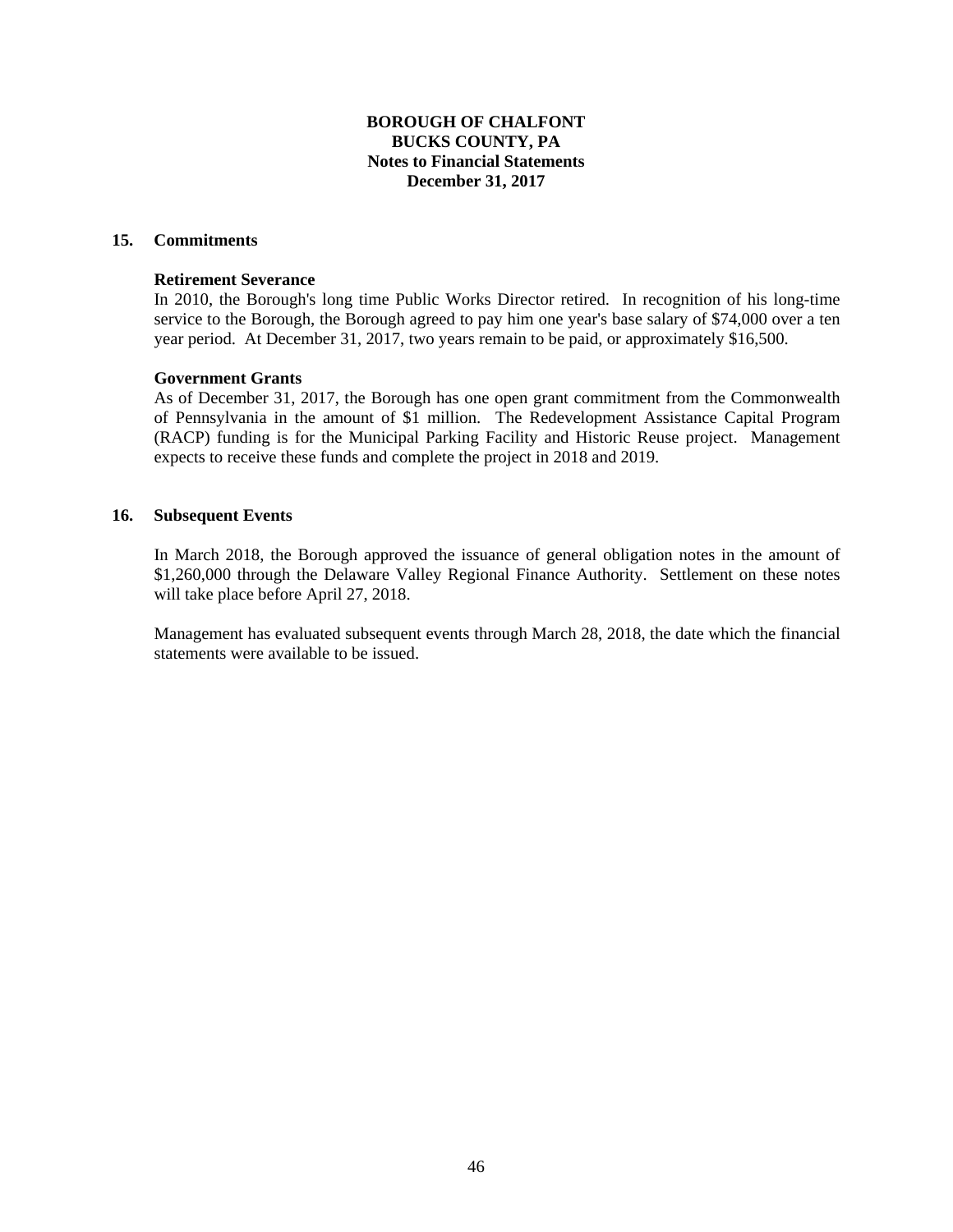# **Year Ended December 31, 2017 BOROUGH OF CHALFONT BUCKS COUNTY, PA Schedule of Revenues, Expenditures, and Changes in Fund Balances Budget and Actual General Fund**

|                                             |                        |                 | Variance         |
|---------------------------------------------|------------------------|-----------------|------------------|
|                                             | Original               |                 | Favorable        |
|                                             | <b>Budget</b>          | Actual          | (Unfavorable)    |
| <b>Revenues</b>                             |                        |                 |                  |
| Taxes                                       | \$<br>1,595,000        | 1,680,362<br>\$ | \$<br>85,362     |
| Intergovernmental                           | 71,268                 | 84,389          | 13,121           |
| Fines, Licenses and Permits                 | 107,000                | 121,347         | 14,347           |
| <b>Charges for Services</b>                 | 77,200                 | 73,533          | (3,667)          |
| <b>Investment Income and Rents</b>          | 254,000                | 251,615         | (2, 385)         |
| Miscellaneous                               | 10,000                 | 21,075          | 11,075           |
| <b>Total Revenues</b>                       | 2,114,468              | 2,232,321       | 117,853          |
| <b>Expenditures</b>                         |                        |                 |                  |
| <b>General Government</b>                   | 809,287                | 648,447         | 160,840          |
| <b>Public Safety</b>                        | 1,173,537              | 1,100,551       | 72,986           |
| Highways                                    | 382,116                | 347,156         | 34,960           |
| Parks and Recreation                        | 20,523                 | 21,003          | (480)            |
| Debt Service - Principal                    | 12,000                 | 12,000          | $\boldsymbol{0}$ |
| Debt Service - Interest                     | 8,284                  | 8,135           | 149              |
| Capital Expenditures                        | 90,000                 | 439,373         | (349, 373)       |
| Miscellaneous Governmental                  | 48,209                 | 48,093          | 116              |
| <b>Total Expenditures</b>                   | 2,543,956              | 2,624,758       | (80, 802)        |
| Excess (Deficiency) of Revenues Over        |                        |                 |                  |
| <b>Expenditures Before Other Financing</b>  |                        |                 |                  |
| Sources (Uses)                              | (429, 488)             | (392, 437)      | 37,051           |
| Other Financing Sources (Uses)              |                        |                 |                  |
| Proceeds from Issuance of Long-Term Notes   | $\overline{0}$         | 244,313         | 244,313          |
| Transfers In (Out)                          | 120,000                | 0               | (120,000)        |
| <b>Total Other Financing Sources (Uses)</b> | 120,000                | 244,313         | 124,313          |
| Net Change in Fund Balances                 | (309, 488)             | (148, 124)      | 161,364          |
| <b>Fund Balances</b>                        |                        |                 |                  |
| Beginning of Year                           | 309,488                | 994,118         | 684,630          |
| End of Year                                 | \$<br>$\boldsymbol{0}$ | \$<br>845,994   | 845,994<br>\$    |

See Notes to Schedules of Budget to Actual Comparisons.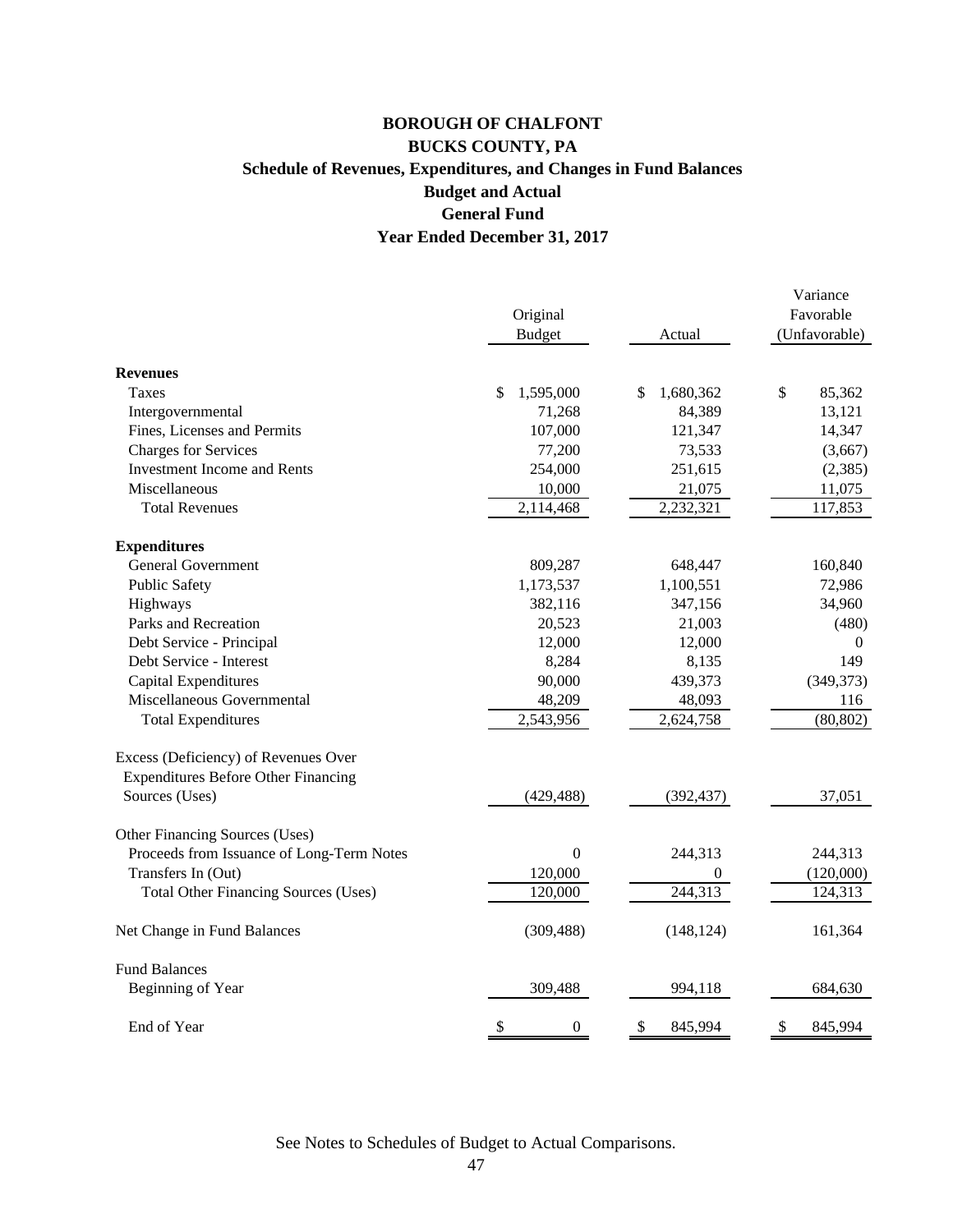## **BOROUGH OF CHALFONT BUCKS COUNTY, PA Notes to Schedules of Budget to Actual Comparisons December 31, 2017**

## **1. Basis of Presentation**

 The Borough has prepared the Schedule of Budget to Actual Comparisons using the same format as the Statement of Revenues, Expenditures, and Changes in Fund Balances.

The Borough did not amend its original 2017 budget as originally adopted and, therefore, is presenting its the original and final budget in one column on page 47.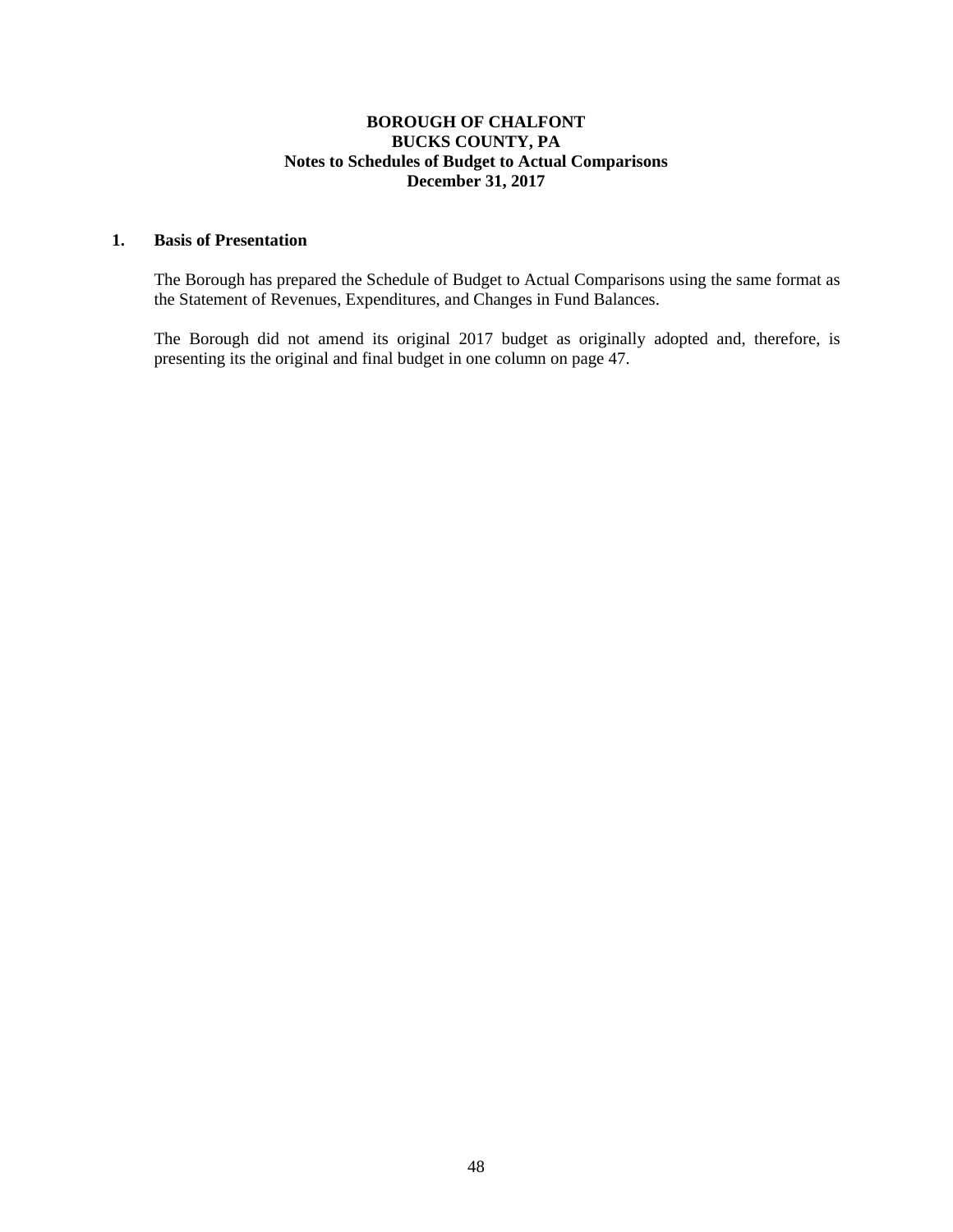# **BOROUGH OF CHALFONT Combining Balance Sheet Nonmajor Governmental Funds December 31, 2017**

|                                            |               | Fire Tax Fund    | <b>Liquid Fuels</b><br>Fund |                  | <b>Recreation Fund</b> |                  |
|--------------------------------------------|---------------|------------------|-----------------------------|------------------|------------------------|------------------|
| <b>Assets</b>                              |               |                  |                             |                  |                        |                  |
| Cash                                       | \$            | $\mathbf{0}$     | \$                          | 118,194          | \$                     | 328,742          |
| <b>Taxes Receivable</b>                    |               | 1,929            |                             | $\boldsymbol{0}$ |                        | $\boldsymbol{0}$ |
| Due from (to) Other Funds                  |               | 519              |                             | $\boldsymbol{0}$ |                        | (2,529)          |
| <b>Total Assets</b>                        | <sup>\$</sup> | 2,448            | \$                          | 118,194          | \$                     | 326,213          |
| <b>Liabilities and Fund Balances</b>       |               |                  |                             |                  |                        |                  |
| Liabilities                                | $\mathcal{S}$ | $\mathbf{0}$     | $\mathcal{S}$               | $\overline{0}$   | $\mathcal{S}$          | $\boldsymbol{0}$ |
| Deferred Inflows of Resources              |               |                  |                             |                  |                        |                  |
| Deferred Tax Receipts                      |               | 1,692            |                             | $\overline{0}$   |                        | $\boldsymbol{0}$ |
| <b>Fund Balances</b>                       |               |                  |                             |                  |                        |                  |
| Restricted                                 |               | 756              |                             | 118,194          |                        | $\boldsymbol{0}$ |
| Committed                                  |               | $\boldsymbol{0}$ |                             | $\overline{0}$   |                        | 326,213          |
| <b>Total Fund Balances</b>                 |               | 756              |                             | 118,194          |                        | 326,213          |
| <b>Total Liabilities and Fund Balances</b> | \$            | 2,448            | \$                          | 118,194          | S                      | 326,213          |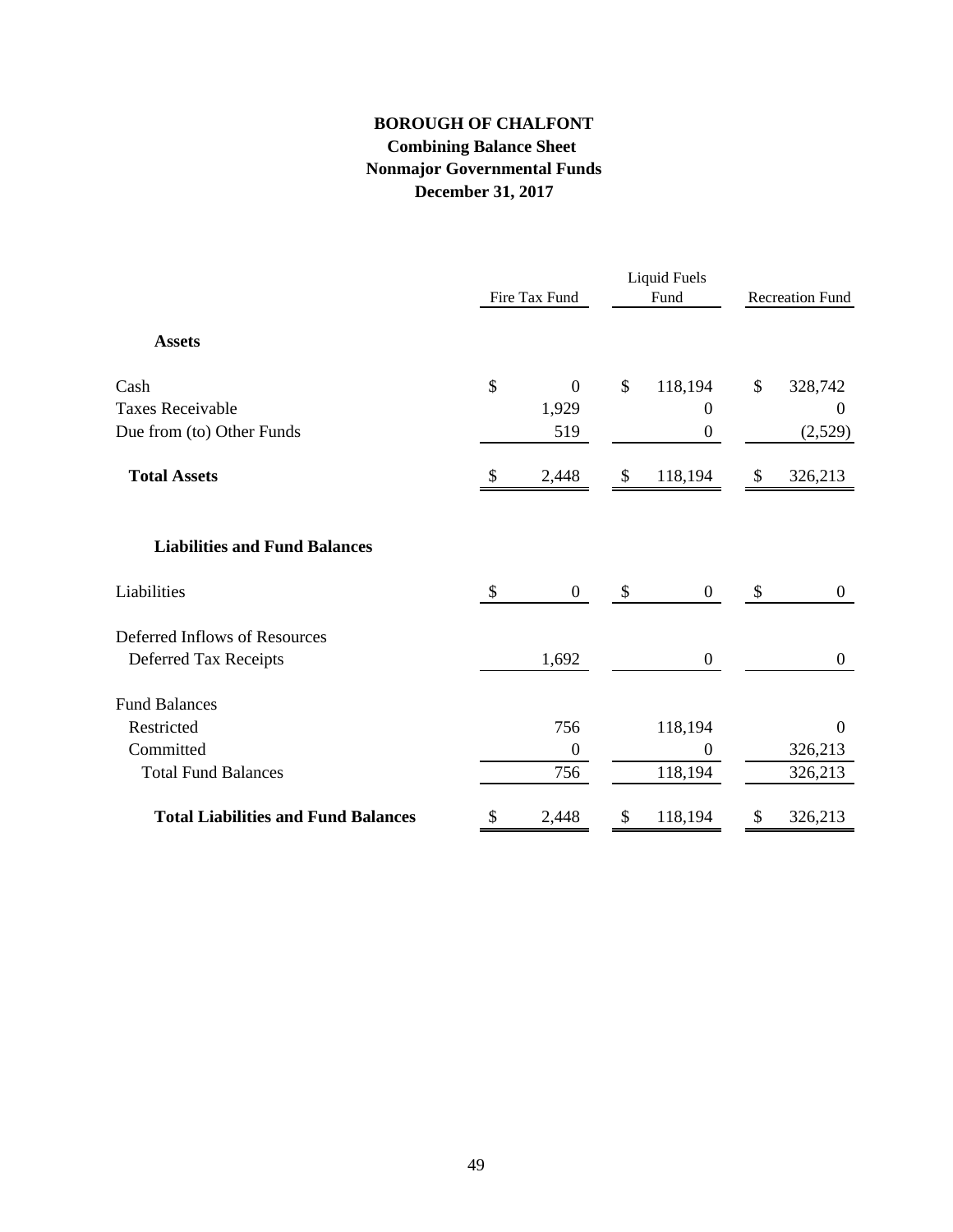| <b>Equipment Fund</b> |                                            | <b>Total Nonmajor</b><br>Governmental<br>Funds |                               |
|-----------------------|--------------------------------------------|------------------------------------------------|-------------------------------|
| \$                    | 69,501<br>$\overline{0}$<br>$\overline{0}$ | \$                                             | 516,437<br>1,929<br>(2,010)   |
| \$                    | 69,501                                     | \$                                             | 516,356                       |
| \$                    | $\overline{0}$                             | \$                                             | $\overline{0}$                |
|                       | 0                                          |                                                | 1,692                         |
|                       | $\overline{0}$<br>69,501<br>69,501         |                                                | 118,950<br>395,714<br>514,664 |
| \$                    | 69,501                                     | \$                                             | 516,356                       |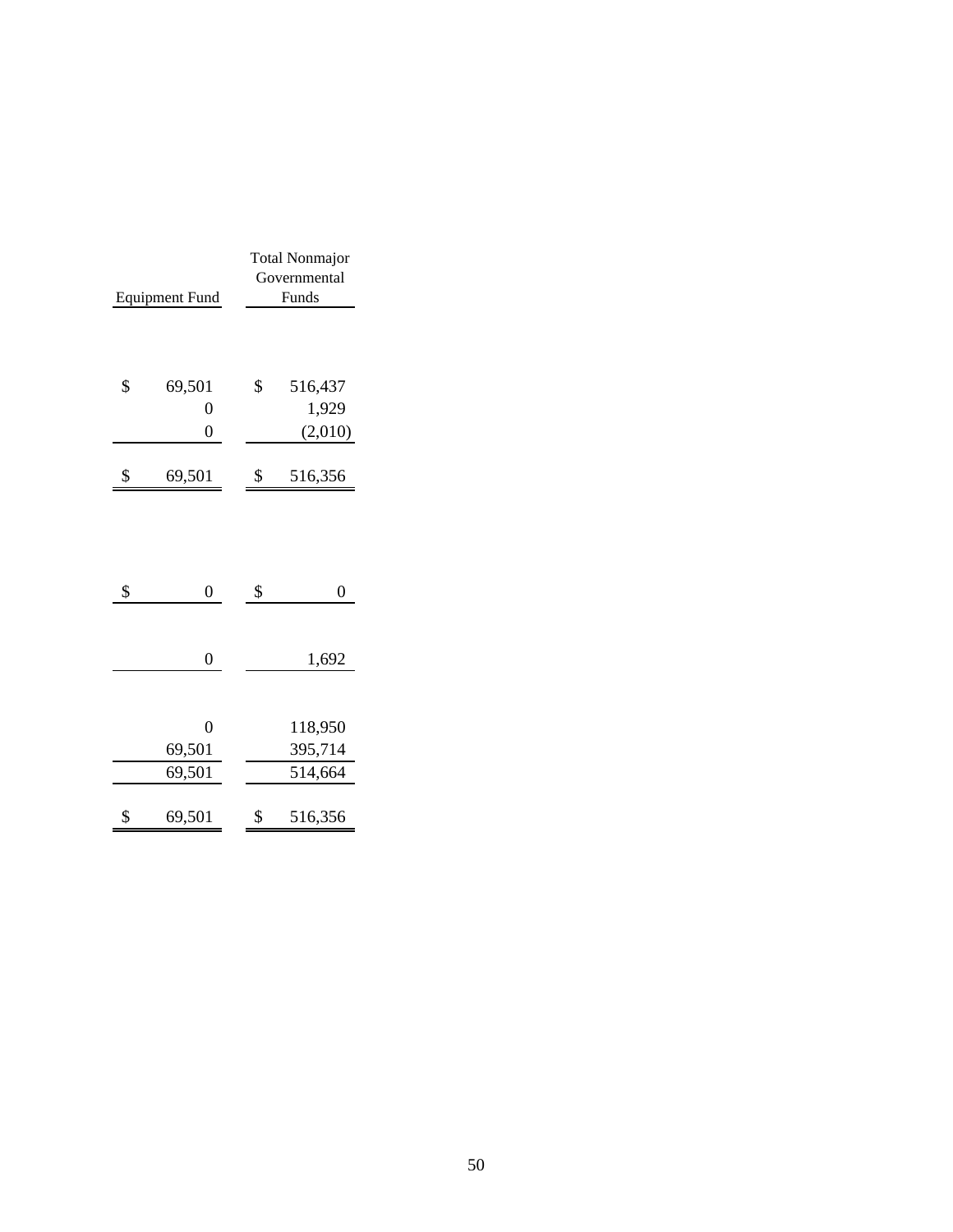# **BOROUGH OF CHALFONT BUCKS COUNTY, PA Combining Schedule of Revenues, Expenditures, and Changes in Fund Balances Nonmajor Governmental Funds Year Ended December 31, 2017**

|                                            |                  | <b>Liquid Fuels</b>  |                        |
|--------------------------------------------|------------------|----------------------|------------------------|
|                                            | Fire Tax Fund    | Fund                 | <b>Recreation Fund</b> |
| <b>Revenues</b>                            |                  |                      |                        |
| <b>Taxes</b>                               | \$<br>85,300     | \$<br>$\overline{0}$ | \$<br>$\overline{0}$   |
| Intergovernmental                          | $\theta$         | 122,679              | $\overline{0}$         |
| <b>Investment Income and Rents</b>         | $\boldsymbol{0}$ | 315                  | 543                    |
| Miscellaneous                              | $\mathbf{0}$     | $\boldsymbol{0}$     | 170,494                |
| <b>Total Revenues</b>                      | 85,300           | 122,994              | 171,037                |
| <b>Expenditures</b>                        |                  |                      |                        |
| <b>Public Safety</b>                       | 84,544           | $\overline{0}$       | $\boldsymbol{0}$       |
| <b>Public Works</b>                        | $\boldsymbol{0}$ | 14,307               | $\boldsymbol{0}$       |
| Parks and Recreation                       | $\boldsymbol{0}$ | $\overline{0}$       | 20,351                 |
| Debt Service - Principal                   | $\boldsymbol{0}$ | 22,627               | $\theta$               |
| Debt Service - Interest                    | $\boldsymbol{0}$ | 1,450                | $\boldsymbol{0}$       |
| Capital Expenditures                       | $\boldsymbol{0}$ | 41,176               | 4,978                  |
| <b>Total Expenditures</b>                  | 84,544           | 79,560               | 25,329                 |
| Excess (Deficiency) of Revenues Over       |                  |                      |                        |
| <b>Expenditures Before Other Financing</b> |                  |                      |                        |
| Sources (Uses)                             | 756              | 43,434               | 145,708                |
| Other Financing Sources (Uses)             |                  |                      |                        |
| Transfers In (Out)                         | $\boldsymbol{0}$ | $\boldsymbol{0}$     | $\boldsymbol{0}$       |
| Net Change in Fund Balances                | 756              | 43,434               | 145,708                |
| <b>Net Assets</b>                          |                  |                      |                        |
| Beginning of Year                          | $\mathbf{0}$     | 74,760               | 180,505                |
| End of Year                                | \$<br>756        | \$<br>118,194        | \$<br>326,213          |